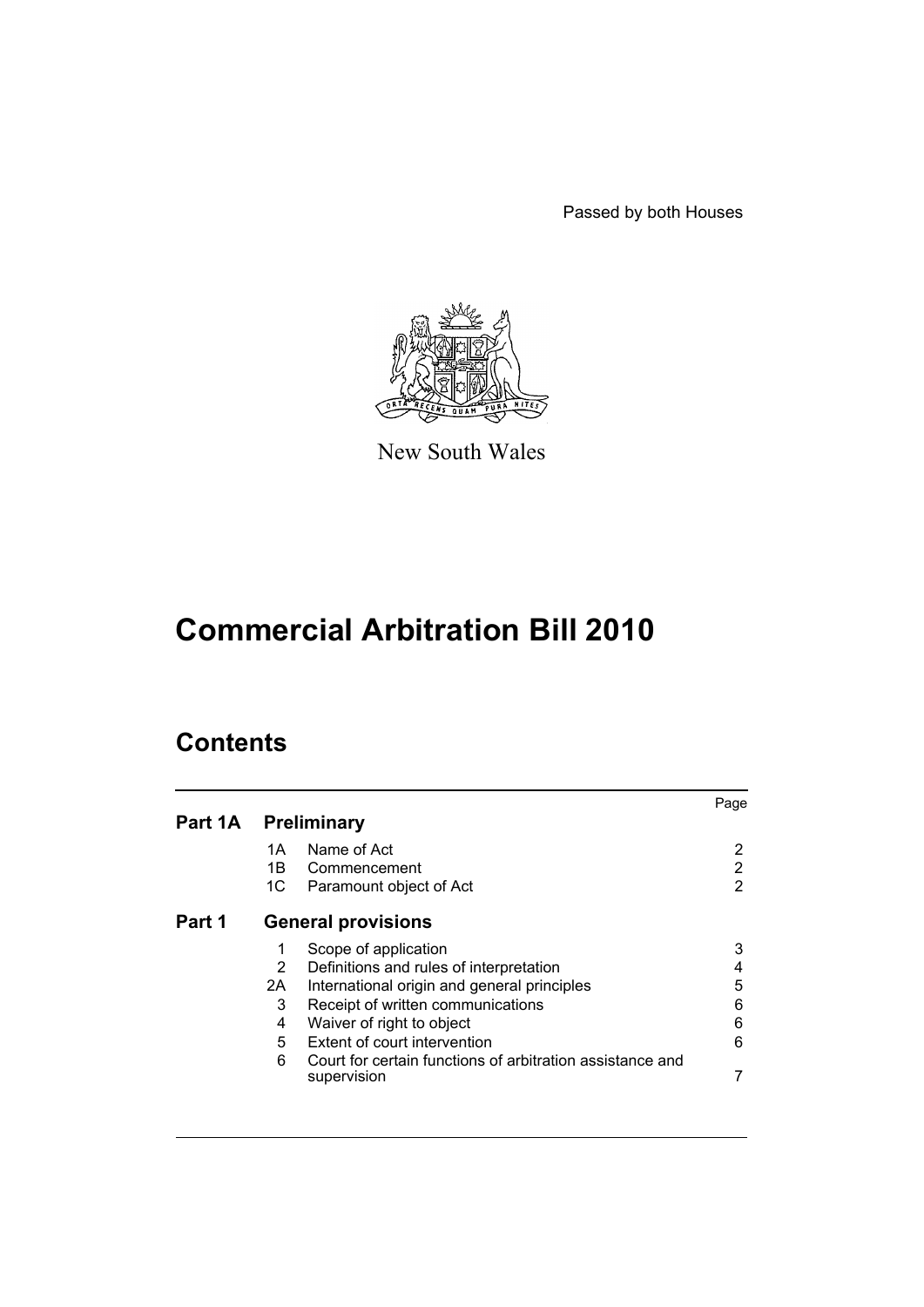| Contents |                                  |                   |                                                                                                                                                                                |                                  |
|----------|----------------------------------|-------------------|--------------------------------------------------------------------------------------------------------------------------------------------------------------------------------|----------------------------------|
|          |                                  |                   |                                                                                                                                                                                | Page                             |
| Part 2   |                                  |                   | <b>Arbitration agreement</b>                                                                                                                                                   |                                  |
|          | 7<br>8<br>9                      |                   | Definition and form of arbitration agreement<br>Arbitration agreement and substantive claim before court<br>Arbitration agreement and interim measures by court                | 8<br>8<br>9                      |
| Part 3   |                                  |                   | <b>Composition of arbitral tribunal</b>                                                                                                                                        |                                  |
|          | 10<br>11<br>12<br>13<br>14<br>15 |                   | Number of arbitrators<br>Appointment of arbitrators<br>Grounds for challenge<br>Challenge procedure<br>Failure or impossibility to act<br>Appointment of substitute arbitrator | 10<br>10<br>11<br>12<br>12<br>13 |
| Part 4   |                                  |                   | Jurisdiction of arbitral tribunal                                                                                                                                              |                                  |
|          | 16                               |                   | Competence of arbitral tribunal to rule on its jurisdiction                                                                                                                    | 14                               |
| Part 4A  |                                  | Interim measures  |                                                                                                                                                                                |                                  |
|          |                                  | <b>Division 1</b> | Interim measures                                                                                                                                                               |                                  |
|          | 17<br>17A                        |                   | Power of arbitral tribunal to order interim measures<br>Conditions for granting interim measures                                                                               | 15<br>16                         |
|          |                                  | <b>Division 2</b> | <b>Preliminary orders</b>                                                                                                                                                      |                                  |
|          | 17B<br>17C                       |                   |                                                                                                                                                                                | 16<br>16                         |
|          |                                  | <b>Division 3</b> | Provisions applicable to interim measures                                                                                                                                      |                                  |
|          | 17D<br>17E<br>17F<br>17G         | <b>Disclosure</b> | Modification, suspension, termination<br>Provision of security<br>Costs and damages                                                                                            | 16<br>16<br>17<br>17             |
|          |                                  | <b>Division 4</b> | Recognition and enforcement of interim<br>measures                                                                                                                             |                                  |
|          | 17H<br>17 <sup>1</sup>           |                   | Recognition and enforcement<br>Grounds for refusing recognition or enforcement                                                                                                 | 17<br>18                         |
|          |                                  | <b>Division 5</b> | <b>Court-ordered interim measures</b>                                                                                                                                          |                                  |
|          | 17J                              |                   | Court-ordered interim measures                                                                                                                                                 | 18                               |
| Part 5   |                                  |                   | <b>Conduct of arbitral proceedings</b>                                                                                                                                         |                                  |
|          | 18<br>19                         |                   | Equal treatment of parties<br>Determination of rules of procedure                                                                                                              | 20<br>20                         |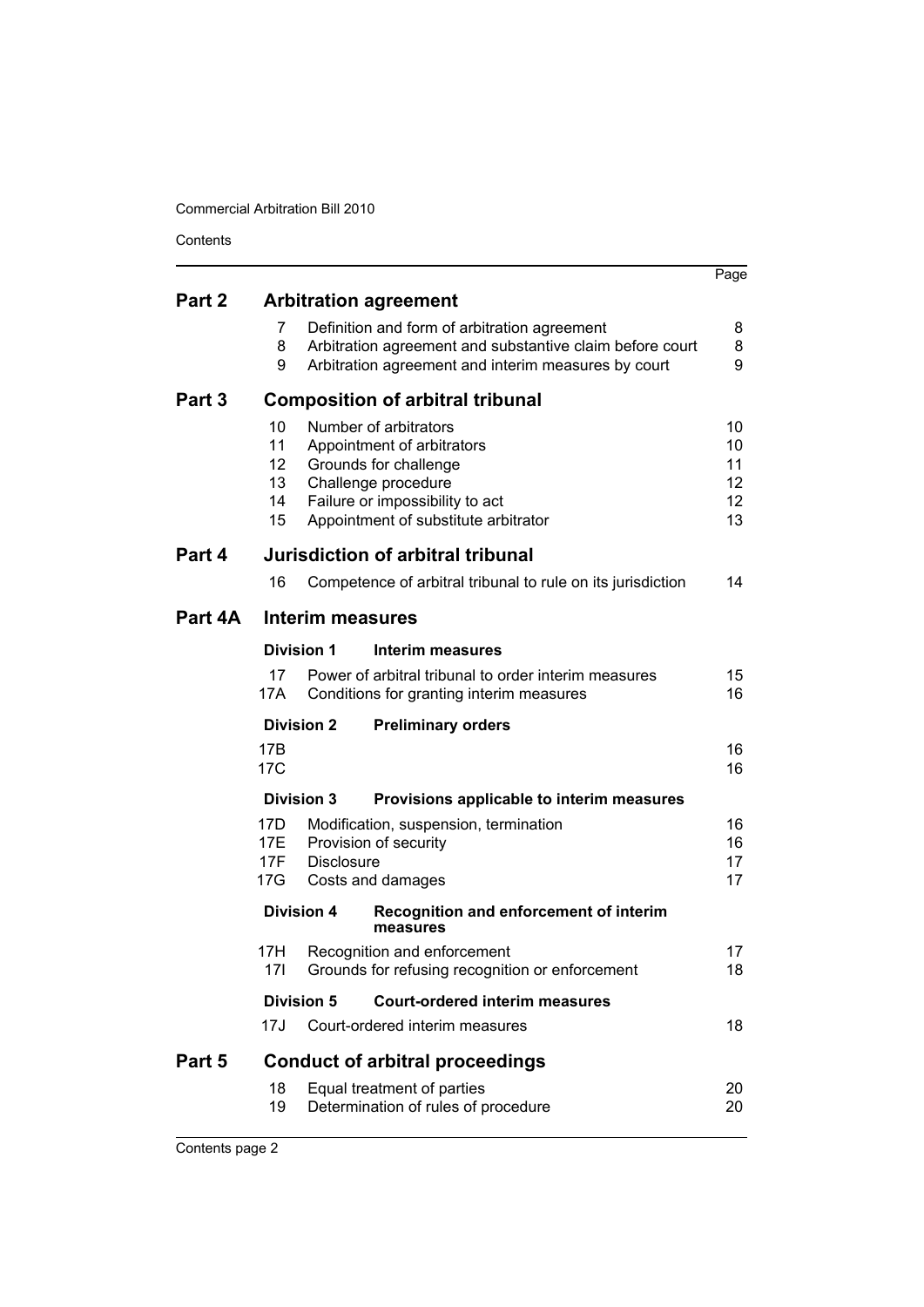### Contents

|        |            |                                                                                                | Page     |
|--------|------------|------------------------------------------------------------------------------------------------|----------|
|        | 20         | Place of arbitration                                                                           | 20       |
|        | 21         | Commencement of arbitral proceedings                                                           | 21       |
|        | 22         | Language                                                                                       | 21       |
|        | 23         | Statements of claim and defence                                                                | 21       |
|        | 24         | Hearings and written proceedings                                                               | 22       |
|        | 24A        | Representation                                                                                 | 22       |
|        | 24B        | General duties of parties                                                                      | 22       |
|        | 25         | Default of a party                                                                             | 23       |
|        | 26         | Expert appointed by arbitral tribunal                                                          | 24       |
|        | 27         | Court assistance in taking evidence                                                            | 24       |
|        | 27A        | Parties may obtain subpoenas                                                                   | 24       |
|        | 27B        | Refusal or failure to attend before arbitral tribunal or to<br>produce document                | 25       |
|        | 27C        | Consolidation of arbitral proceedings                                                          | 26       |
|        | 27D        | Power of arbitrator to act as mediator, conciliator or other<br>non-arbitral intermediary      | 27       |
|        | 27E        | Disclosure of confidential information                                                         | 28       |
|        | 27F        | Circumstances in which confidential information may be<br>disclosed                            | 29       |
|        | 27G        | Arbitral tribunal may allow disclosure of confidential<br>information in certain circumstances | 30       |
|        | 27H        | The Court may prohibit disclosure of confidential<br>information in certain circumstances      | 30       |
|        | 271        | The Court may allow disclosure of confidential<br>information in certain circumstances         | 31       |
|        | 27J        | Determination of preliminary point of law by the Court                                         | 31       |
| Part 6 |            | Making of award and termination of proceedings                                                 |          |
|        | 28         | Rules applicable to substance of dispute                                                       | 33       |
|        | 29         | Decision-making by panel of arbitrators                                                        | 33       |
|        | 30         | Settlement                                                                                     | 33       |
|        | 31         | Form and contents of award                                                                     | 34       |
|        | 32         | Termination of proceedings                                                                     | 34       |
|        | 33         | Correction and interpretation of award; additional award                                       | 34       |
|        | 33A<br>33B | Specific performance<br>Costs                                                                  | 35<br>35 |
|        | 33C        | Application of Legal Profession Act 2004                                                       | 36       |
|        | 33D        | Costs of abortive arbitration                                                                  | 36       |
|        | 33E        | Interest up to making of award                                                                 | 37       |
|        | 33F        | Interest on debt under award                                                                   | 37       |
| Part 7 |            | Recourse against award                                                                         |          |
|        | 34         | Application for setting aside as exclusive recourse against<br>arbitral award                  | 38       |
|        | 34A        | Appeals against awards                                                                         | 39       |

Contents page 3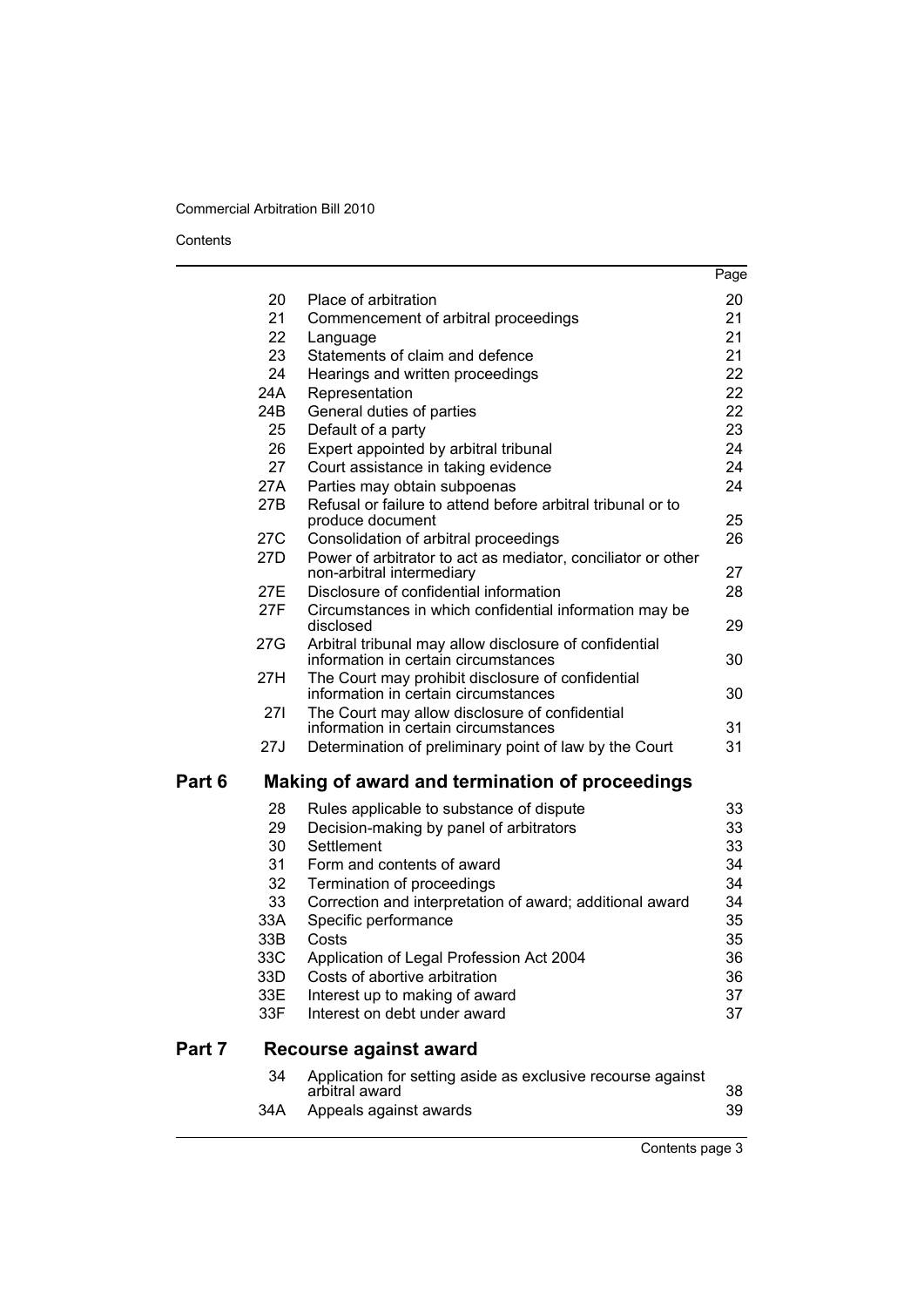Contents

|                   |    |                                                 | Page |
|-------------------|----|-------------------------------------------------|------|
| Part 8            |    | Recognition and enforcement of awards           |      |
|                   | 35 | Recognition and enforcement                     | 41   |
|                   | 36 | Grounds for refusing recognition or enforcement | 41   |
| Part 9            |    | <b>Miscellaneous</b>                            |      |
|                   | 37 | Death of party                                  | 43   |
|                   | 38 | Interpleader                                    | 43   |
|                   | 39 | Immunity                                        | 43   |
|                   | 40 | Act to bind Crown                               | 43   |
|                   | 41 | Court rules                                     | 44   |
|                   | 42 | Repeal                                          | 44   |
|                   | 43 | Regulations                                     | 44   |
| <b>Schedule 1</b> |    | Savings, transitional and other provisions      | 45   |
| <b>Schedule 2</b> |    | <b>Amendment of Acts and regulations</b>        | 46   |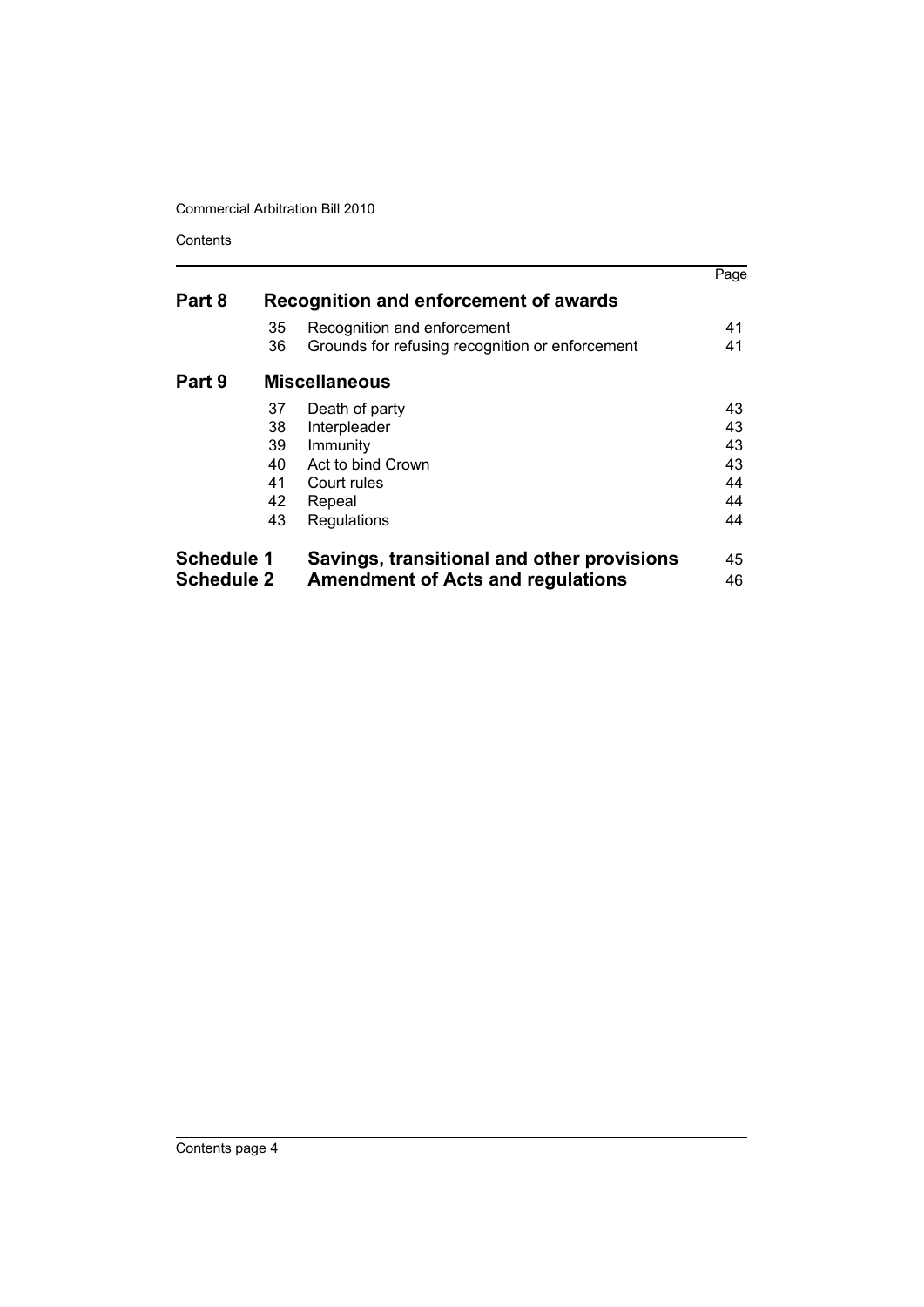*I certify that this PUBLIC BILL, which originated in the LEGISLATIVE COUNCIL, has finally passed the LEGISLATIVE COUNCIL and the LEGISLATIVE ASSEMBLY of NEW SOUTH WALES.*

*Legislative Council 2010* *Clerk of the Parliaments*



New South Wales

# **Commercial Arbitration Bill 2010**

Act No , 2010

An Act relating to the conduct of commercial arbitrations; to repeal the *Commercial Arbitration Act 1984*; and for other purposes.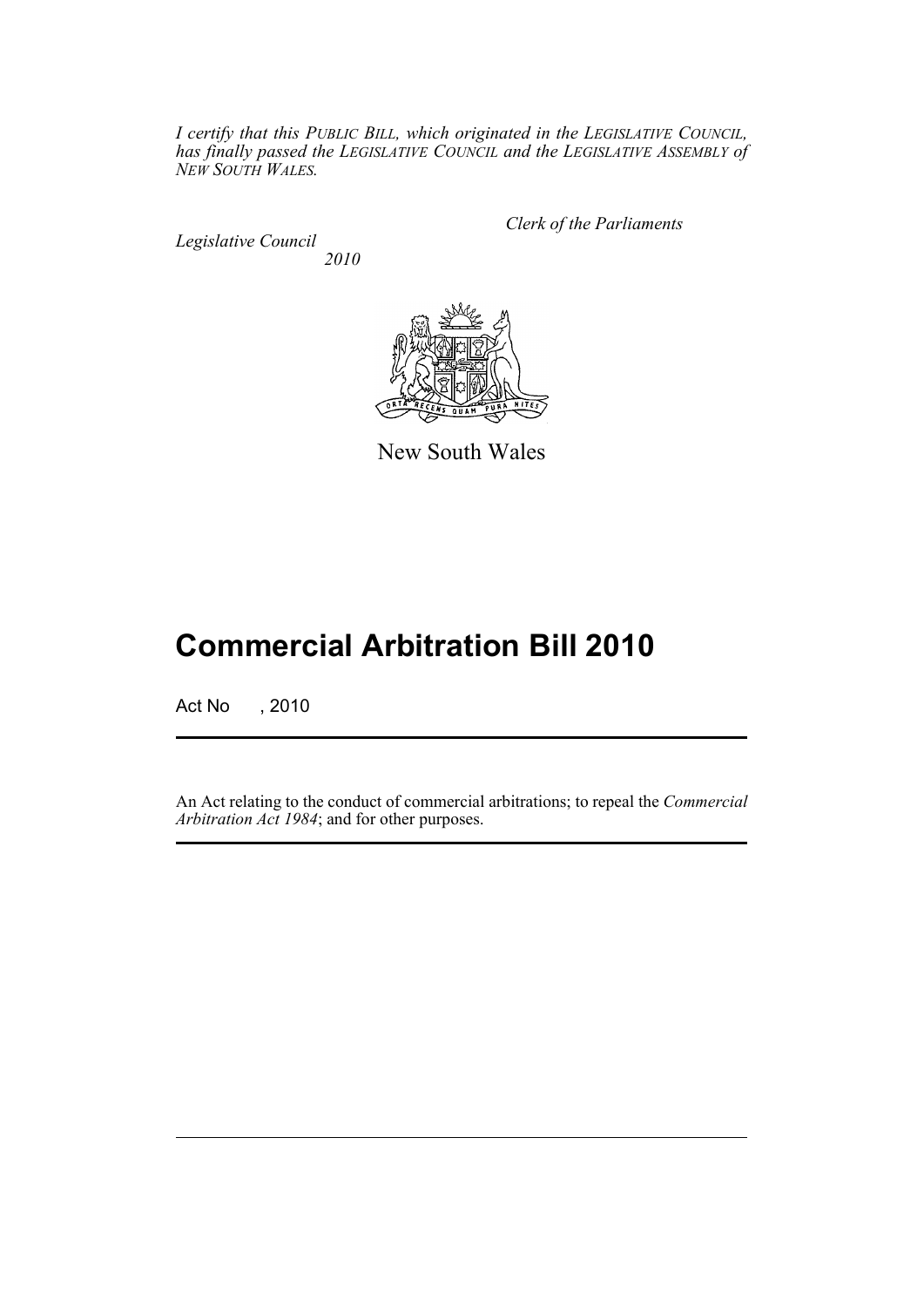Clause 1A Commercial Arbitration Bill 2010

Part 1A Preliminary

**The Legislature of New South Wales enacts:**

# <span id="page-5-0"></span>**Part 1A Preliminary**

**Note.** Sections of this Act that contain a reference to the "Model Law" in the heading are substantially the same as the provisions of the UNCITRAL Model Law on International Commercial Arbitration (as adopted by the United Nations Commission on International Trade Law on 21 June 1985 with amendments as adopted by that Commission in 2006) so as to be as uniform as possible with the UNCITRAL Model Law. Some changes have been made to those provisions of the Act based on the UNCITRAL Model Law to amend or supplement the provisions in their application to domestic arbitrations in New South Wales or to accommodate modern drafting styles and conventions (for example, provisions are drafted in gender neutral terms and archaisms are replaced with modern alternatives). Notes draw attention to substantive changes. The original numbering of the "articles" of the UNCITRAL Model Law has been retained but converted to references to "sections" and articles containing more than one sentence have been re-formatted into subsections. There are a number of additional provisions to those based on the UNCITRAL Model Law.

# <span id="page-5-1"></span>**1A Name of Act**

This Act is the *Commercial Arbitration Act 2010*.

### <span id="page-5-2"></span>**1B Commencement**

This Act commences on a day or days to be appointed by proclamation.

# <span id="page-5-3"></span>**1C Paramount object of Act**

- (1) The paramount object of this Act is to facilitate the fair and final resolution of commercial disputes by impartial arbitral tribunals without unnecessary delay or expense.
- (2) This Act aims to achieve its paramount object by:
	- (a) enabling parties to agree about how their commercial disputes are to be resolved (subject to subsection (3) and such safeguards as are necessary in the public interest), and
	- (b) providing arbitration procedures that enable commercial disputes to be resolved in a cost effective manner, informally and quickly.
- (3) This Act must be interpreted, and the functions of an arbitral tribunal must be exercised, so that (as far as practicable) the paramount object of this Act is achieved.
- (4) Subsection (3) does not affect the application of section 33 of the *Interpretation Act 1987* for the purposes of interpreting this Act.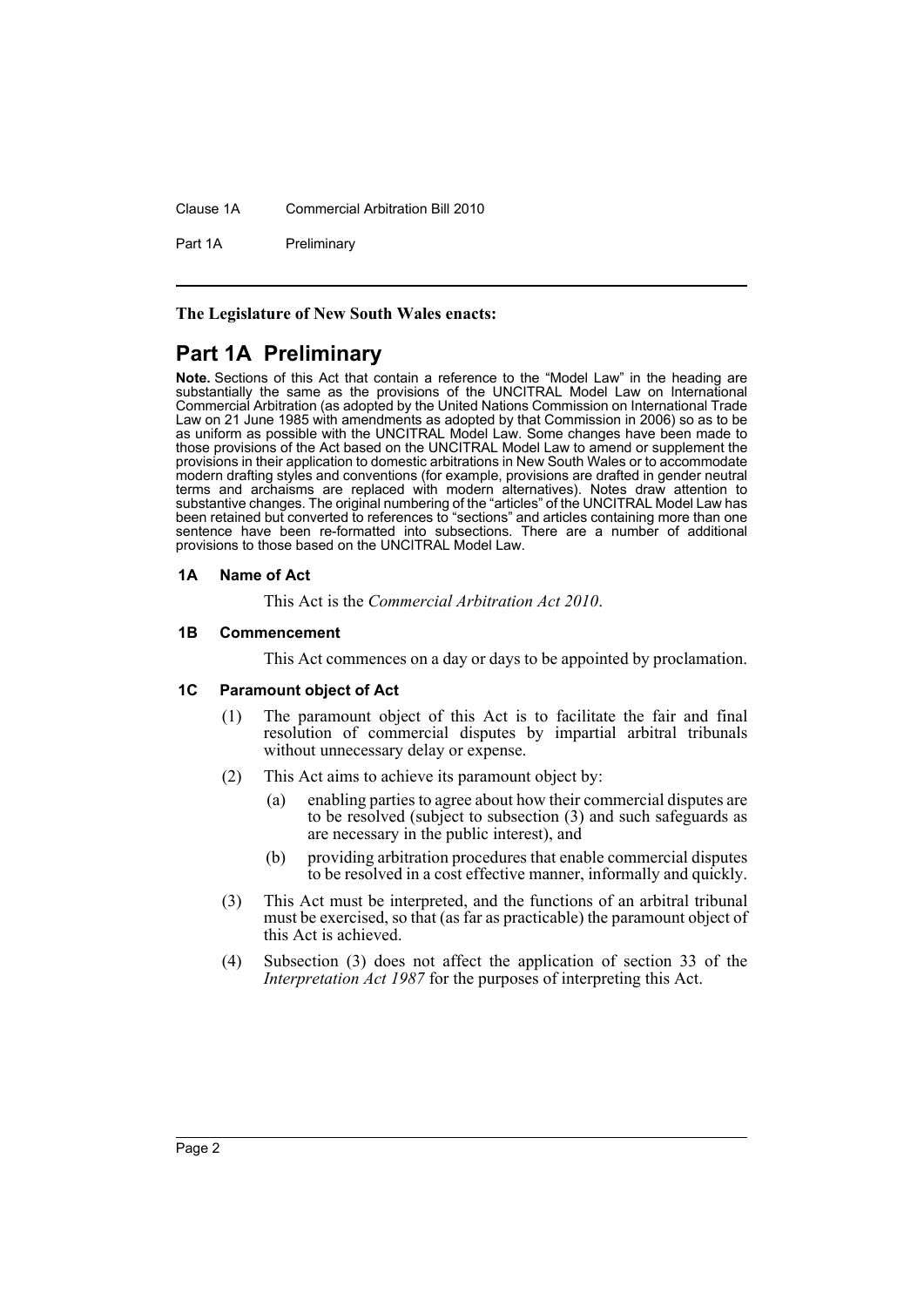Commercial Arbitration Bill 2010 Clause 1 Clause 1

General provisions **Part 1** 

# <span id="page-6-1"></span><span id="page-6-0"></span>**Part 1 General provisions**

- **1 Scope of application** (cf Model Law Art 1)
	- (1) This Act applies to domestic commercial arbitrations. **Note.** The *International Arbitration Act 1974* of the Commonwealth covers international commercial arbitrations and the enforcement of foreign arbitral awards.
	- (2) The provisions of this Act, except sections 8, 9, 17H, 17I, 17J, 35 and 36, apply only if the place of arbitration is in New South Wales.
	- (3) An arbitration is *domestic* if:
		- (a) the parties to an arbitration agreement have, at the time of the conclusion of that agreement, their places of business in Australia, and
		- (b) the parties have (whether in the arbitration agreement or in any other document in writing) agreed that any dispute that has arisen or may arise between them is to be settled by arbitration, and
		- (c) it is not an arbitration to which the Model Law (as given effect by the *International Arbitration Act 1974* of the Commonwealth) applies.
	- (4) For the purposes of subsection (3):
		- (a) if a party has more than one place of business, the place of business is that which has the closest relationship to the arbitration agreement, and
		- (b) if a party does not have a place of business, reference is to be made to the party's habitual residence.
	- (5) This Act does not affect any other Act by virtue of which certain disputes may not be submitted to arbitration or may be submitted to arbitration only according to provisions other than those of this Act.
	- (6) Subject to subsection (5), this Act applies to arbitrations provided for in any other Act as if:
		- (a) the other Act were an arbitration agreement, and
		- (b) the arbitration were pursuant to an arbitration agreement, and
		- (c) the parties to the dispute which, by virtue of the other Act, is referred to arbitration were the parties to the arbitration agreement,

except in so far as the other Act otherwise indicates or requires.

**Model Law note.** The term "commercial" should be given a wide interpretation so as to cover matters arising from all relationships of a commercial nature, whether contractual or not. Relationships of a commercial nature include, but are not limited to, the following transactions: any trade transaction for the supply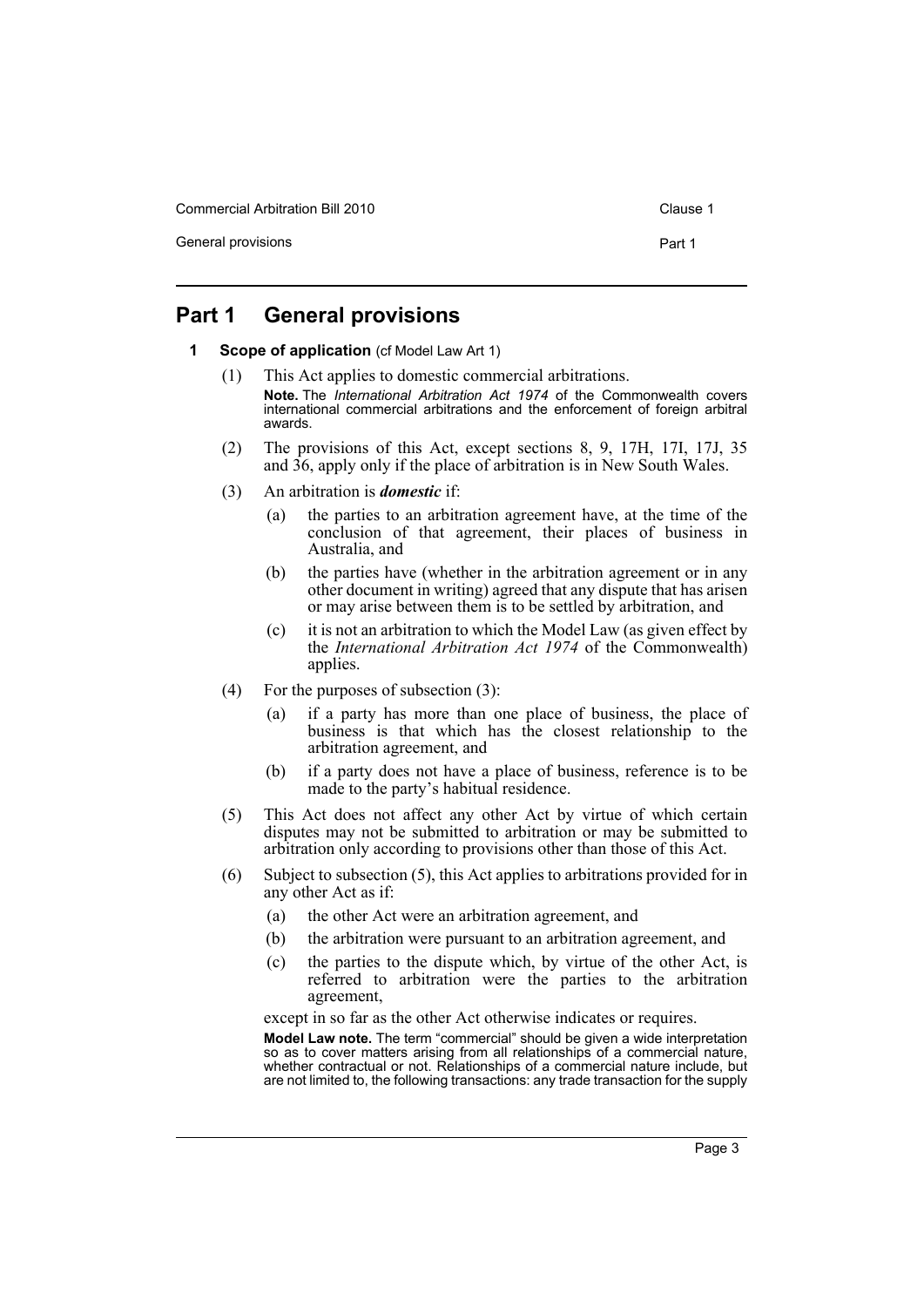#### Clause 2 Commercial Arbitration Bill 2010

Part 1 General provisions

or exchange of goods or services; distribution agreement; commercial representation or agency; factoring; leasing; construction of works; consulting; engineering; licensing; investment; financing; banking; insurance; exploitation agreement or concession; joint venture and other forms of industrial or business co-operation; carriage of goods or passengers by air, sea, rail or road.

**Note.** This section differs from the Model Law to the extent necessary to apply Art 1 as incorporated in this Act to domestic commercial arbitrations. Section 40 contains provisions that also relate to the application of this Act.

#### <span id="page-7-0"></span>**2 Definitions and rules of interpretation** (cf Model Law Art 2)

(1) In this Act:

*arbitral tribunal* means a sole arbitrator or a panel of arbitrators.

*arbitration* means any domestic commercial arbitration whether or not administered by a permanent arbitral institution.

*arbitration agreement*—see section 7.

*confidential information*, in relation to arbitral proceedings, means information that relates to the arbitral proceedings or to an award made in those proceedings and includes the following:

- (a) the statement of claim, statement of defence and all other pleadings, submissions, statements or other information supplied to the arbitral tribunal by a party,
- (b) any information supplied by a party to another party in compliance with a direction of the arbitral tribunal,
- (c) any evidence (whether documentary or otherwise) supplied to the arbitral tribunal,
- (d) any notes made by the arbitral tribunal of oral evidence or submissions given before the arbitral tribunal,
- (e) any transcript of oral evidence or submissions given before the arbitral tribunal,
- (f) any rulings of the arbitral tribunal,
- (g) any award of the arbitral tribunal.

*disclose*, in relation to confidential information, includes publishing or communicating or otherwise supplying the confidential information.

*domestic commercial arbitration*—see section 1.

*exercise* a function includes perform a duty.

*function* includes a power, authority or duty.

*interim measure*—see section 17.

*Model Law* means the UNCITRAL Model Law on International Commercial Arbitration (as adopted by the United Nations Commission on International Trade Law on 21 June 1985, and as amended by the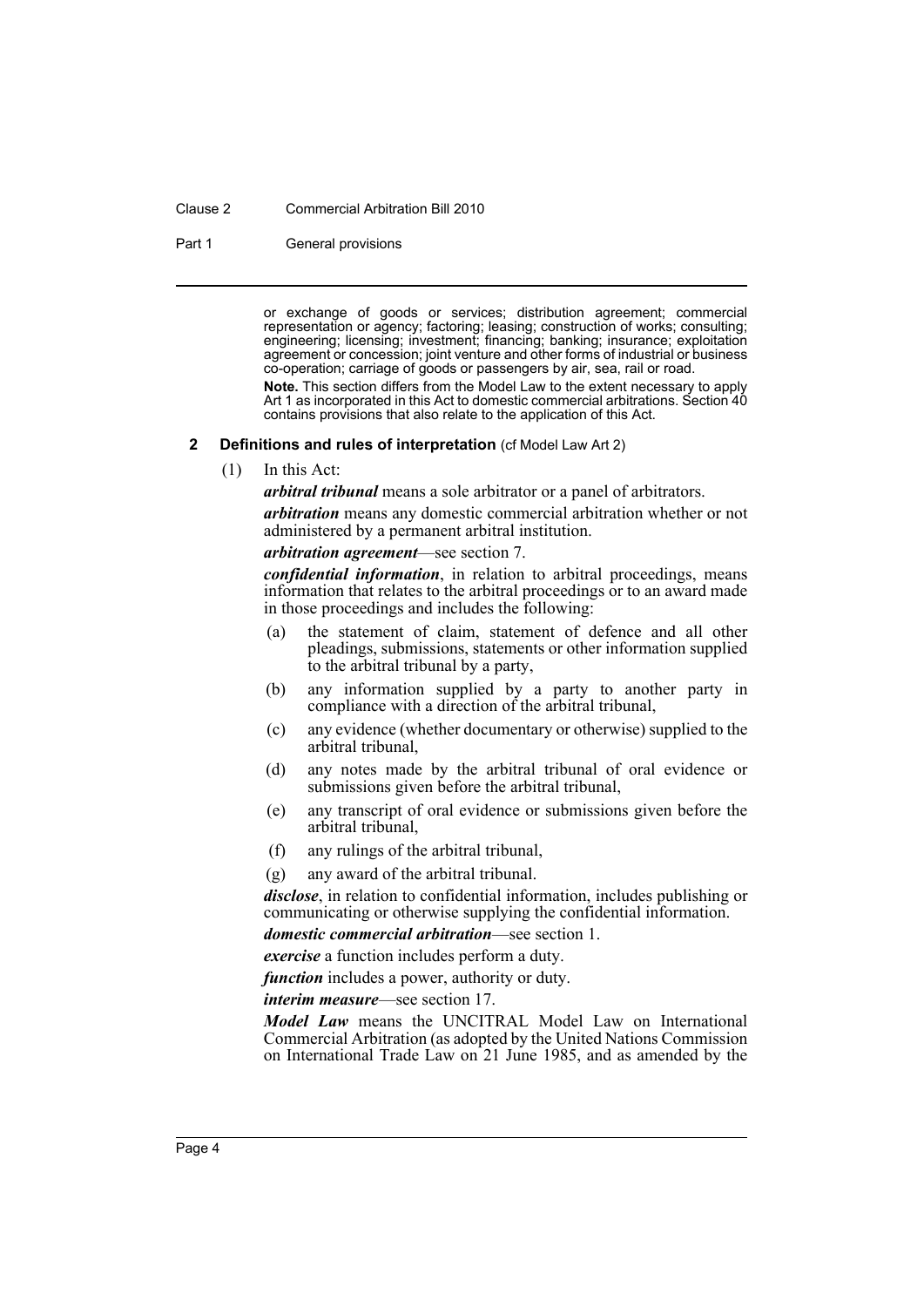Commercial Arbitration Bill 2010 Commercial Arbitration Bill 2010

General provisions **Part 1** 

United Nations Commission on International Trade Law on 7 July 2006).

*party* means a party to an arbitration agreement and includes:

- (a) any person claiming through or under a party to the arbitration agreement, and
- (b) in any case where an arbitration does not involve all of the parties to the arbitration agreement, those parties to the arbitration agreement who are parties to the arbitration.

*the Court* means, subject to section 6 (2), the Supreme Court. **Note.** The definitions of *arbitration agreement*, *confidential information*, *disclose*, *domestic commercial arbitration*, *exercise, function, interim measure, Model Law*, *party* and *the Court* are not included in the Model Law.

- (2) Where a provision of this Act, except section 28, leaves the parties free to determine a certain issue, such freedom includes the right of the parties to authorise a third party, including an institution, to make that determination.
- (3) Where a provision of this Act refers to the fact that the parties have agreed or that they may agree or in any other way refers to an agreement of the parties, such agreement includes any arbitration rules referred to in that agreement.
- (4) Where a provision of this Act, other than sections 25 (1) (a) and 32 (2) (a), refers to a claim, it also applies to a counter-claim, and where it refers to a defence, it also applies to a defence to such counter-claim.
- (5) Notes (other than the Model Law note to section 1) included in this Act do not form part of this Act. **Note.** This provision is not included in the Model Law.

#### <span id="page-8-0"></span>**2A International origin and general principles** (cf Model Law Art 2A)

- (1) Subject to section 1C, in the interpretation of this Act, regard is to be had to the need to promote so far as practicable uniformity between the application of this Act to domestic commercial arbitrations and the application of the provisions of the Model Law (as given effect by the *International Arbitration Act 1974* of the Commonwealth) to international commercial arbitrations and the observance of good faith.
- (2) **Note.** This section differs from the Model Law. Art 2A (1) has been changed as a consequence of the application of the Act to domestic (instead of international) commercial arbitrations. Art 2A (2) is omitted because it is covered by the provision referred to in section 1C (4). Subsections (3) and (4) reflect section 17 of the *International Arbitration Act 1974* of the Commonwealth.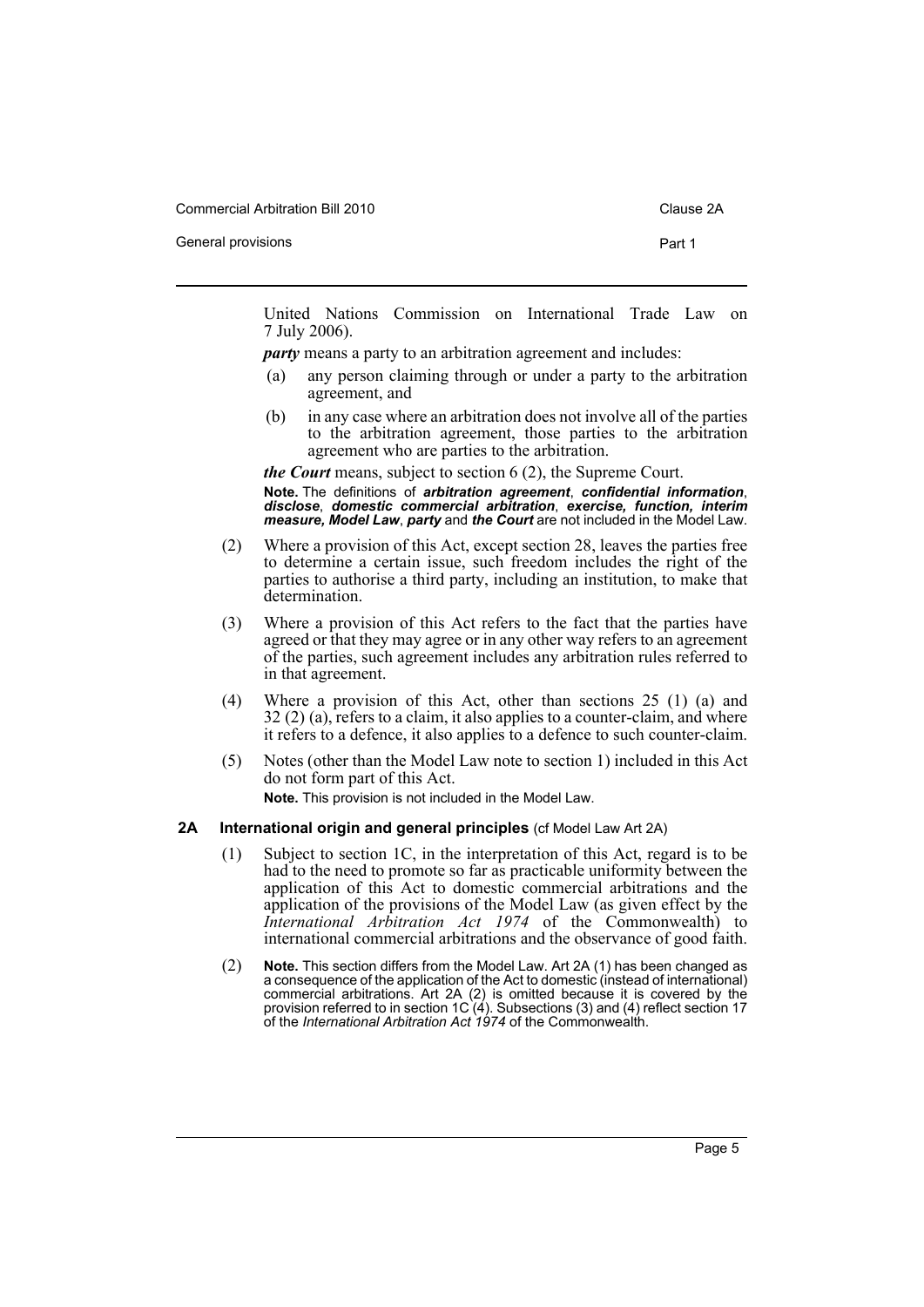### Clause 3 Commercial Arbitration Bill 2010

Part 1 General provisions

- (3) Without limiting subsection (1), in interpreting this Act, reference may be made to the documents relating to the Model Law of:
	- (a) the United Nations Commission on International Trade Law, and
	- (b) its working groups for the preparation of the Model Law.
- (4) Subsection (3) does not affect the application of section 34 (Use of extrinsic material in the interpretation of Acts and statutory rules) of the *Interpretation Act 1987* for the purposes of interpreting this Act.
- <span id="page-9-0"></span>**3 Receipt of written communications** (cf Model Law Art 3)
	- (1) Unless otherwise agreed by the parties:
		- (a) any written communication is taken to be received if:
			- (i) it is delivered to the addressee personally, or
			- (ii) it is delivered at the addressee's place of business, habitual residence or mailing address, or
			- (iii) if none of these can be found after making a reasonable inquiry, it is delivered to the addressee's last-known place of business, habitual residence or mailing address by registered letter or any other means which provides a record of the attempt to deliver it, and
		- (b) the communication is taken to have been received on the day it is so delivered.
	- (2) The provisions of this section do not apply to communications in court proceedings.

### <span id="page-9-1"></span>**4 Waiver of right to object** (cf Model Law Art 4)

A party who knows that any provision of this Act from which the parties may derogate or any requirement under the arbitration agreement has not been complied with and yet proceeds with the arbitration without stating the party's objection to such non-compliance without undue delay or, if a time-limit is provided for stating the party's objection, within such period of time, is taken to have waived the party's right to object.

# <span id="page-9-2"></span>**5** Extent of court intervention (cf Model Law Art 5)

In matters governed by this Act, no court must intervene except where so provided by this Act.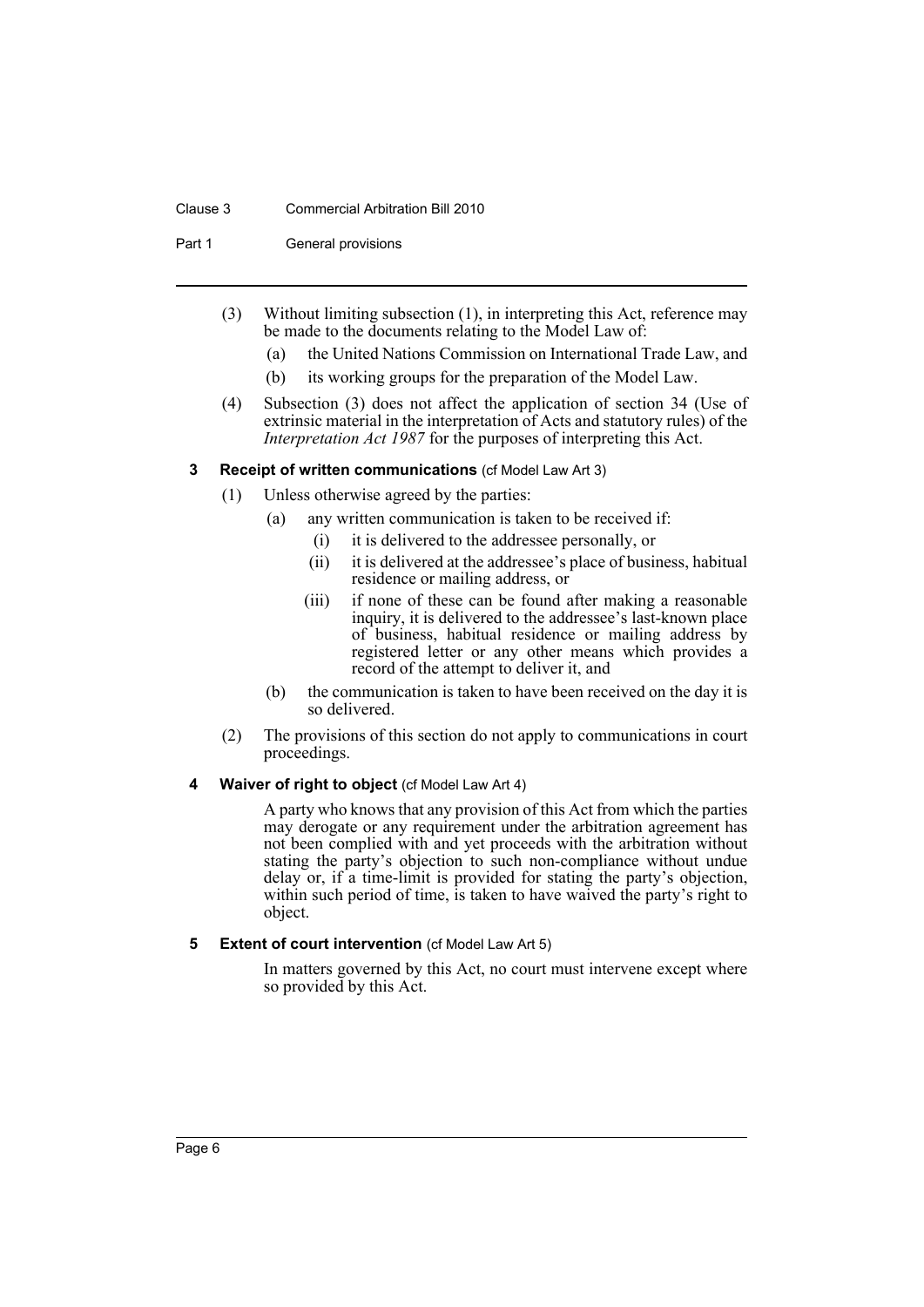| <b>Commercial Arbitration Bill 2010</b> | Clause 6 |
|-----------------------------------------|----------|
| General provisions                      | Part 1   |

- <span id="page-10-0"></span>**6 Court for certain functions of arbitration assistance and supervision**  (cf Model Law Art 6)
	- (1) The functions referred to in sections 11 (3) and (4), 13 (4), 14 (2), 16 (9), 17H–17J, 19 (6), 27–27B, 27H–27J, 33D, 34 and 34A are, subject to subsection (2), to be performed by the Supreme Court.
	- (2) If:
		- (a) an arbitration agreement provides that the District Court or Local Court is to have jurisdiction under this Act, or
		- (b) the parties to an arbitration agreement have agreed in writing that the District Court or Local Court is to have jurisdiction under this Act and that agreement is in force,

the functions are to be performed, in relation to that agreement, by the District Court or Local Court, as the case requires.

**Note.** This section differs from the Model Law to the extent that it relates to functions conferred on the Court with respect to domestic commercial arbitrations that are not referred to in the Model Law.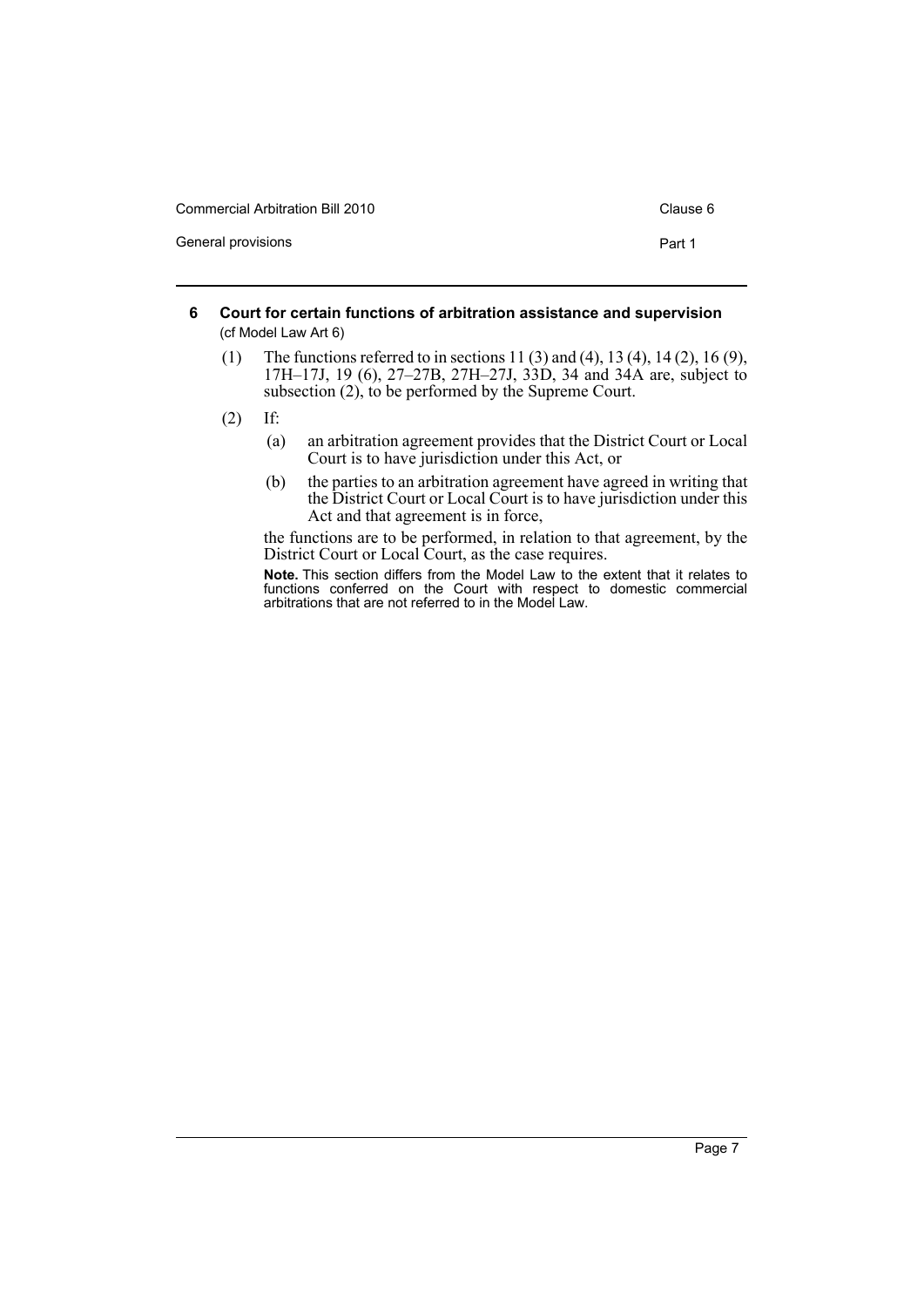### Clause 7 Commercial Arbitration Bill 2010

Part 2 Arbitration agreement

# <span id="page-11-1"></span><span id="page-11-0"></span>**Part 2 Arbitration agreement**

### **7** Definition and form of arbitration agreement (cf Model Law Art 7)

- (1) An *arbitration agreement* is an agreement by the parties to submit to arbitration all or certain disputes which have arisen or which may arise between them in respect of a defined legal relationship, whether contractual or not.
- (2) An arbitration agreement may be in the form of an arbitration clause in a contract or in the form of a separate agreement.
- (3) The arbitration agreement must be in writing.
- (4) An arbitration agreement is in writing if its content is recorded in any form, whether or not the arbitration agreement or contract has been concluded orally, by conduct, or by other means.
- (5) The requirement that an arbitration agreement be in writing is met by an electronic communication if the information contained in it is accessible so as to be useable for subsequent reference.
- (6) In this section:

*data message* means information generated, sent, received or stored by electronic, magnetic, optical or similar means, including, but not limited to, electronic data interchange (EDI), electronic mail, telegram, telex or telecopy.

*electronic communication* means any communication that the parties make by means of data messages.

- (7) Furthermore, an arbitration agreement is in writing if it is contained in an exchange of statements of claim and defence in which the existence of an agreement is alleged by one party and not denied by the other.
- (8) The reference in a contract to any document containing an arbitration clause constitutes an arbitration agreement in writing, provided that the reference is such as to make that clause part of the contract. **Note.** This section is substantially the same as Option 1 set out in Art 7 of the Model Law.

### <span id="page-11-2"></span>**8 Arbitration agreement and substantive claim before court (cf Model Law** Art 8)

(1) A court before which an action is brought in a matter which is the subject of an arbitration agreement must, if a party so requests not later than when submitting the party's first statement on the substance of the dispute, refer the parties to arbitration unless it finds that the agreement is null and void, inoperative or incapable of being performed.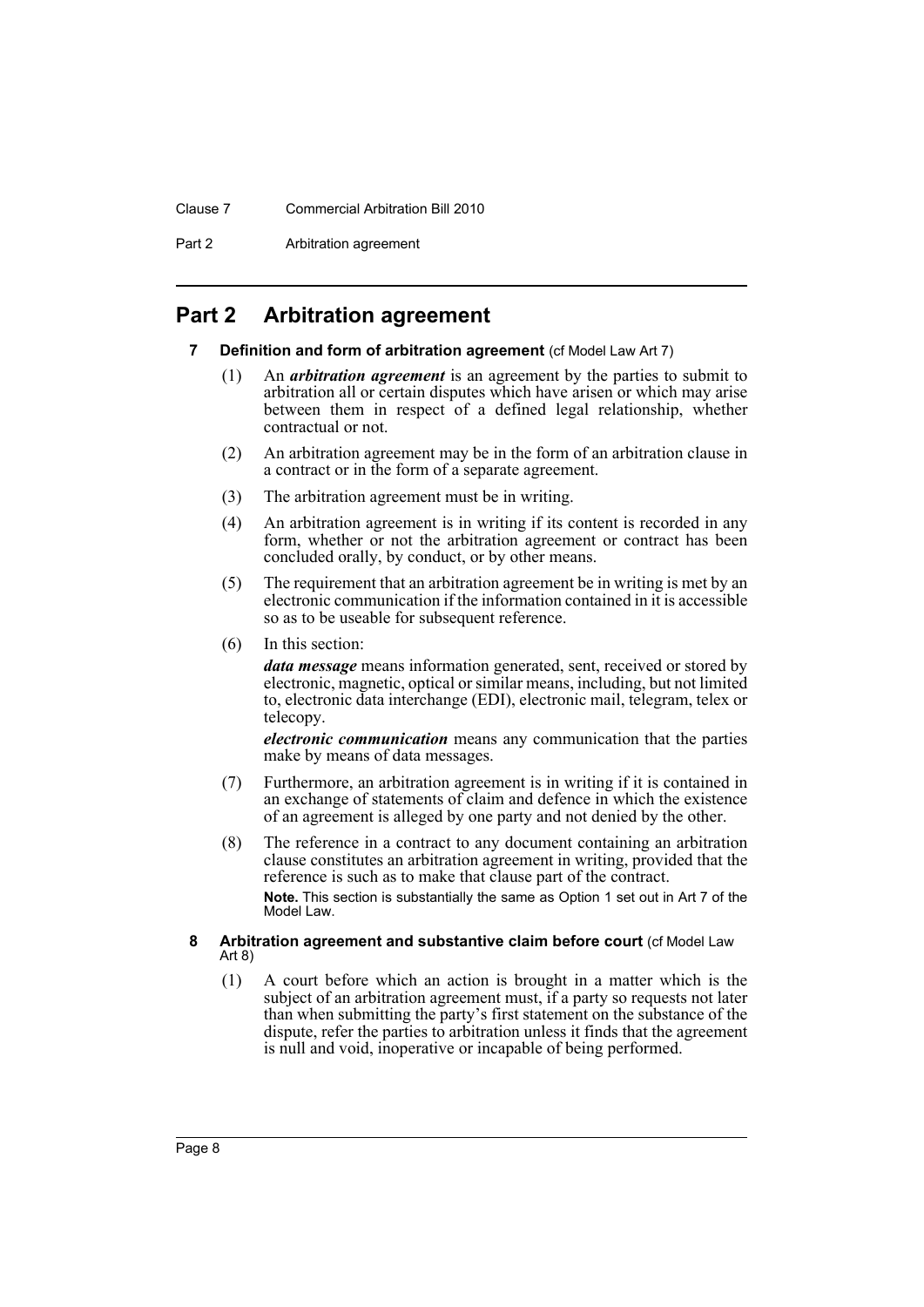| Commercial Arbitration Bill 2010 | Clause 9 |
|----------------------------------|----------|
| Arbitration agreement            | Part 2   |

- (2) Where an action referred to in subsection (1) has been brought, arbitral proceedings may nevertheless be commenced or continued, and an award may be made, while the issue is pending before the court.
- <span id="page-12-0"></span>**9 Arbitration agreement and interim measures by court (cf Model Law Art 9)**

It is not incompatible with an arbitration agreement for a party to request, before or during arbitral proceedings, from a court an interim measure of protection and for a court to grant the measure.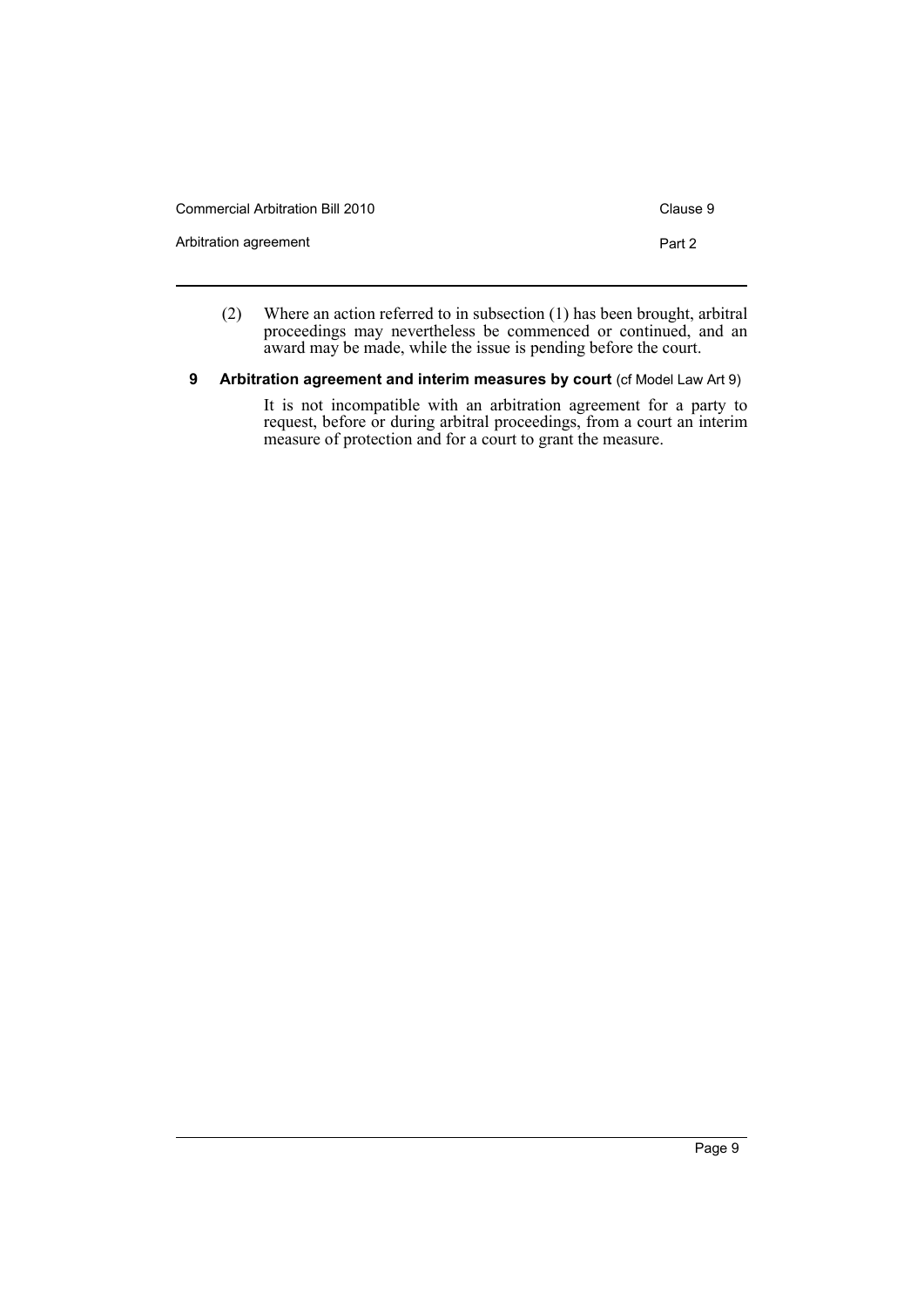### Clause 10 Commercial Arbitration Bill 2010

Part 3 Composition of arbitral tribunal

# <span id="page-13-0"></span>**Part 3 Composition of arbitral tribunal**

### <span id="page-13-1"></span>**10 Number of arbitrators** (cf Model Law Art 10)

- (1) The parties are free to determine the number of arbitrators.
- (2) Failing such determination, the number of arbitrators is to be one. **Note.** Subsection (2) differs from Art 10 (2) of the Model Law, which provides for 3 arbitrators if the parties do not determine the number of arbitrators.
- <span id="page-13-2"></span>**11 Appointment of arbitrators** (cf Model Law Art 11)
	- (1) **Note.** Art 11 (1) of the Model Law (which provides that no person is precluded by nationality from acting as an arbitrator unless otherwise agreed by the parties) has been omitted.
	- (2) The parties are free to agree on a procedure of appointing the arbitrator or arbitrators, subject to the provisions of subsections (4) and (5).
	- (3) Failing such agreement:
		- (a) in an arbitration with 3 arbitrators and 2 parties, each party is to appoint one arbitrator, and the 2 arbitrators so appointed are to appoint the third arbitrator; if a party fails to appoint the arbitrator within 30 days of receipt of a request to  $\phi$  so from the other party, or if the 2 arbitrators fail to agree on the third arbitrator within 30 days of their appointment, the appointment is to be made, on the request of a party, by the Court, and
		- (b) in an arbitration with a sole arbitrator, if the parties are unable to agree on the arbitrator, an arbitrator is to be appointed, on the request of a party, by the Court, and
		- (c) in an arbitration with 2, 4 or more arbitrators or with 3 arbitrators and more than 2 parties the appointment is to be made, at the request of a party, by the Court.
	- (4) Where, under an appointment procedure agreed on by the parties:
		- (a) a party fails to act as required under the procedure, or
		- (b) the parties, or 2 or more arbitrators, are unable to reach an agreement expected of them under the procedure, or
		- (c) a third party, including an institution, fails to perform any function entrusted to it under the procedure,

any party may request the Court to take the necessary measure, unless the agreement on the appointment procedure provides other means for securing the appointment.

(5) A decision within the limits of the Court's authority on a matter entrusted by subsection (3) or (4) to the Court is final.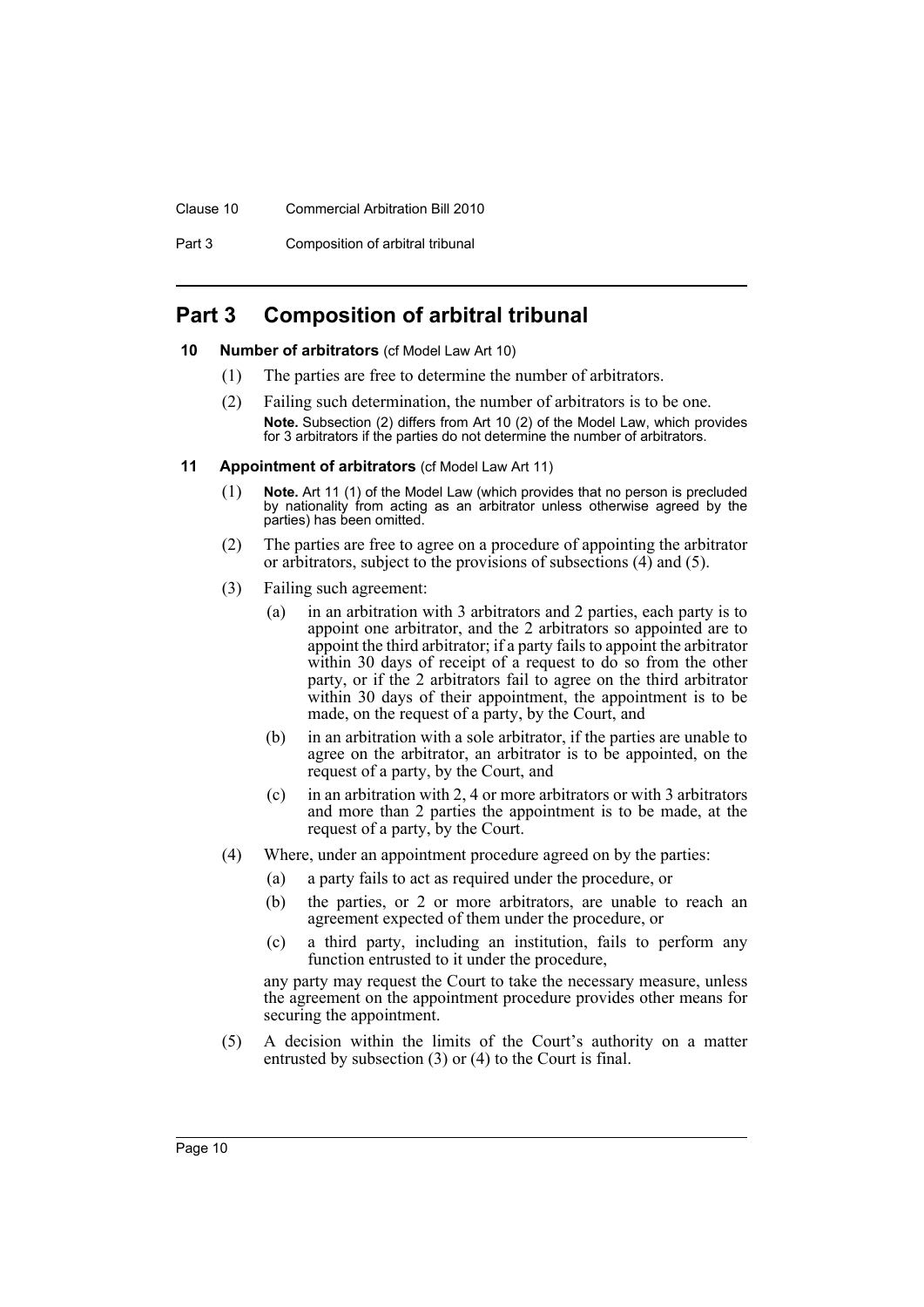| <b>Commercial Arbitration Bill 2010</b> | Clause 12 |
|-----------------------------------------|-----------|
| Composition of arbitral tribunal        | Part 3    |

(6) The Court, in appointing an arbitrator, is to have due regard to any qualifications required of the arbitrator by the agreement of the parties and to such considerations as are likely to secure the appointment of an independent and impartial arbitrator.

**Note.** This section (other than subsections (3) (c), (5) and (6)) is substantially the same as Art 11 of the Model Law. Subsection (3) (c) is added to cover the contingency of the parties failing to agree on the procedure to appoint arbitrators in certain circumstances not covered by the Model Law as incorporated in this Act. It is based on clause 11 (6) of Schedule 1 to the *Arbitration Act 1996* (NZ). Subsection (5) makes it clear that, although a decision of the Court is generally final, review of a decision of the Court that is not made within the limits of its powers and functions is not precluded. Subsection (6) does not include the requirement in Art 11 (5) of the Model Law that the Court take into account the advisability of appointing an arbitrator of a nationality other than those of the parties in appointing a sole or third arbitrator as this is not relevant in the context of domestic commercial arbitrations.

# <span id="page-14-0"></span>**12 Grounds for challenge** (cf Model Law Art 12)

- (1) When a person is approached in connection with the person's possible appointment as an arbitrator, the person must disclose any circumstances likely to give rise to justifiable doubts as to the person's impartiality or independence.
- (2) An arbitrator, from the time of the arbitrator's appointment and throughout the arbitral proceedings, must without delay disclose any circumstances of the kind referred to in subsection (1) to the parties unless they have already been informed of them by the arbitrator.
- (3) An arbitrator may be challenged only if circumstances exist that give rise to justifiable doubts as to the arbitrator's impartiality or independence, or if the arbitrator does not possess qualifications agreed to by the parties.
- (4) A party may challenge an arbitrator appointed by the party, or in whose appointment the party has participated, only for reasons of which the party becomes aware after the appointment has been made.
- (5) For the purposes of subsection (1), there are justifiable doubts as to the impartiality or independence of a person approached in connection with a possible appointment as arbitrator only if there is a real danger of bias on the part of the person in conducting the arbitration.
- (6) For the purposes of subsection (3), there are justifiable doubts as to the impartiality or independence of an arbitrator only if there is a real danger of bias on the part of the arbitrator in conducting the arbitration. **Note.** This section (other than subsections (5) and (6)) is substantially the same as Art 12 of the Model Law. Subsections (5) and (6) provide that the test for whether there are justifiable doubts as to the impartiality or independence of a person or arbitrator is whether there is a real danger of bias.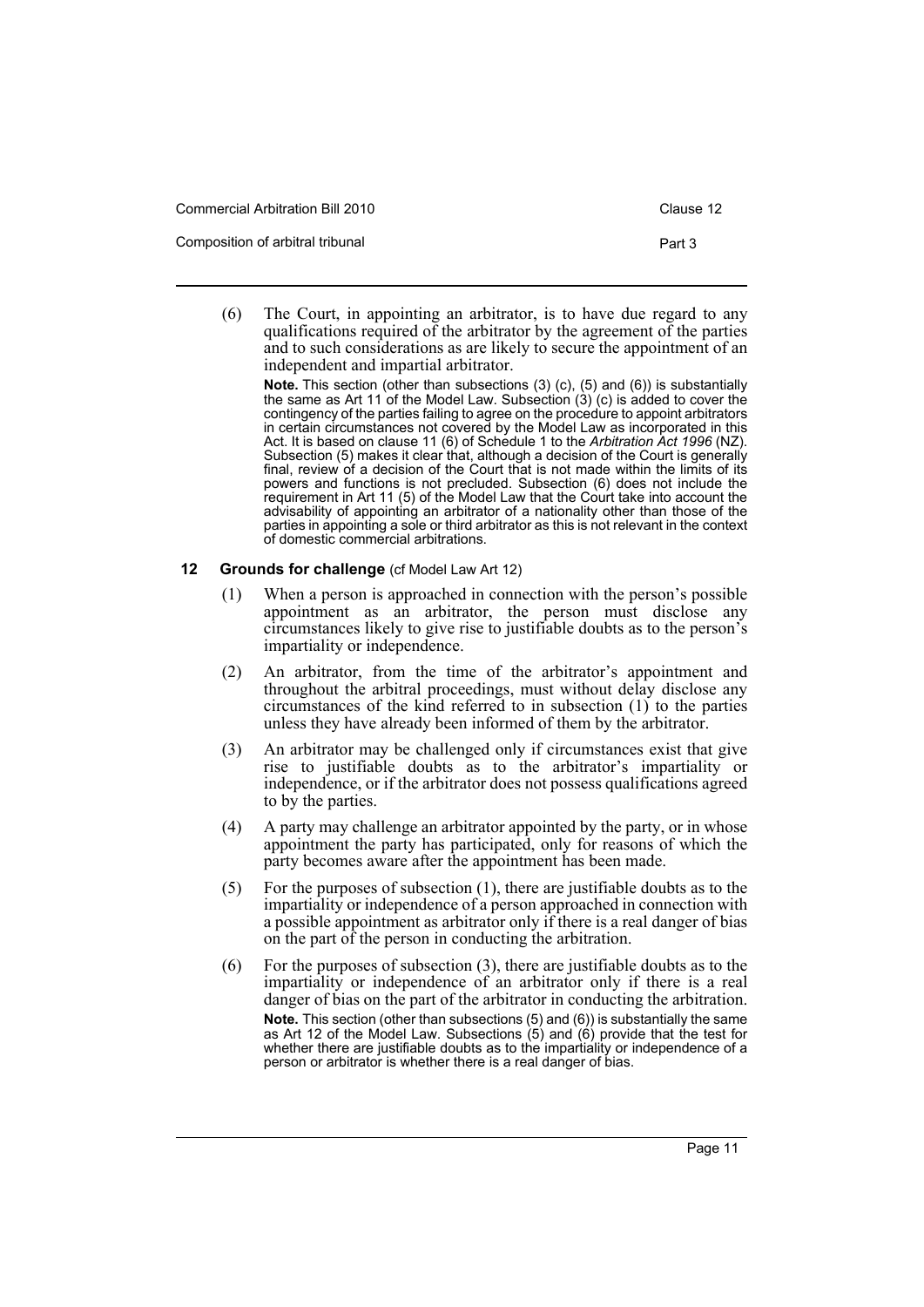### Clause 13 Commercial Arbitration Bill 2010

Part 3 Composition of arbitral tribunal

### <span id="page-15-0"></span>**13 Challenge procedure** (cf Model Law Art 13)

- (1) The parties are free to agree on a procedure for challenging an arbitrator, subject to subsection  $(\tilde{4})$ .
- (2) Failing such agreement, a party who intends to challenge an arbitrator must, within 15 days after becoming aware of the constitution of the arbitral tribunal or after becoming aware of any circumstance referred to in section 12 (3), send a written statement of the reasons for the challenge to the arbitral tribunal.
- (3) Unless the challenged arbitrator withdraws from office or the other party agrees to the challenge, the arbitral tribunal must decide on the challenge.
- (4) If a challenge under any procedure agreed on by the parties or under the procedure of subsections  $(2)$  and  $(3)$  is not successful, the challenging party may request, within 30 days after having received notice of the decision rejecting the challenge, the Court to decide on the challenge.
- (5) A decision of the Court under subsection (4) that is within the limits of the authority of the Court is final.
- (6) While a request under subsection (4) is pending, the arbitral tribunal, including the challenged arbitrator, may continue the arbitral proceedings and make an award. **Note.** Section 13 (other than subsection (5)) is substantially the same as Art 13

of the Model Law. Subsection (5) makes it clear that, although a decision of the Court is generally final, review of a decision of the Court that is not made within the limits of its powers and functions is not precluded.

### <span id="page-15-1"></span>**14 Failure or impossibility to act** (cf Model Law Art 14)

- (1) If an arbitrator becomes in law or in fact unable to perform the arbitrator's functions or for other reasons fails to act without undue delay, the arbitrator's mandate terminates if the arbitrator withdraws from office or if the parties agree on the termination.
- (2) Otherwise, if a controversy remains concerning any of these grounds, any party may request the Court to decide on the termination of the mandate.
- (3) A decision of the Court under subsection (2) that is within the limits of the authority of the Court is final.
- (4) If, under this section or section 13 (3), an arbitrator withdraws from office or a party agrees to the termination of the mandate of an arbitrator, this does not imply acceptance of the validity of any ground referred to in this section or section 12 (3).

**Note.** Section 14 (other than subsection (3)) is substantially the same as Art 14 of the Model Law. Subsection (3) makes it clear that, although a decision of the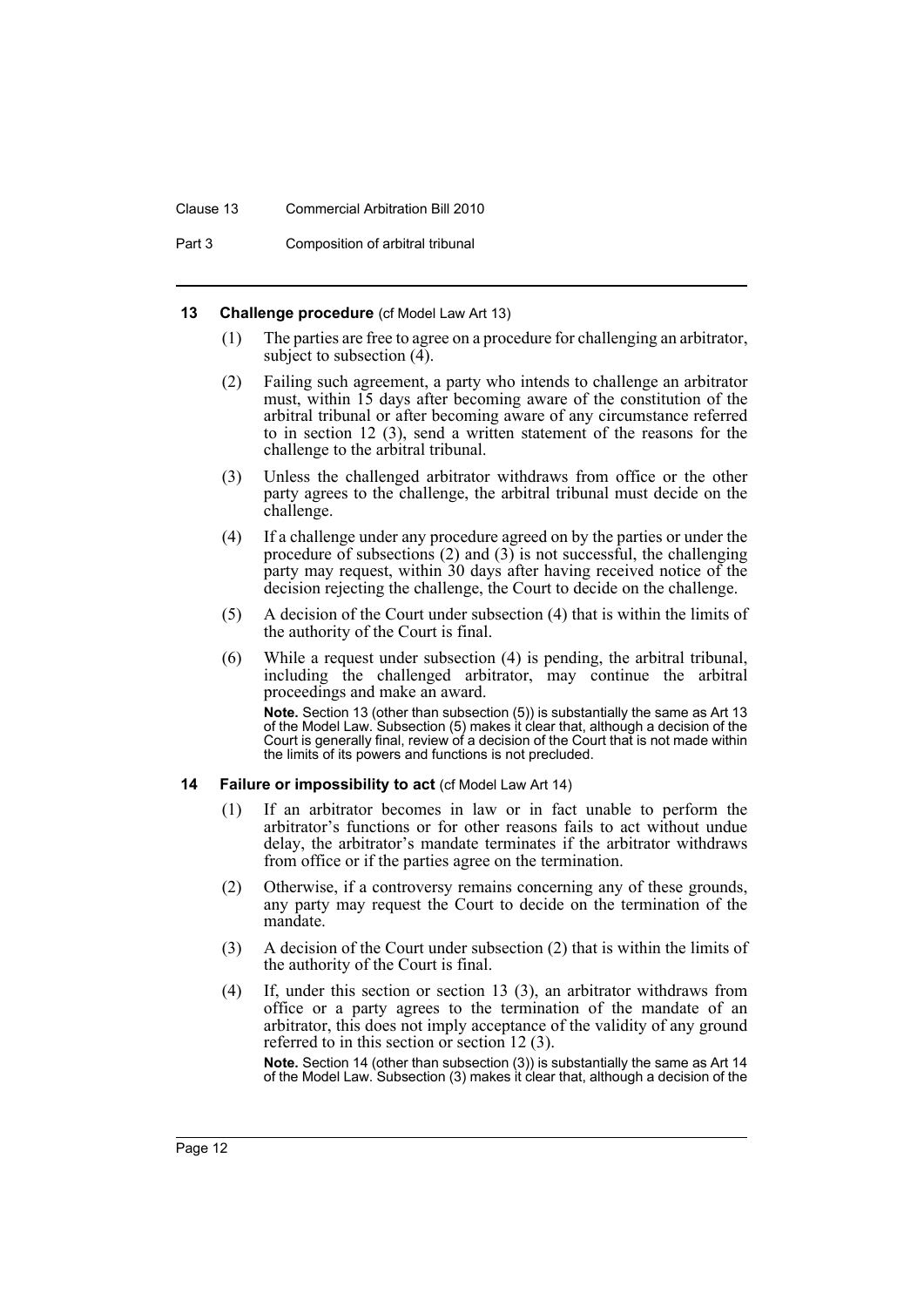| Commercial Arbitration Bill 2010 | Clause 15 |
|----------------------------------|-----------|
| Composition of arbitral tribunal | Part 3    |

Court is generally final, review of a decision of the Court that is not made within the limits of its powers and functions is not precluded.

# <span id="page-16-0"></span>**15 Appointment of substitute arbitrator** (cf Model Law Art 15)

Where the mandate of an arbitrator terminates under section 13 or 14 or because of the arbitrator's withdrawal from office for any other reason or because of the revocation of the arbitrator's mandate by agreement of the parties or in any other case of termination of the arbitrator's mandate, a substitute arbitrator must be appointed according to the rules that were applicable to the appointment of the arbitrator being replaced.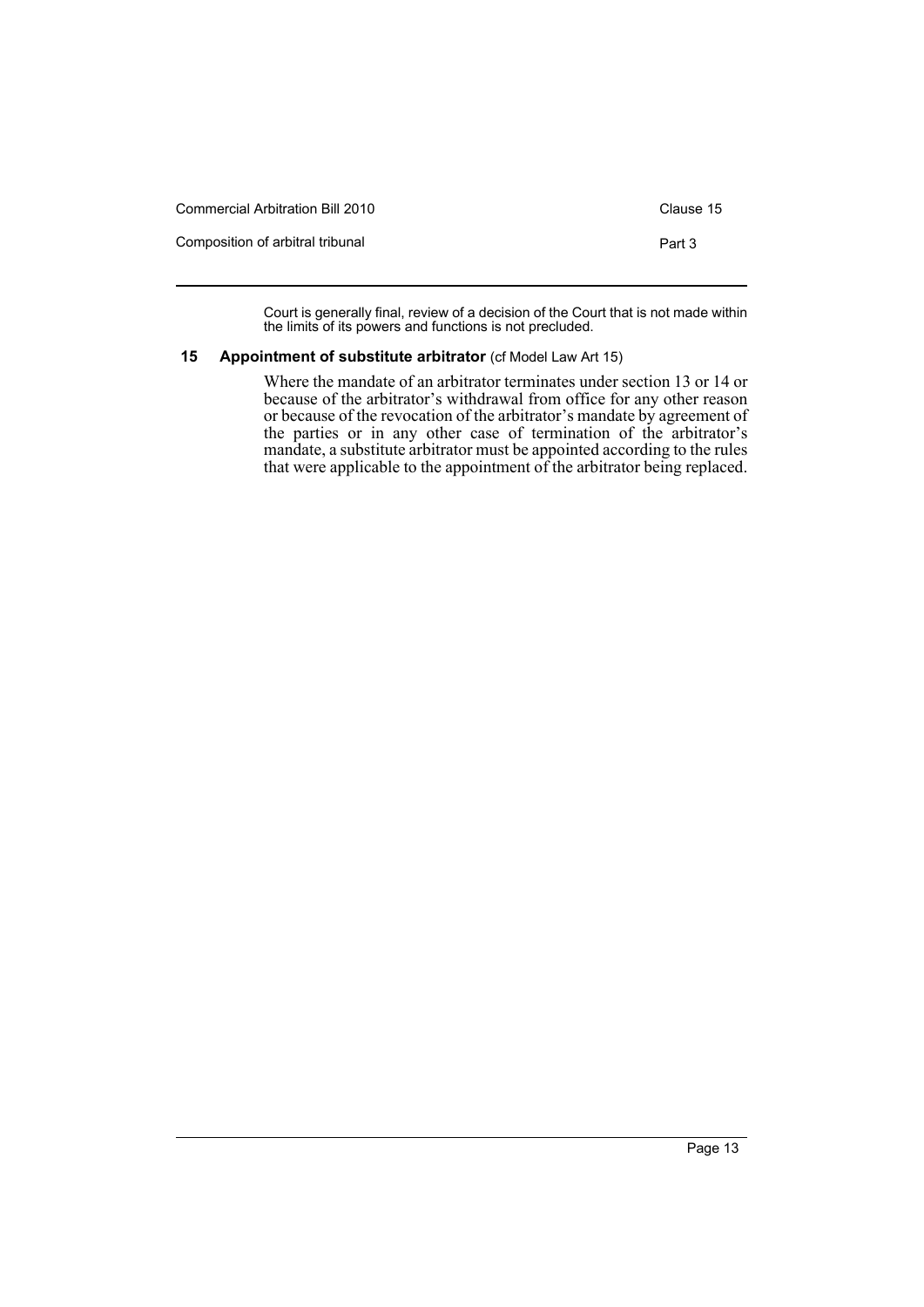### Clause 16 Commercial Arbitration Bill 2010

Part 4 **Jurisdiction of arbitral tribunal** 

# <span id="page-17-0"></span>**Part 4 Jurisdiction of arbitral tribunal**

#### <span id="page-17-1"></span>**16 Competence of arbitral tribunal to rule on its jurisdiction** (cf Model Law Art 16)

- (1) The arbitral tribunal may rule on its own jurisdiction, including any objections with respect to the existence or validity of the arbitration agreement.
- (2) For that purpose, an arbitration clause which forms part of a contract is to be treated as an agreement independent of the other terms of the contract.
- (3) A decision by the arbitral tribunal that the contract is null and void does not of itself entail the invalidity of the arbitration clause. **Note.** The Model Law provides that such a decision does not "ipso jure" entail the invalidity of the arbitration clause.
- (4) A plea that the arbitral tribunal does not have jurisdiction must be raised not later than the submission of the statement of defence.
- (5) A party is not precluded from raising such a plea by the fact that the party has appointed, or participated in the appointment of, an arbitrator.
- (6) A plea that the arbitral tribunal is exceeding the scope of its authority must be raised as soon as the matter alleged to be beyond the scope of its authority is raised during the arbitral proceedings.
- (7) The arbitral tribunal may, in the case of a plea referred to in subsection (4) or (6), admit a later plea if it considers the delay justified.
- (8) The arbitral tribunal may rule on a plea referred to in subsection (4) or (6) either as a preliminary question or in an award on the merits.
- (9) If the arbitral tribunal rules as a preliminary question that it has jurisdiction, any party may request, within 30 days after having received notice of that ruling, the Court to decide the matter.
- (10) A decision of the Court under subsection (9) that is within the limits of the authority of the Court is final.
- (11) While a request under subsection (9) is pending, the arbitral tribunal may continue the arbitral proceedings and make an award. **Note.** Section 16 (other than subsection (10)) is substantially the same as Art 16 of the Model Law. Subsection (10) makes it clear that, although a decision of the Court is generally final, review of a decision of the Court that is not made within the limits of its powers and functions is not precluded.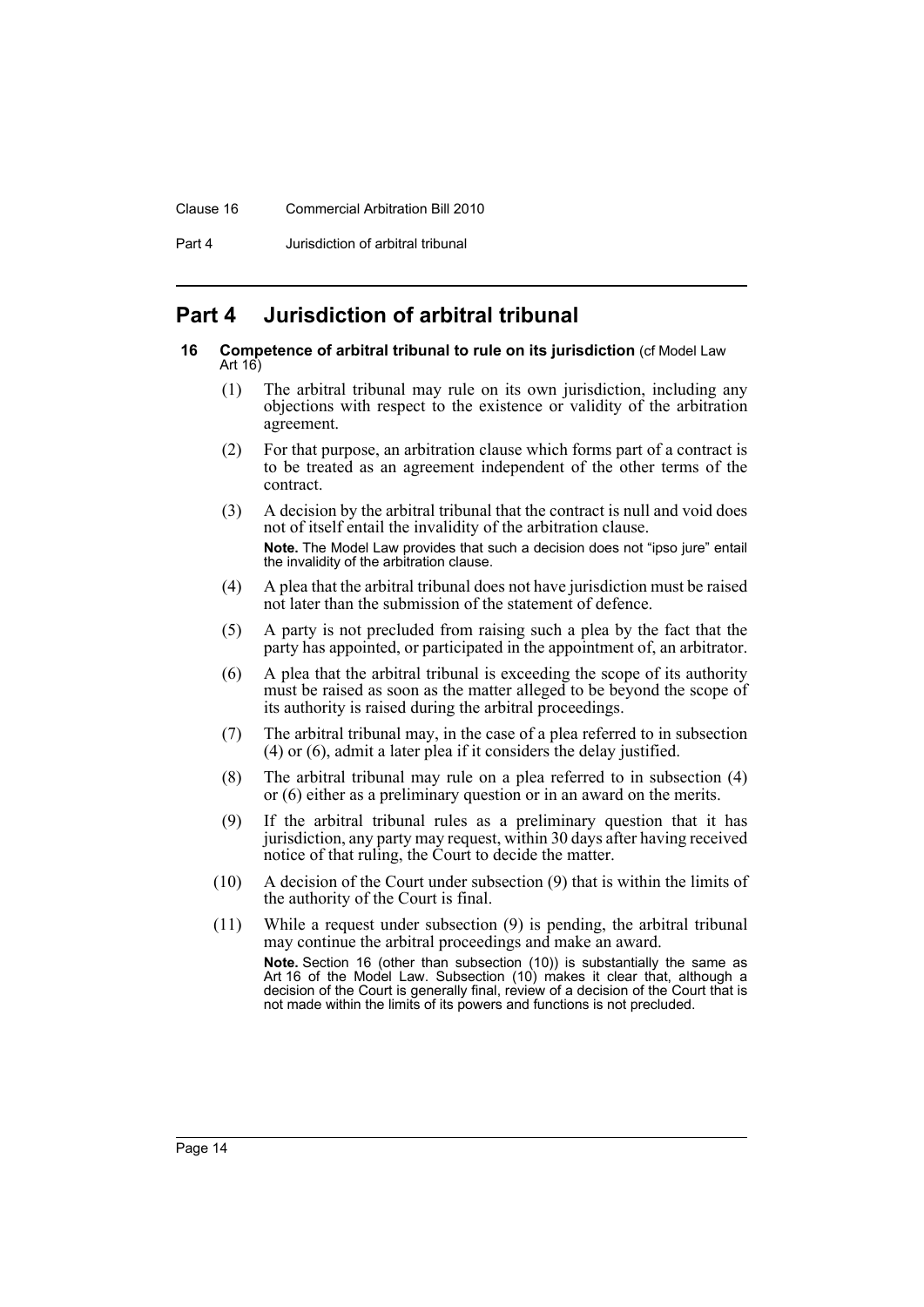Commercial Arbitration Bill 2010 Commercial Arbitration Bill 2010

Interim measures **Part 4A** 

# <span id="page-18-0"></span>**Part 4A Interim measures**

### <span id="page-18-1"></span>**Division 1 Interim measures**

#### <span id="page-18-2"></span>**17 Power of arbitral tribunal to order interim measures** (cf Model Law Art 17)

- (1) Unless otherwise agreed by the parties, the arbitral tribunal may, at the request of a party, grant interim measures.
- (2) An *interim measure* is any temporary measure, whether in the form of an award or in another form, by which, at any time prior to the issuance of the award by which the dispute is finally decided, the arbitral tribunal orders a party to:
	- (a) maintain or restore the status quo pending determination of the dispute, or
	- (b) take action that would prevent, or refrain from taking action that is likely to cause, current or imminent harm or prejudice to the arbitral process itself, or
	- (c) provide a means of preserving assets out of which a subsequent award may be satisfied, or
	- (d) preserve evidence that may be relevant and material to the resolution of the dispute.
- (3) Without limiting subsection (2), the arbitral tribunal may make orders with respect to any of the following:
	- (a) security for costs,
	- (b) discovery of documents and interrogatories,
	- (c) giving of evidence by affidavit,
	- (d) the inspection of any property which is or forms part of the subject-matter of the dispute,
	- (e) the taking of photographs of any property which is or forms part of the subject-matter of the dispute,
	- (f) samples to be taken from, or any observation to be made of or experiment conducted on, any property which is or forms part of the subject-matter of the dispute,
	- (g) dividing, recording and strictly enforcing the time allocated for a hearing between the parties (a *stop clock* arbitration).

**Note.** Subsections (1) and (2) are substantially the same as Art 17 of the Model Law. There is no equivalent subsection (3) in the Model Law.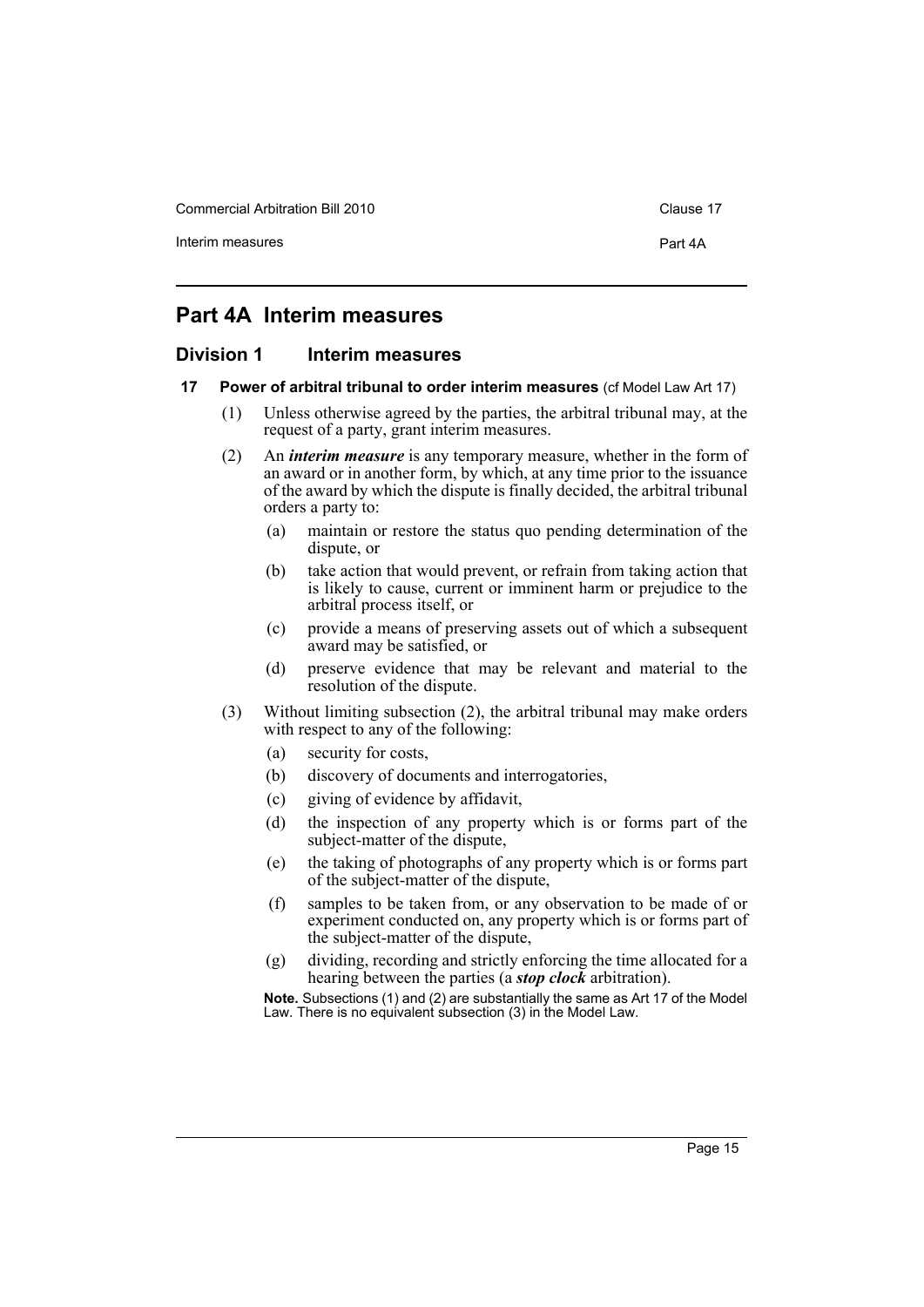#### Clause 17A Commercial Arbitration Bill 2010

Part 4A Interim measures

### <span id="page-19-0"></span>**17A Conditions for granting interim measures** (cf Model Law Art 17A)

- (1) The party requesting an interim measure under section 17 (2) (a), (b) or (c) must satisfy the arbitral tribunal that:
	- (a) harm not adequately reparable by an award of damages is likely to result if the measure is not ordered, and that harm substantially outweighs the harm that is likely to result to the party against whom the measure is directed if the measure is granted, and
	- (b) there is a reasonable possibility that the requesting party will succeed on the merits of the claim.
- (2) The determination on the possibility referred to in subsection (1) (b) does not affect the discretion of the arbitral tribunal in making any subsequent determination.
- (3) With regard to a request for an interim measure under section 17 (2) (d), the requirements in subsection  $(1)$  (a) and (b) and subsection  $(2)$  apply only to the extent the arbitral tribunal considers appropriate.

# <span id="page-19-1"></span>**Division 2 Preliminary orders**

- <span id="page-19-2"></span>**17B Note.** Art 17B of the Model Law, which provides for ex parte requests for interim measures together with applications for preliminary orders directing parties not to frustrate the interim measures, has been omitted.
- <span id="page-19-3"></span>**17C Note.** Art 17C of the Model Law, which contains safeguards for the party against whom a preliminary order is directed under Art 17B, is omitted as a consequence of the omission of Art 17B.

# <span id="page-19-4"></span>**Division 3 Provisions applicable to interim measures**

### <span id="page-19-5"></span>**17D Modification, suspension, termination** (cf Model Law Art 17D)

The arbitral tribunal may modify, suspend or terminate an interim measure it has granted, on application of any party or, in exceptional circumstances and on prior notice to the parties, on the arbitral tribunal's own initiative.

**Note.** This section is substantially the same as Art 17D of the Model Law but contains no reference to preliminary orders as a consequence of this Act not including an equivalent of Arts 17B and 17C of the Model Law.

### <span id="page-19-6"></span>**17E** Provision of security (cf Model Law Art 17E)

- (1) The arbitral tribunal may require the party requesting an interim measure to provide appropriate security in connection with the measure.
- (2) **Note.** Subsection (1) is the same as Art 17E (1) of the Model Law. Art 17E (2) is omitted as a consequence of this Act not including equivalents to Arts 17B and 17C of the Model Law.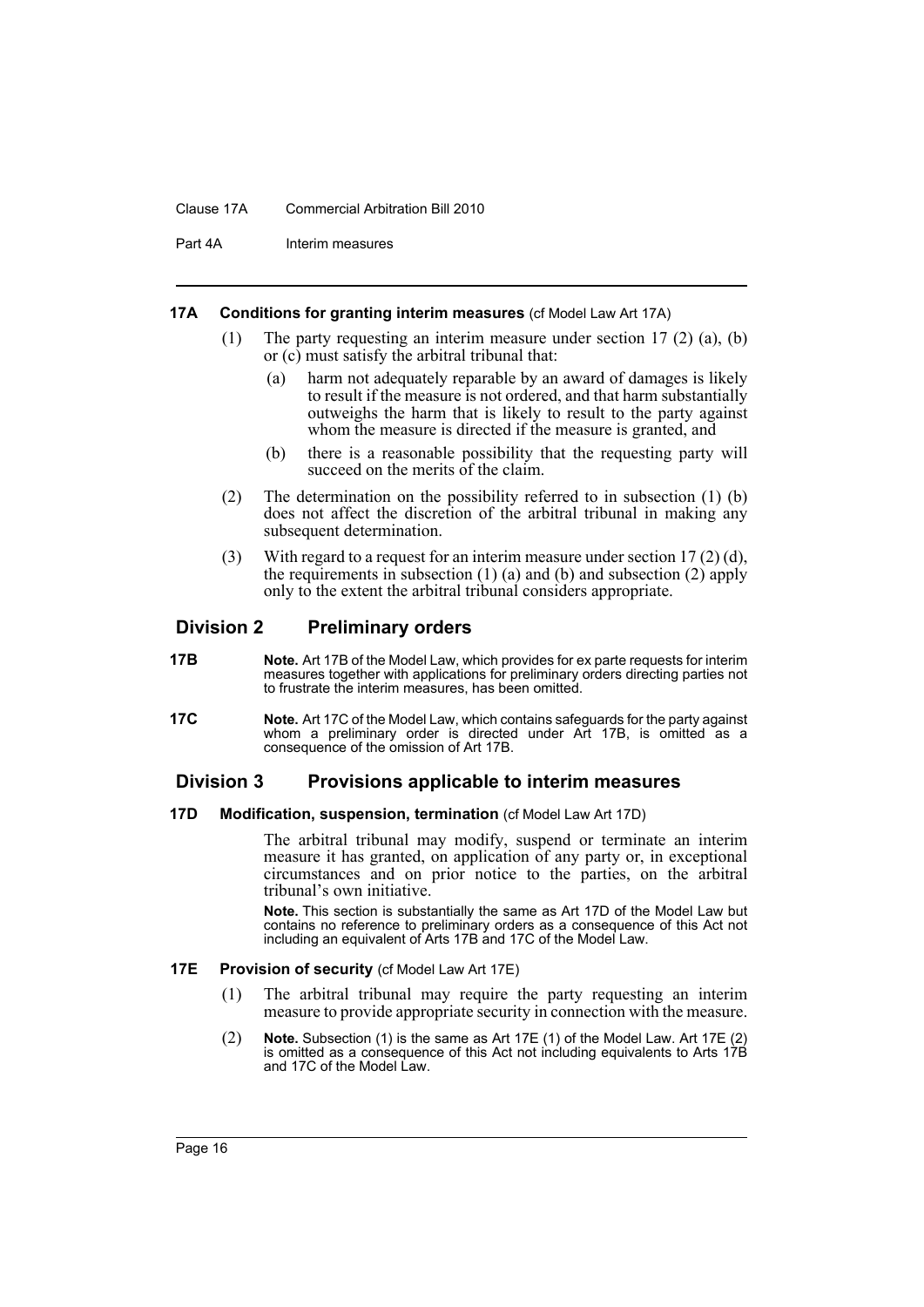Commercial Arbitration Bill 2010 Clause 17F

Interim measures **Part 4A** 

### <span id="page-20-0"></span>**17F Disclosure** (cf Model Law Art 17F)

- (1) The arbitral tribunal may require any party promptly to disclose any material change in the circumstances on the basis of which the measure was requested or granted.
- (2) **Note.** Subsection (1) is the same as Art 17F (1) of the Model Law. Art 17F (2) is omitted as a consequence of this Act not including equivalents to Arts 17B and 17C of the Model Law.

### <span id="page-20-1"></span>**17G Costs and damages** (cf Model Law Art 17G)

- (1) The party requesting an interim measure is liable for any costs and damages caused by the measure to any party if the arbitral tribunal later determines that, in the circumstances, the measure should not have been granted.
- (2) The arbitral tribunal may award such costs and damages at any point during the proceedings.

**Note.** This section is substantially the same as Art 17G of the Model Law but the reference to applications for preliminary orders is omitted as a consequence of this Act not including equivalents to Arts 17B and 17C of the Model Law.

### <span id="page-20-2"></span>**Division 4 Recognition and enforcement of interim measures**

### <span id="page-20-3"></span>**17H Recognition and enforcement** (cf Model Law Art 17H)

- (1) An interim measure issued by an arbitral tribunal under the law of this State is to be recognised as binding and, unless otherwise provided by the arbitral tribunal, enforced on application to the Court, subject to the provisions of section 17I.
- (2) An interim measure issued by an arbitral tribunal under the law of another State or Territory is to be recognised as binding in this State and, unless otherwise provided by the arbitral tribunal, enforced on application to the Court, irrespective of the State or Territory in which it was issued, subject to the provisions of section 17I.
- (3) The party who is seeking or has obtained recognition or enforcement of an interim measure must promptly inform the Court of any termination, suspension or modification of that interim measure.
- (4) The Court may, if it considers it proper, order the requesting party to provide appropriate security if the arbitral tribunal has not already made a determination with respect to security or where such a decision is necessary to protect the rights of third parties.

**Note.** This section differs from Art 17H of the Model Law to the extent necessary to apply Art 17H as incorporated in this Act in the context of domestic commercial arbitrations.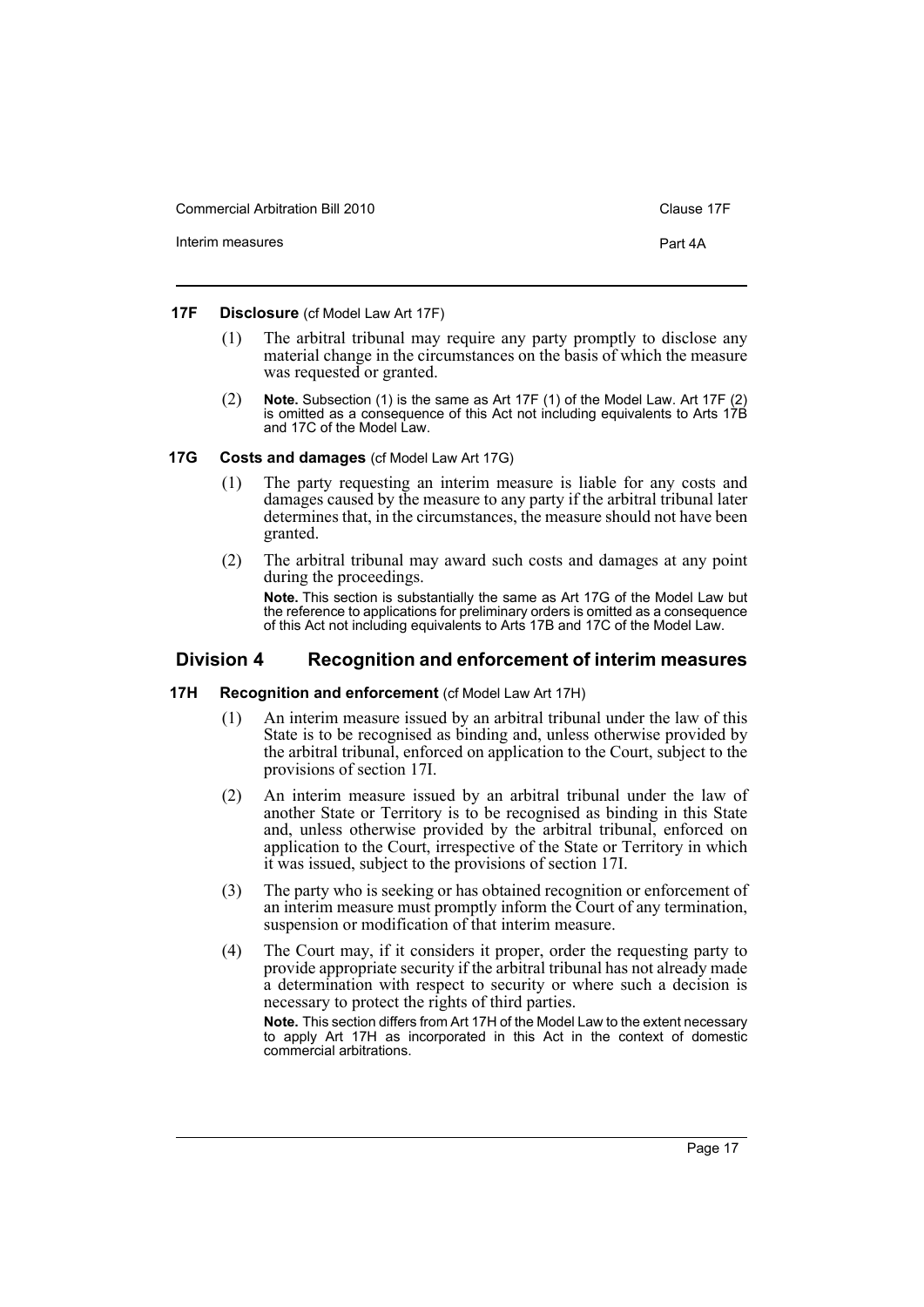### Clause 17I Commercial Arbitration Bill 2010

Part 4A Interim measures

### <span id="page-21-0"></span>**17I Grounds for refusing recognition or enforcement** (cf Model Law Art 17I)

- (1) Recognition or enforcement of an interim measure may be refused only:
	- (a) at the request of the party against whom it is invoked if the Court is satisfied that:
		- (i) such a refusal is warranted on the grounds set out in section  $36(1)$  (a) (i), (ii), (iii) or (iv), or
		- (ii) the arbitral tribunal's decision with respect to the provision of security in connection with the interim measure issued by the arbitral tribunal has not been complied with, or
		- (iii) the interim measure has been terminated or suspended by the arbitral tribunal or, where so empowered, by the court of the State or Territory in which the arbitration takes place or under the law of which that interim measure was granted, or
	- (b) if the Court finds that:
		- (i) the interim measure is incompatible with the powers conferred on the Court unless the Court decides to reformulate the interim measure to the extent necessary to adapt it to its own powers and procedures for the purposes of enforcing that interim measure and without modifying its substance, or
		- (ii) any of the grounds set out in section 36 (1) (b) (i) or (ii) apply to the recognition and enforcement of the interim measure.
- (2) Any determination made by the Court on any ground in subsection (1) is effective only for the purposes of the application to recognise and enforce the interim measure.
- (3) The Court must not, in making a determination with respect to the recognition or enforcement sought, undertake a review of the substance of the interim measure.

**Note.** This section is substantially the same as Art 17I of the Model Law but has been modified to the extent necessary to apply Art 17I as incorporated in this Act in the context of domestic commercial arbitrations.

# <span id="page-21-1"></span>**Division 5 Court-ordered interim measures**

### <span id="page-21-2"></span>**17J Court-ordered interim measures** (cf Model Law Art 17J)

(1) The Court has the same power of issuing an interim measure in relation to arbitration proceedings as it has in relation to proceedings in courts.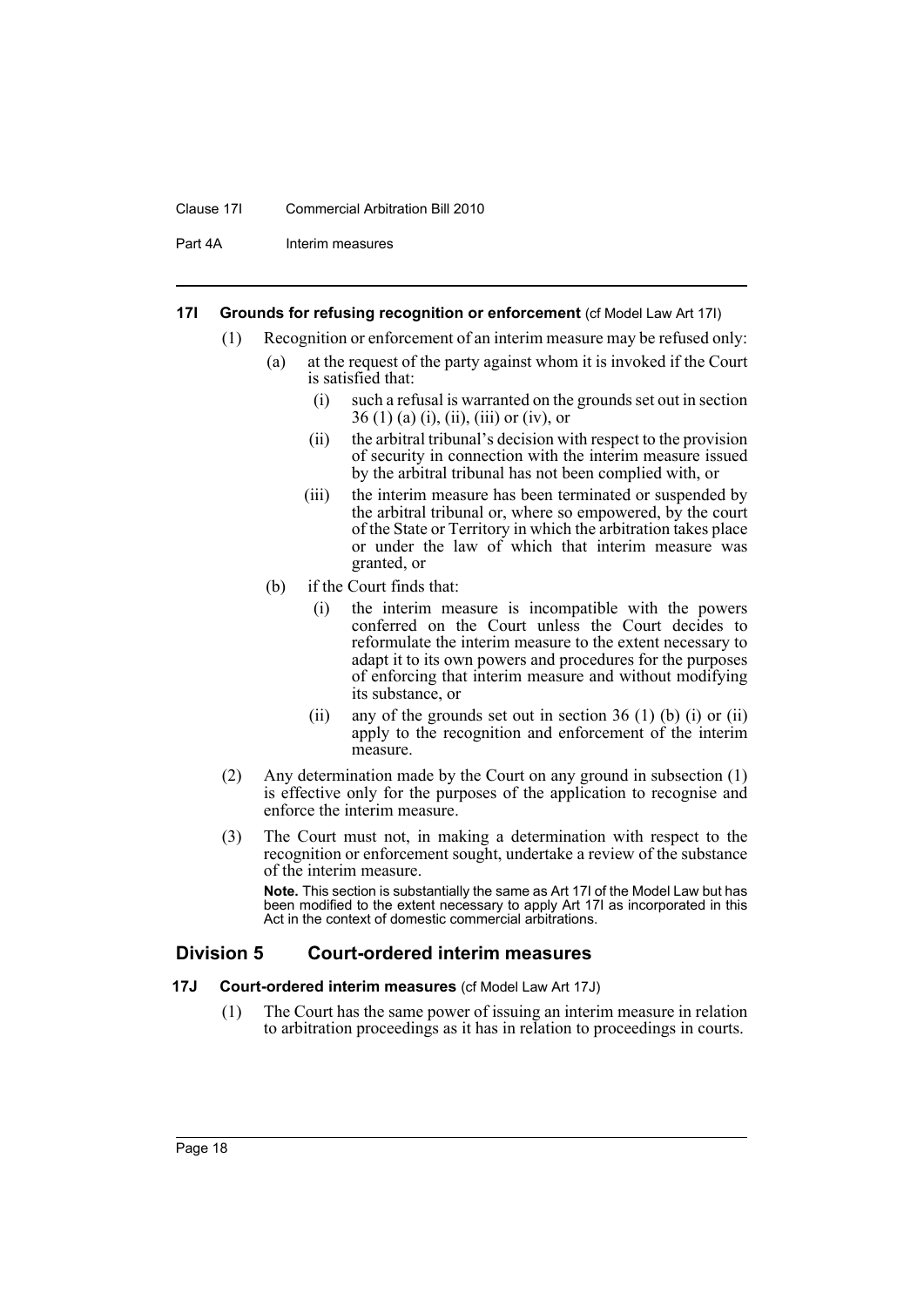Commercial Arbitration Bill 2010 Commercial Arbitration Bill 2010

Interim measures **Part 4A** 

(2) The Court is to exercise the power in accordance with its own procedures taking into account the specific features of a domestic commercial arbitration.

**Note.** This section is substantially the same as Art 17J of the Model Law but has been modified to the extent necessary to apply Art 17J as incorporated in this Act in the context of domestic commercial arbitrations.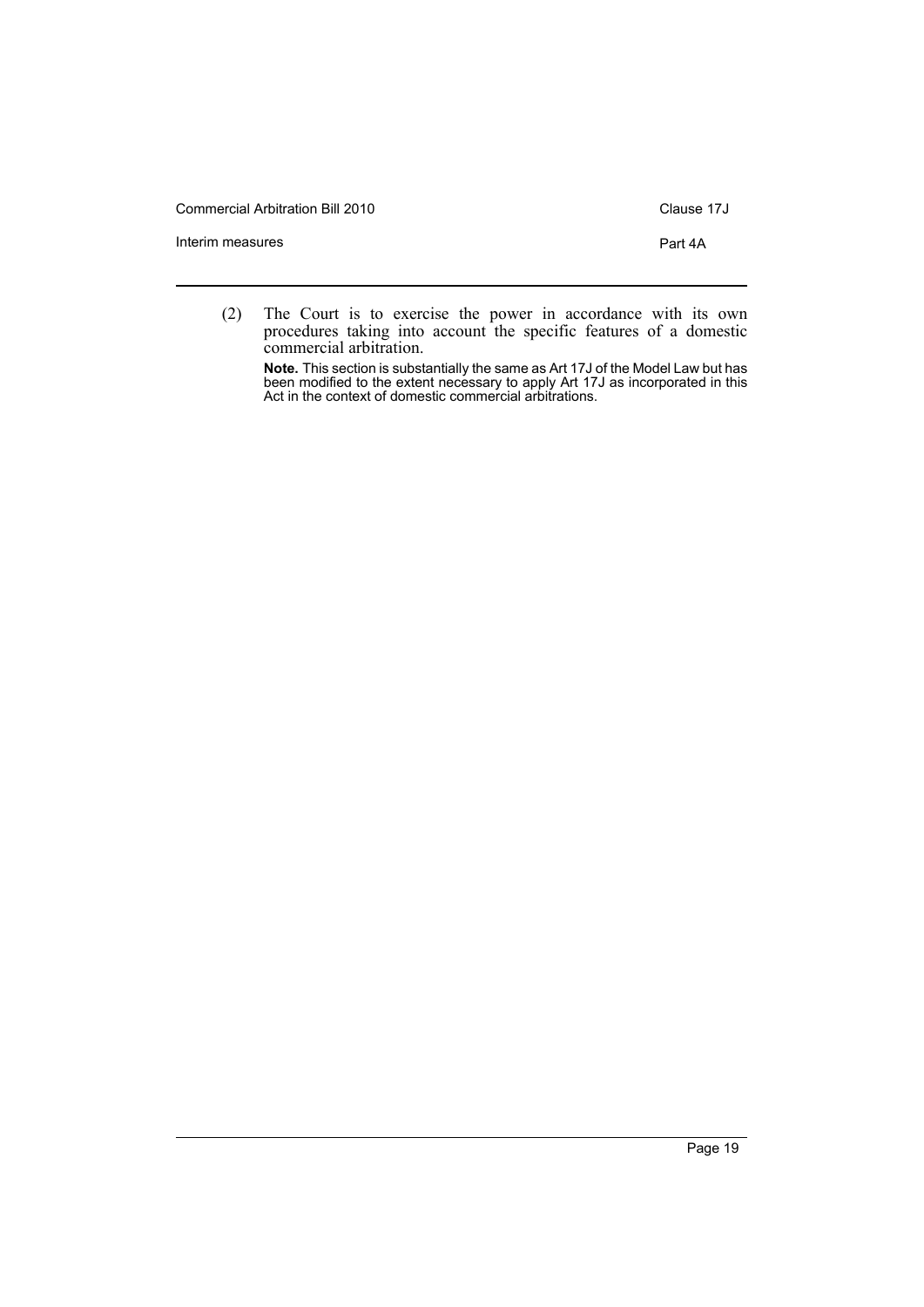### Clause 18 Commercial Arbitration Bill 2010

Part 5 Conduct of arbitral proceedings

# <span id="page-23-0"></span>**Part 5 Conduct of arbitral proceedings**

### <span id="page-23-1"></span>**18 Equal treatment of parties** (cf Model Law Art 18)

The parties must be treated with equality and each party must be given a reasonable opportunity of presenting the party's case.

**Note.** This section differs from the Model Law to the extent that it requires a party to be given a "reasonable", instead of "full", opportunity of presenting the party's case.

### <span id="page-23-2"></span>**19 Determination of rules of procedure** (cf Model Law Art 19)

- (1) Subject to the provisions of this Act, the parties are free to agree on the procedure to be followed by the arbitral tribunal in conducting the proceedings.
- (2) Failing such agreement, the arbitral tribunal may, subject to the provisions of this Act, conduct the arbitration in such manner as it considers appropriate.
- (3) The power conferred on the arbitral tribunal includes the power to determine the admissibility, relevance, materiality and weight of any evidence.
- (4) The power conferred on the tribunal also includes the power to make orders or give directions for the examination of a party or witness on oath or affirmation.
- (5) For the purposes of the exercise of the power referred to in subsection (4), the arbitral tribunal may administer any necessary oath or take any necessary affirmation.
- (6) An order made or direction given by an arbitral tribunal in the course of arbitral proceedings is, by leave of the Court, enforceable in the same manner as if it were an order of the Court and, where leave is so given, judgment may be entered in terms of the order or direction. **Note.** This section (other than subsections (4)–(6)) is substantially the same as

Art 19 of the Model Law. Subsections (4)–(6) elaborate on the powers conferred on arbitral tribunals.

### <span id="page-23-3"></span>**20 Place of arbitration** (cf Model Law Art 20)

- (1) The parties are free to agree on the place of arbitration.
- (2) Failing such agreement, the place of arbitration is to be determined by the arbitral tribunal having regard to the circumstances of the case, including the convenience of the parties.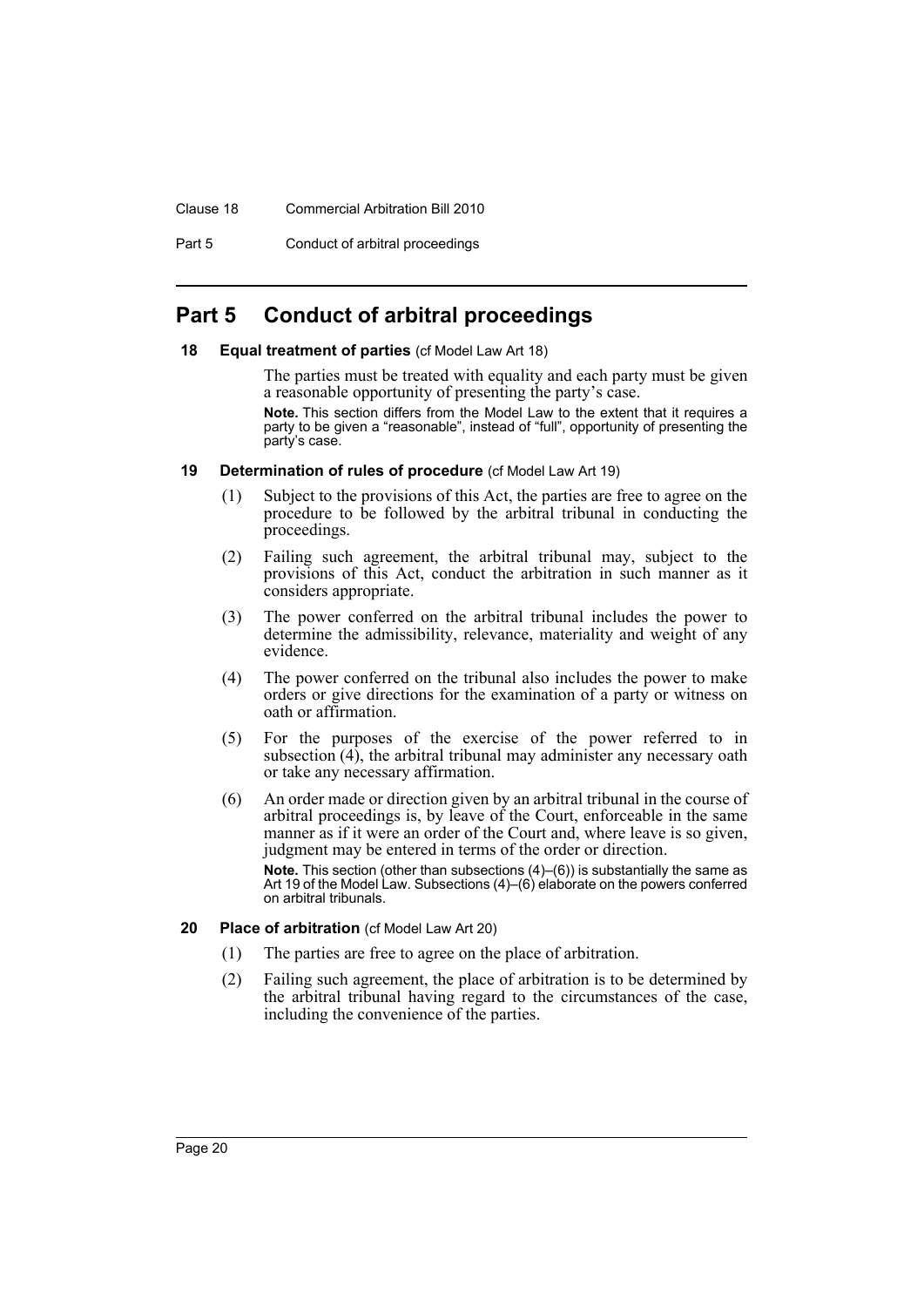| Commercial Arbitration Bill 2010 | Clause 21 |
|----------------------------------|-----------|
| Conduct of arbitral proceedings  | Part 5    |

(3) Despite subsection (1), the arbitral tribunal may, unless otherwise agreed by the parties, meet at any place (whether or not in New South Wales) it considers appropriate for consultation among its members, for hearing witnesses, experts or the parties, or for inspection of goods, other property or documents.

### <span id="page-24-0"></span>**21 Commencement of arbitral proceedings** (cf Model Law Art 21)

Unless otherwise agreed by the parties, the arbitral proceedings in respect of a particular dispute commence on the date on which a request for that dispute to be referred to arbitration is received by the respondent.

### <span id="page-24-1"></span>**22 Language** (cf Model Law Art 22)

- (1) The parties are free to agree on the language or languages to be used in the arbitral proceedings.
- (2) Failing agreement as referred to in subsection (1), the arbitral tribunal is to determine the language or languages to be used in the proceedings.
- (3) This agreement or determination, unless otherwise specified in the agreement or determination, is to apply to any written statement by a party, any hearing and any award, decision or other communication by the arbitral tribunal.
- (4) The arbitral tribunal may order that any documentary evidence is to be accompanied by a translation into the language or languages agreed on by the parties or determined by the arbitral tribunal.

# <span id="page-24-2"></span>**23 Statements of claim and defence** (cf Model Law Art 23)

- (1) Subject to any contrary agreement of the parties or a direction of the arbitral tribunal, within the period of time agreed by the parties or determined by the arbitral tribunal, the claimant must state the facts supporting his or her claim, the points at issue and the relief or remedy sought, and the respondent must state the respondent's defence in respect of these particulars, unless the parties have otherwise agreed as to the required elements of such statements.
- (2) The parties may submit with their statements all documents they consider to be relevant or may add a reference to the documents or other evidence they will submit.
- (3) Unless otherwise agreed by the parties, either party may amend or supplement the party's claim or defence during the course of the arbitral proceedings, unless the arbitral tribunal considers it inappropriate to allow such amendment having regard to the delay in making it.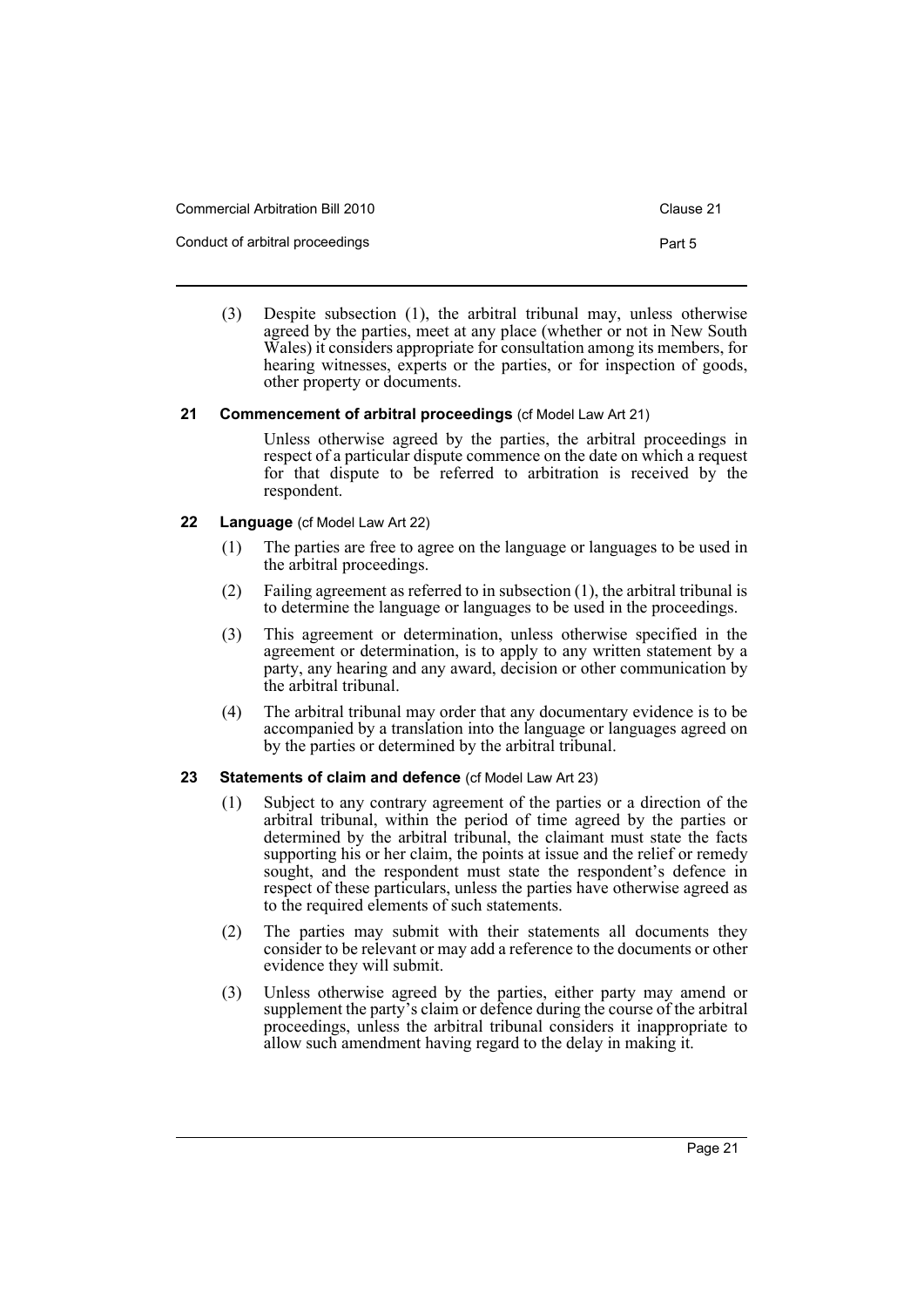#### Clause 24 Commercial Arbitration Bill 2010

Part 5 Conduct of arbitral proceedings

(4) Subsection (1) does not require a statement by a claimant or respondent to be in a particular form.

**Note.** This section (other than subsections (1) and (4)) is substantially the same as Art 23 of the Model Law. Subsection (1) has effect subject to any contrary agreement of the parties or direction of the arbitral tribunal. Subsection (4) makes it clear that it is not necessary to use a particular form of statement of claim or defence.

### <span id="page-25-0"></span>**24 Hearings and written proceedings** (cf Model Law Art 24)

- (1) Subject to any contrary agreement by the parties, the arbitral tribunal is to decide whether to hold oral hearings for the presentation of evidence or for oral argument, or whether the proceedings are to be conducted on the basis of documents and other materials.
- (2) However, unless the parties have agreed that no hearings are to be held, the arbitral tribunal must hold such hearings at an appropriate stage of the proceedings, if so requested by a party.
- (3) The parties must be given sufficient advance notice of any hearing and of any meeting of the arbitral tribunal for the purposes of inspection of goods, other property or documents.
- (4) All statements, documents or other information supplied to the arbitral tribunal by one party must be communicated to the other party.
- (5) Also, any expert report or evidentiary document on which the arbitral tribunal may rely in making its decision must be communicated to the parties.

### <span id="page-25-1"></span>**24A Representation**

- (1) The parties may appear or act in person, or may be represented by another person of their choice, in any oral hearings under section 24.
- (2) A person who is not admitted to practise as a legal practitioner in New South Wales does not commit an offence under or breach the provisions of the *Legal Profession Act 2004* or any other Act merely by representing a party in arbitral proceedings in this State. **Note.** There is no equivalent of this section in the Model Law.

### <span id="page-25-2"></span>**24B General duties of parties**

- (1) The parties must do all things necessary for the proper and expeditious conduct of the arbitral proceedings.
- (2) Without limitation, the parties must:
	- (a) comply without undue delay with any order or direction of the arbitral tribunal with respect to any procedural, evidentiary or other matter, and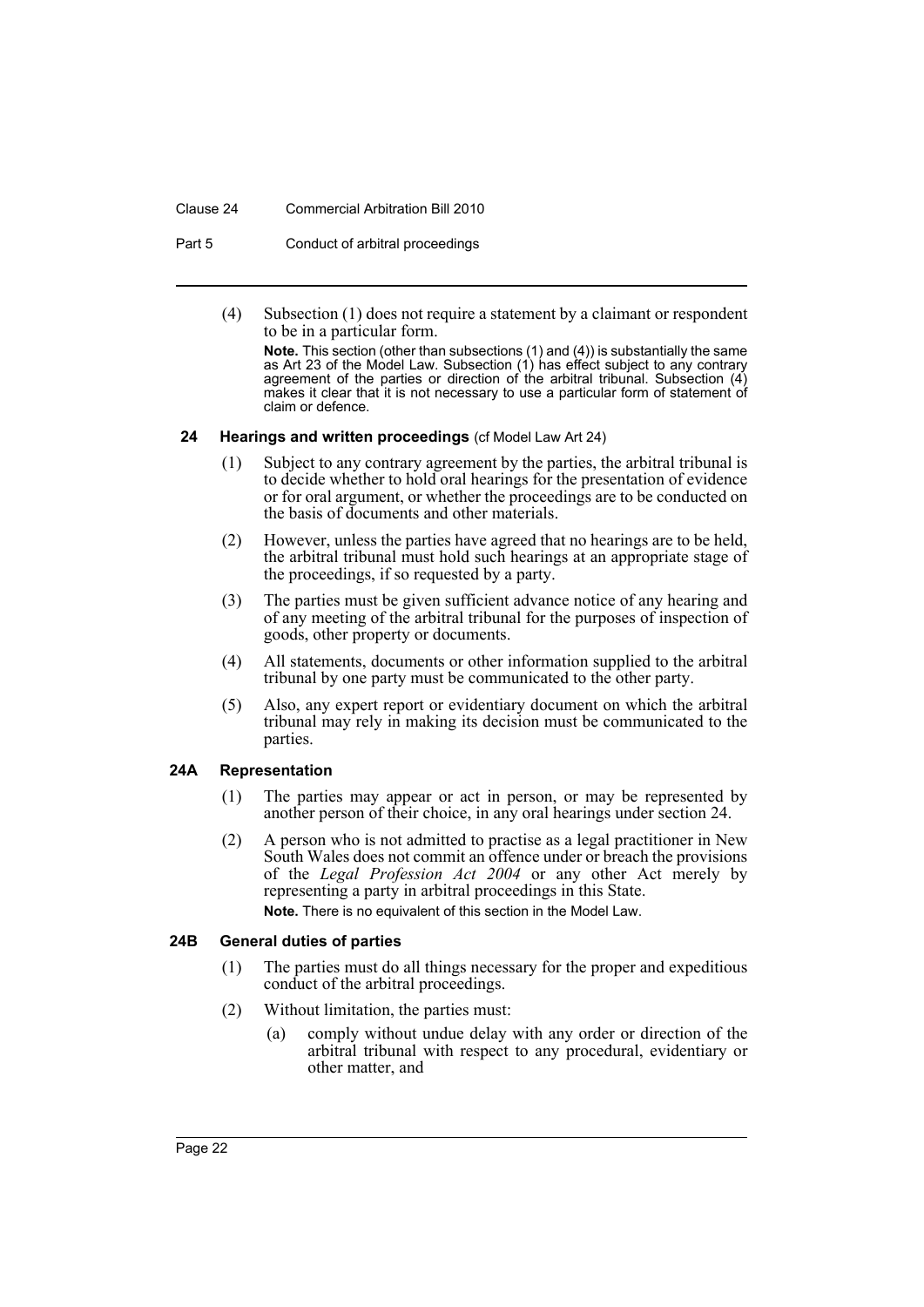| Commercial Arbitration Bill 2010 | Clause 25 |
|----------------------------------|-----------|
| Conduct of arbitral proceedings  | Part 5    |

- (b) take without undue delay any necessary steps to obtain a decision (if required) of the Court with respect to any function conferred on the Court under section 6.
- (3) A party must not wilfully do or cause to be done any act to delay or prevent an award being made. **Note.** There is no equivalent of this section in the Model Law.

# <span id="page-26-0"></span>**25 Default of a party** (cf Model Law Art 25)

- (1) Unless otherwise agreed by the parties, if, without showing sufficient cause:
	- (a) the claimant fails to communicate the claimant's statement of claim in accordance with section 23 (1)—the arbitral tribunal may terminate the proceedings, or
	- (b) the respondent fails to communicate the respondent's statement of defence in accordance with section  $23$  (1)—the arbitral tribunal may continue the proceedings without treating such failure in itself as an admission of the claimant's allegations, or
	- (c) any party fails to appear at a hearing or to produce documentary evidence—the arbitral tribunal may continue the proceedings and make the award on the evidence before it.
- (2) Unless otherwise agreed by the parties, if a party fails to do any other thing necessary for the proper and expeditious conduct of the arbitration the arbitral tribunal:
	- (a) if satisfied that there has been inordinate and inexcusable delay on the part of the claimant in pursuing the claim—may make an award dismissing the claim or may give directions (with or without conditions) for the speedy determination of the claim, or
	- (b) if without sufficient cause a party fails to comply with any order or direction of the arbitral tribunal—may make an order requiring the party to comply with the terms of the earlier order or direction within the period specified by the arbitral tribunal (a *peremptory order*).
- (3) If a party fails to comply with a peremptory order, the arbitral tribunal may do any of the following:
	- (a) direct that the party in default is not to be entitled to rely on any allegation or material which was the subject matter of the peremptory order,
	- (b) draw such adverse inferences from the failure to comply as the circumstances justify,
	- (c) proceed to an award on the basis of any materials that have been properly provided to the arbitral tribunal,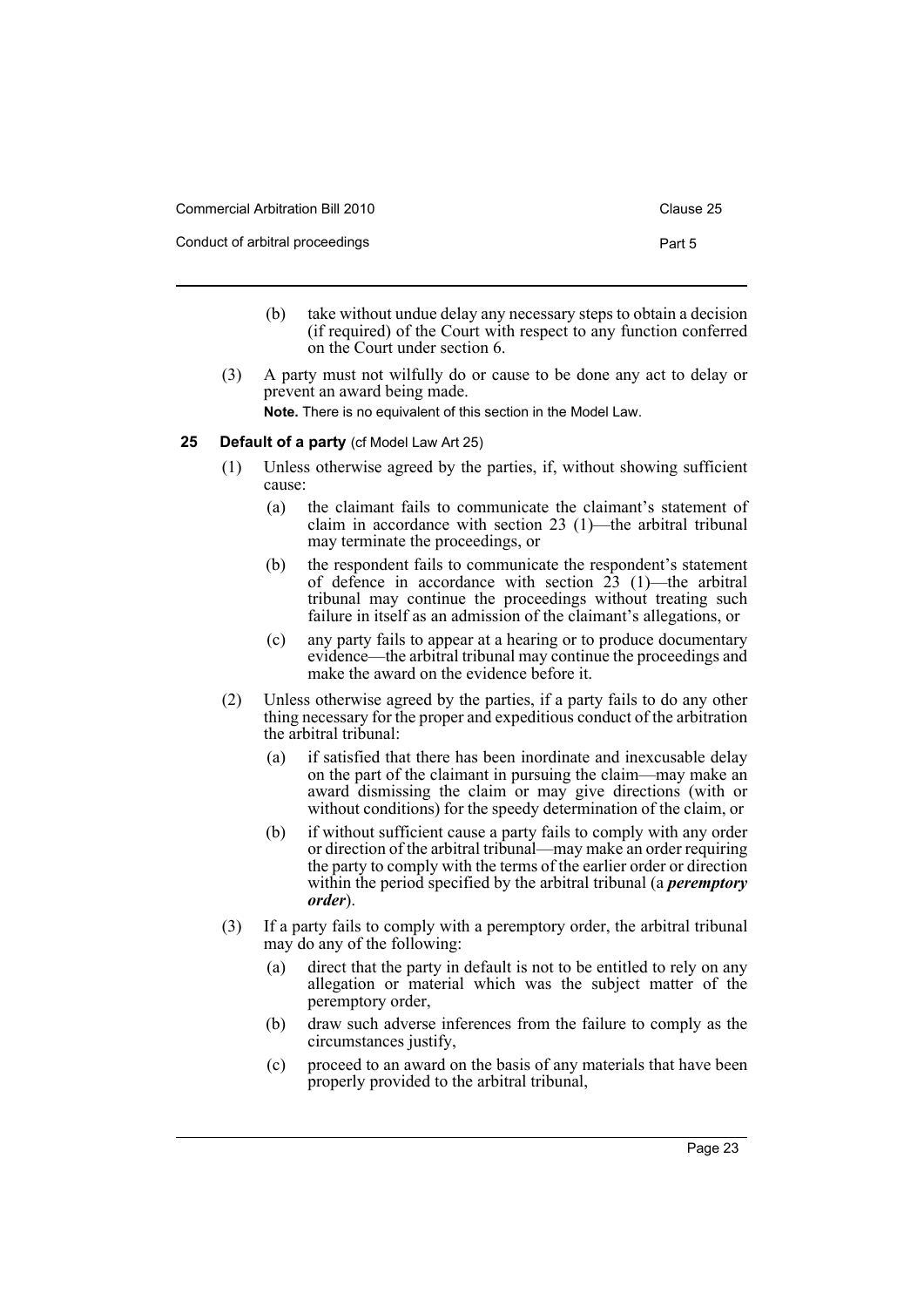### Clause 26 Commercial Arbitration Bill 2010

Part 5 Conduct of arbitral proceedings

(d) without limiting section 33B (4), in making an award give any direction or order that it thinks fit as to the payment of the costs of the arbitration incurred in consequence of the non-compliance.

**Note.** Subsection (1) is substantially the same as Art 25 of the Model Law. There are no equivalents to the other provisions of the section in the Model Law.

### <span id="page-27-0"></span>**26 Expert appointed by arbitral tribunal (cf Model Law Art 26)**

- (1) Unless otherwise agreed by the parties, the arbitral tribunal:
	- (a) may appoint one or more experts to report to it on specific issues to be determined by the arbitral tribunal, and
	- (b) may require a party to give the expert any relevant information or to produce, or to provide access to, any relevant documents, goods or other property for the expert's inspection.
- (2) Unless otherwise agreed by the parties, if a party so requests or if the arbitral tribunal considers it necessary, the expert must, after delivery of the expert's written or oral report, participate in a hearing where the parties have the opportunity to put questions to the expert and present expert witnesses in order to testify on the points at issue.

### <span id="page-27-1"></span>**27 Court assistance in taking evidence** (cf Model Law Art 27)

- (1) The arbitral tribunal or a party with the approval of the arbitral tribunal may request from the Court assistance in taking evidence.
- (2) The Court may execute the request within its competence and subject to and in accordance with rules of court.

**Note.** This section is substantially the same as Art 27 of the Model Law but the reference to rules of court has been amended for consistency with sections 27A and 27B and a request for assistance may only be made to the Court, not any competent court.

### <span id="page-27-2"></span>**27A Parties may obtain subpoenas**

- (1) The Court may, on the application of any party, and subject to and in accordance with rules of court, issue a subpoena requiring a person:
	- (a) to attend for examination before the arbitral tribunal, or
	- (b) to produce to the arbitral tribunal the documents specified in the subpoena, or
	- (c) to do both of those things.
- (2) A party may only make an application to the Court under subsection (1) with the permission of the arbitral tribunal.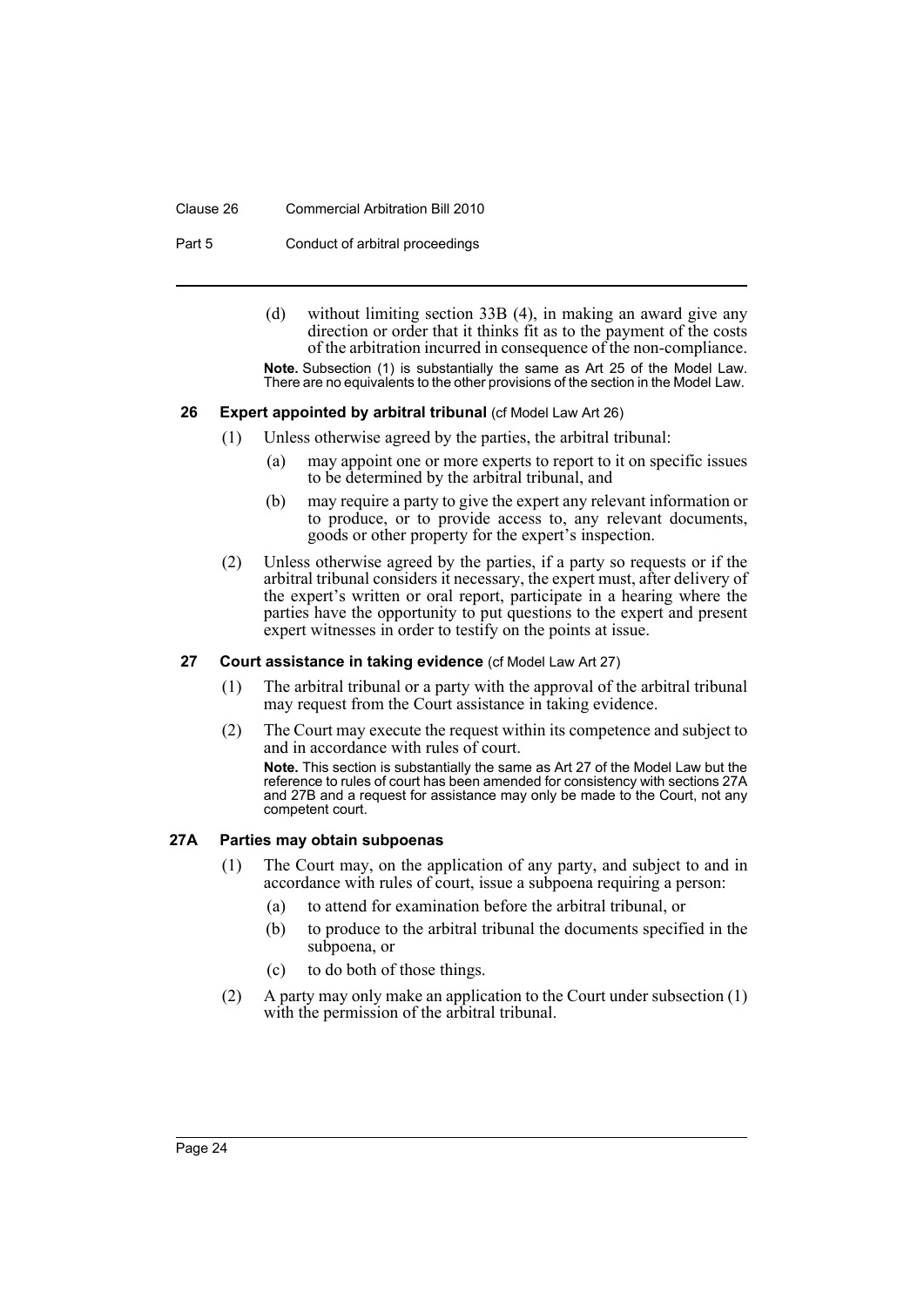| Commercial Arbitration Bill 2010 | Clause 27B |
|----------------------------------|------------|
| Conduct of arbitral proceedings  | Part 5     |

(3) A person must not be compelled under any subpoena issued in accordance with subsection  $(1)$  to answer any question or produce any document that the person could not be compelled to answer or produce in a proceeding before the Court.

**Note.** There is no equivalent to this section in the Model Law.

### <span id="page-28-0"></span>**27B Refusal or failure to attend before arbitral tribunal or to produce document**

- (1) For the purposes of this section, a person is a *person in default* in relation to proceedings before an arbitral tribunal under an arbitration agreement if the person:
	- (a) refuses or fails to attend before the arbitral tribunal for examination when required under a subpoena or by the arbitral tribunal to do so, or
	- (b) refuses or fails to produce a document that the person is required under a subpoena or by the arbitral tribunal to produce, or
	- (c) when appearing as a witness before the arbitral tribunal:
		- (i) refuses or fails to take an oath or to make an affirmation or affidavit when required by the arbitral tribunal to do so, or
		- (ii) refuses or fails to answer a question that the witness is required by the arbitral tribunal to answer, or
	- (d) refuses or fails to do any other thing which the arbitral tribunal may require.
- (2) Unless otherwise agreed by the parties, the Court may, on the application of a party or the arbitral tribunal, order a person in default to do any or all of the following:
	- (a) attend the Court to be examined as a witness,
	- (b) produce the relevant document to the Court,
	- (c) do the relevant thing.
- (3) A party may only make an application to the Court under subsection (2) with the permission of the arbitral tribunal.
- (4) The Court must not make an order under subsection (2) in relation to a person who is not a party to the arbitral proceedings unless:
	- (a) before the order is made, the person is given an opportunity to make representations to the Court, and
	- (b) the Court is satisfied that it is reasonable in all the circumstances to make the order.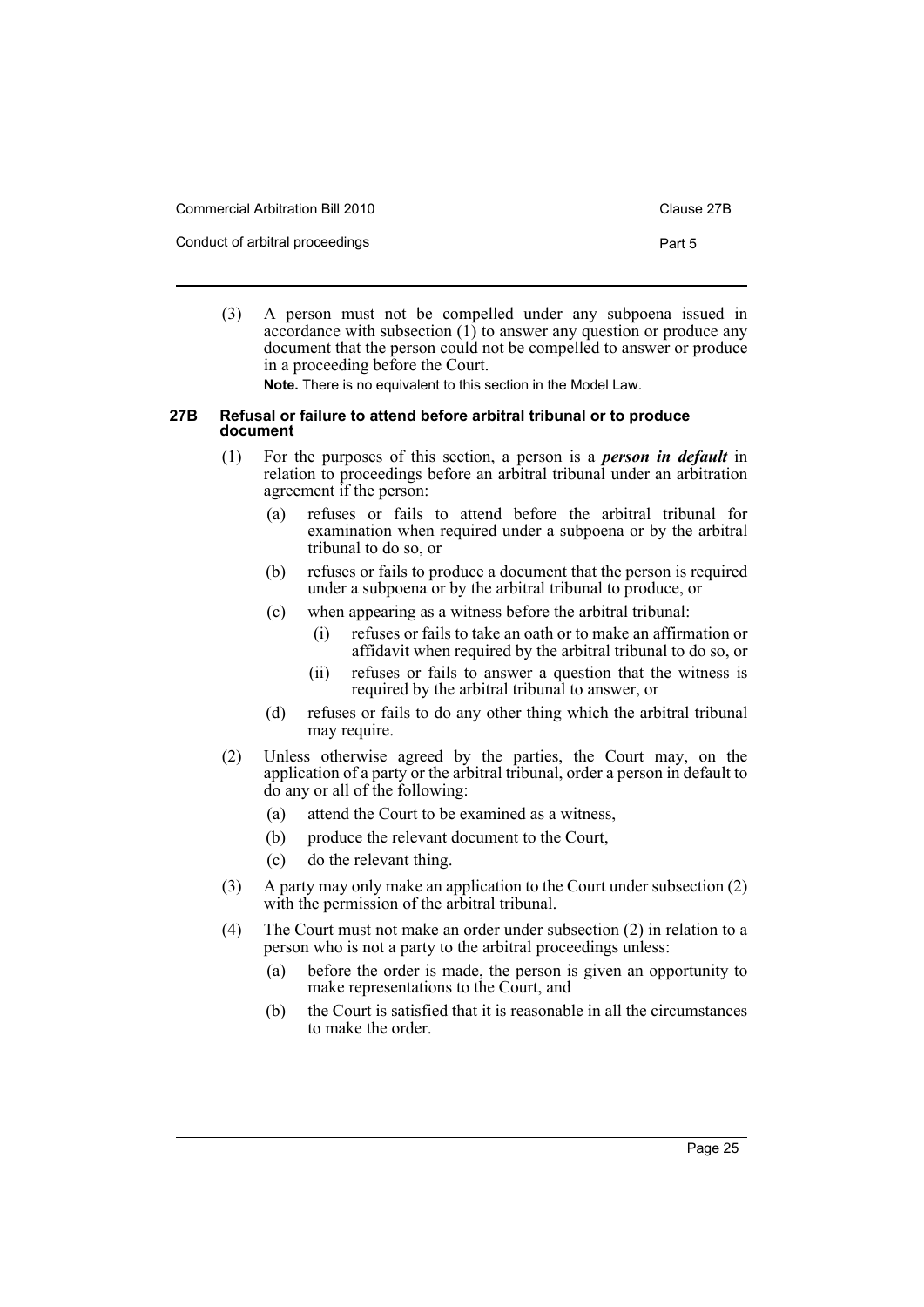### Clause 27C Commercial Arbitration Bill 2010

Part 5 Conduct of arbitral proceedings

- (5) A person must not be compelled under an order made under subsection (2) to answer any question or produce any document which the person could not be compelled to answer or produce in a proceeding before the Court.
- (6) If the Court makes an order under subsection (2), it may in addition make orders for the transmission to the arbitral tribunal of any of the following:
	- (a) a record of any evidence given under the order,
	- (b) any document produced under the order or a copy of any such document,
	- (c) particulars of any thing done under the order.
- (7) Any evidence, document or thing transmitted under subsection (6) is taken to have been given, produced or done (as the case requires) in the course of the arbitral proceedings. **Note.** There is no equivalent of this section in the Model Law.

### <span id="page-29-0"></span>**27C Consolidation of arbitral proceedings**

- (1) Unless otherwise agreed by the parties, a party to arbitral proceedings may apply to the arbitral tribunal for an order under this section in relation to those proceedings and other arbitral proceedings (whether before that tribunal or another tribunal or other tribunals) on the ground that:
	- (a) a common question of law or fact arises in all those proceedings, or
	- (b) the rights to relief claimed in all those proceedings are in respect of, or arise out of, the same transaction or series of transactions, or
	- (c) for some other reason specified in the application, it is desirable that an order be made under this section.
- (2) In this section, 2 or more arbitral proceedings that are the subject of an application under subsection (1) are called the *related proceedings*.
- (3) The following orders may be made under this section in relation to the related proceedings:
	- (a) that the proceedings be consolidated on terms specified in the order,
	- (b) that the proceedings be heard at the same time or in a sequence specified in the order,
	- (c) that any of the proceedings be stayed pending the determination of any of the other proceedings.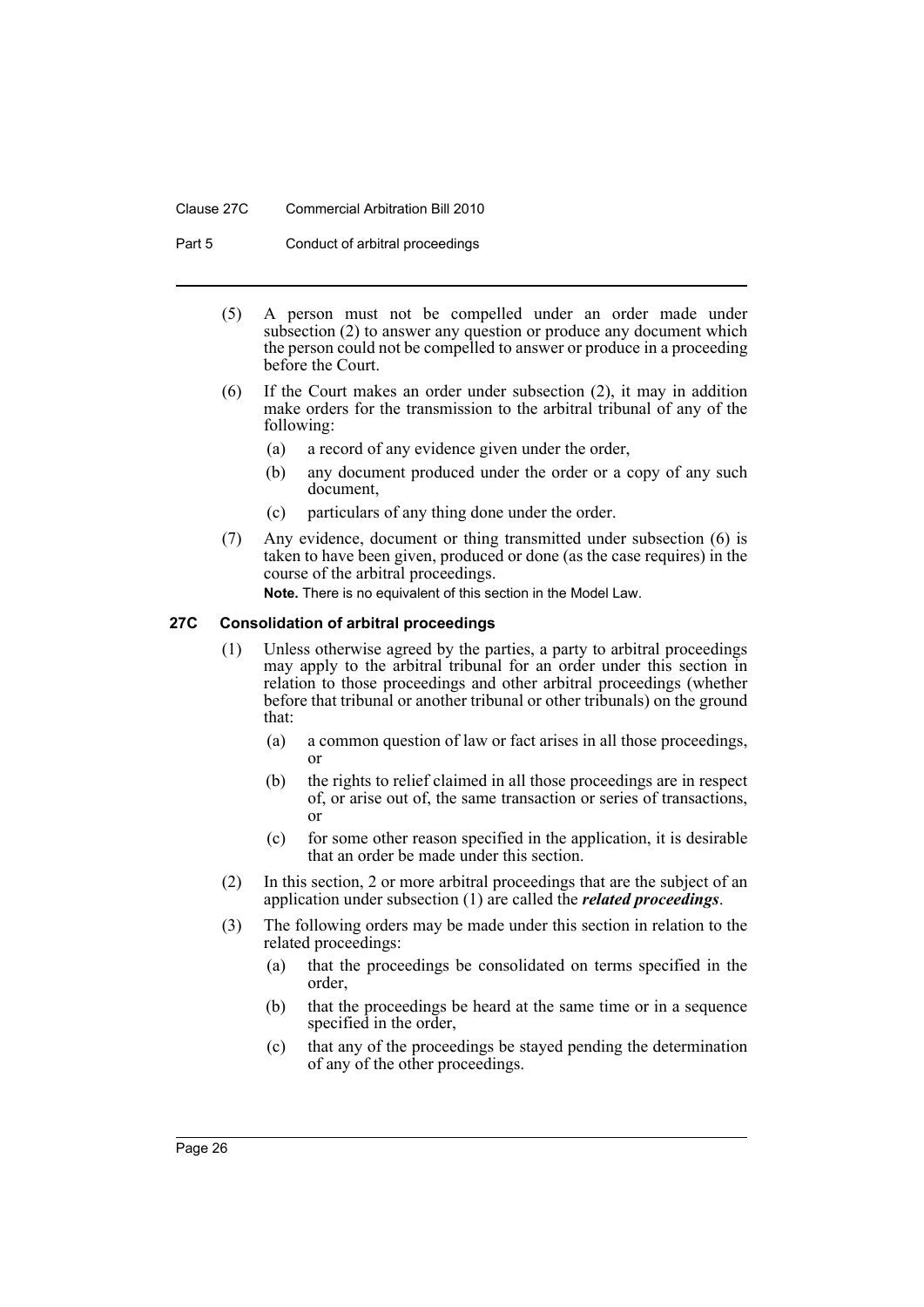| <b>Commercial Arbitration Bill 2010</b> | Clause 27D |
|-----------------------------------------|------------|
| Conduct of arbitral proceedings         | Part 5     |

- (4) If all the related proceedings are being conducted by the same tribunal, the tribunal may make any order under this section that it thinks fit in relation to those proceedings and, if an order is made, the proceedings must be dealt with in accordance with the order.
- (5) If 2 or more arbitral tribunals are conducting the related proceedings:
	- (a) the tribunal that received the application must communicate the substance of the application to the other tribunals concerned, and
	- (b) the tribunals must, as soon as practicable, deliberate jointly on the application.
- (6) If the tribunals agree, after deliberation on the application, that a particular order under this section should be made in relation to the related proceedings:
	- (a) the tribunals are to jointly make the order, and
	- (b) the related proceedings are to be dealt with in accordance with the order, and
	- (c) if the order is that the related proceedings be consolidated—the arbitrator or arbitrators for the purposes of the consolidated proceedings are to be appointed, in accordance with sections 10 and 11, from the members of the tribunals.
- (7) If the tribunals are unable to make an order under subsection (6), the related proceedings are to proceed as if no application has been made under subsection (1).
- (8) Before making an order under this section, the arbitral tribunal or tribunals concerned must take into account whether any party would or might suffer substantial hardship if the order were made.
- (9) This section does not prevent the parties to related proceedings from agreeing to consolidate them and taking such steps as are necessary to effect that consolidation.

**Note.** There is no equivalent to this section in the Model Law.

### <span id="page-30-0"></span>**27D Power of arbitrator to act as mediator, conciliator or other non-arbitral intermediary**

- (1) An arbitrator may act as a mediator in proceedings relating to a dispute between the parties to an arbitration agreement (*mediation proceedings*) if:
	- (a) the arbitration agreement provides for the arbitrator to act as mediator in mediation proceedings (whether before or after proceeding to arbitration, and whether or not continuing with the arbitration), or
	- (b) each party has consented in writing to the arbitrator so acting.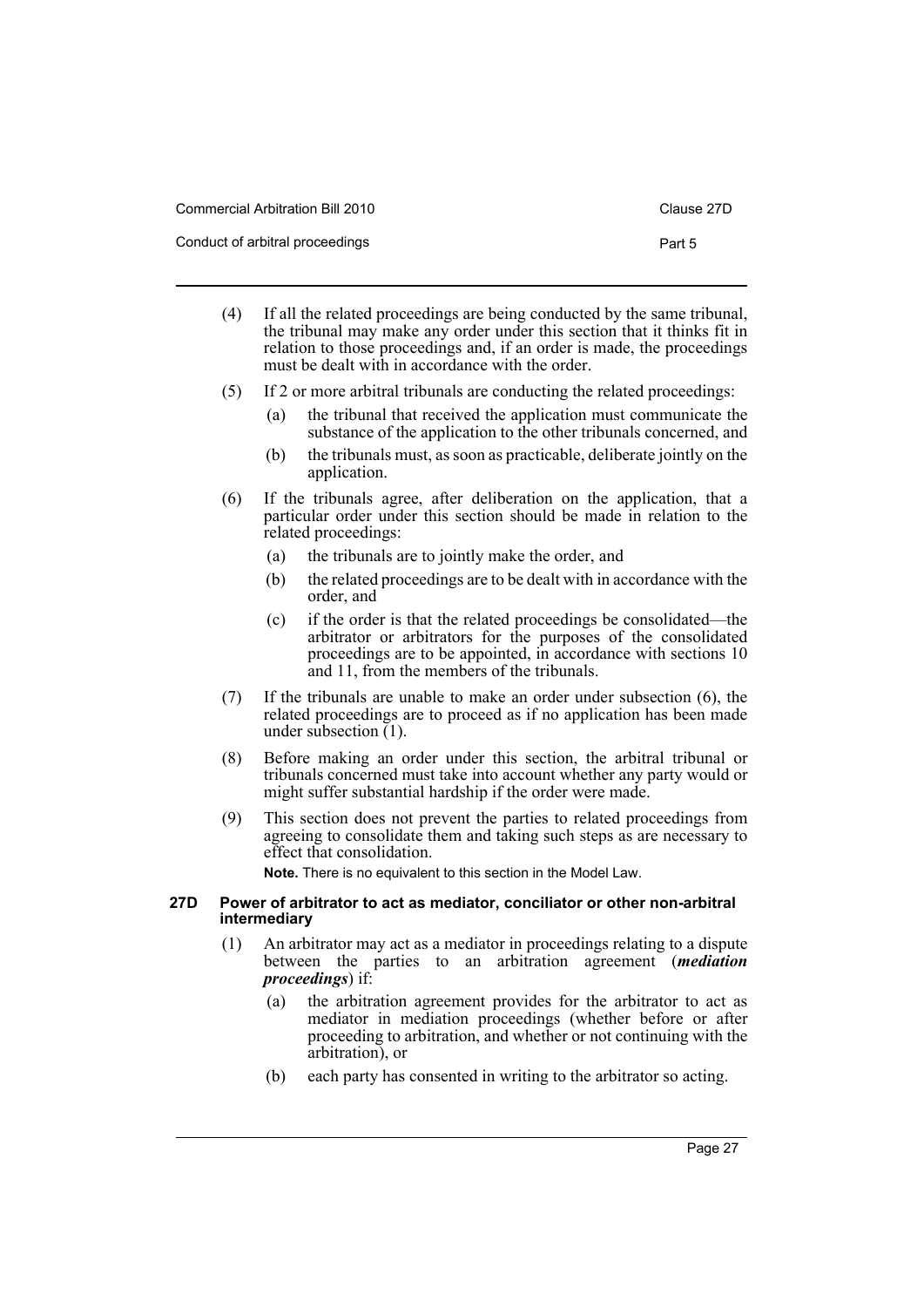### Clause 27E Commercial Arbitration Bill 2010

Part 5 Conduct of arbitral proceedings

- (2) An arbitrator acting as a mediator:
	- (a) may communicate with the parties collectively or separately, and
	- (b) must treat information obtained by the arbitrator from a party with whom he or she communicates separately as confidential, unless that party otherwise agrees or unless the provisions of the arbitration agreement relating to mediation proceedings otherwise provide.
- (3) Mediation proceedings in relation to a dispute terminate if:
	- (a) the parties to the dispute agree to terminate the proceedings, or
	- (b) any party to the dispute withdraws consent to the arbitrator acting as mediator in the proceedings, or
	- (c) the arbitrator terminates the proceedings.
- (4) An arbitrator who has acted as mediator in mediation proceedings that are terminated may not conduct subsequent arbitration proceedings in relation to the dispute without the written consent of all the parties to the arbitration given on or after the termination of the mediation proceedings.
- (5) If the parties consent under subsection (4), no objection may be taken to the conduct of subsequent arbitration proceedings by the arbitrator solely on the ground that he or she has acted previously as a mediator in accordance with this section.
- (6) If the parties do not consent under subsection (4), the arbitrator's mandate is taken to have been terminated under section 14 and a substitute arbitrator is to be appointed in accordance with section 15.
- (7) If confidential information is obtained from a party during mediation proceedings as referred to in subsection  $(2)$  (b) and the mediation proceedings terminate, the arbitrator must, before conducting subsequent arbitration proceedings in relation to the dispute, disclose to all other parties to the arbitration proceedings so much of the information as the arbitrator considers material to the arbitration proceedings.
- (8) In this section, a reference to a *mediator* includes a reference to a conciliator or other non-arbitral intermediary between parties. **Note.** There is no equivalent of this section in the Model Law.

# <span id="page-31-0"></span>**27E Disclosure of confidential information**

- (1) The provisions of this section apply in arbitral proceedings unless otherwise agreed by the parties.
- (2) The parties must not disclose confidential information in relation to the arbitral proceedings unless: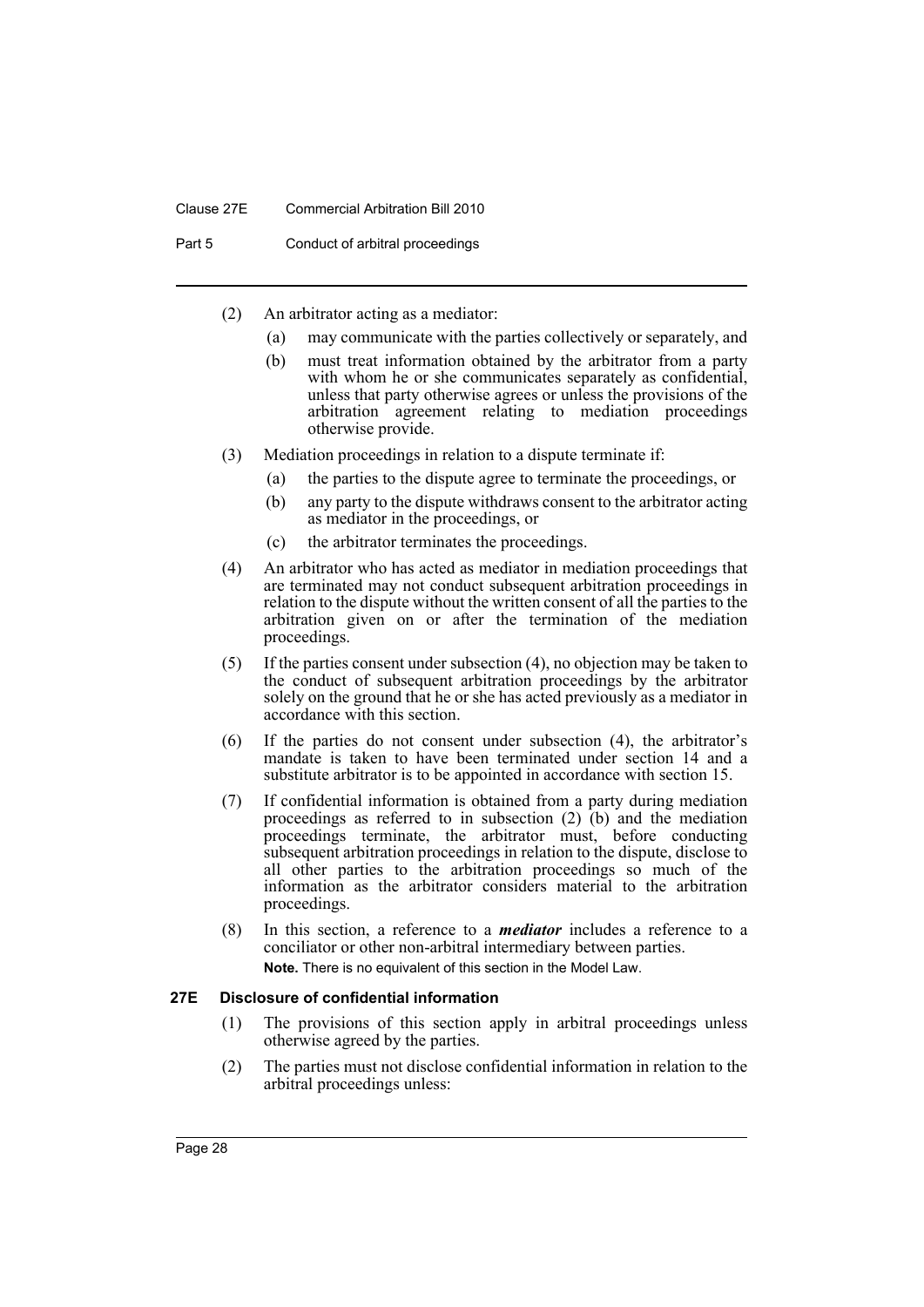| Commercial Arbitration Bill 2010 | Clause 27F |
|----------------------------------|------------|
| Conduct of arbitral proceedings  | Part 5     |

- (a) the disclosure is allowed under section 27F, or
- (b) the disclosure is allowed under an order made under section 27G and no order is in force under section 27H prohibiting that disclosure, or
- (c) the disclosure is allowed under an order made under section 27I.
- (3) An arbitral tribunal must not disclose confidential information in relation to the arbitral proceedings unless:
	- (a) the disclosure is allowed under section 27F, or
	- (b) the disclosure is allowed under an order made under section 27G and no order is in force under section 27H prohibiting that disclosure, or
	- (c) the disclosure is allowed under an order made under section 27I. **Note.** There is no equivalent to this section in the Model Law.

### <span id="page-32-0"></span>**27F Circumstances in which confidential information may be disclosed**

- (1) This section sets out the circumstances in which confidential information in relation to arbitral proceedings may be disclosed by:
	- (a) a party, or
	- (b) an arbitral tribunal.
- (2) The information may be disclosed with the consent of all the parties to the arbitral proceedings.
- (3) The information may be disclosed to a professional or other adviser of any of the parties.
- (4) The information may be disclosed if it is necessary to ensure that a party has a reasonable opportunity to present the party's case and the disclosure is no more than reasonable for that purpose.
- (5) The information may be disclosed if it is necessary for the establishment or protection of a party's legal rights in relation to a third party and the disclosure is no more than reasonable for that purpose.
- (6) The information may be disclosed if it is necessary for the purpose of enforcing an arbitral award and the disclosure is no more than reasonable for that purpose.
- (7) The information may be disclosed if it is necessary for the purposes of this Act and the disclosure is no more than reasonable for that purpose.
- (8) The information may be disclosed if the disclosure is in accordance with an order made or a subpoena issued by a court.
- (9) The information may be disclosed if the disclosure is authorised or required by a relevant law or required by a competent regulatory body,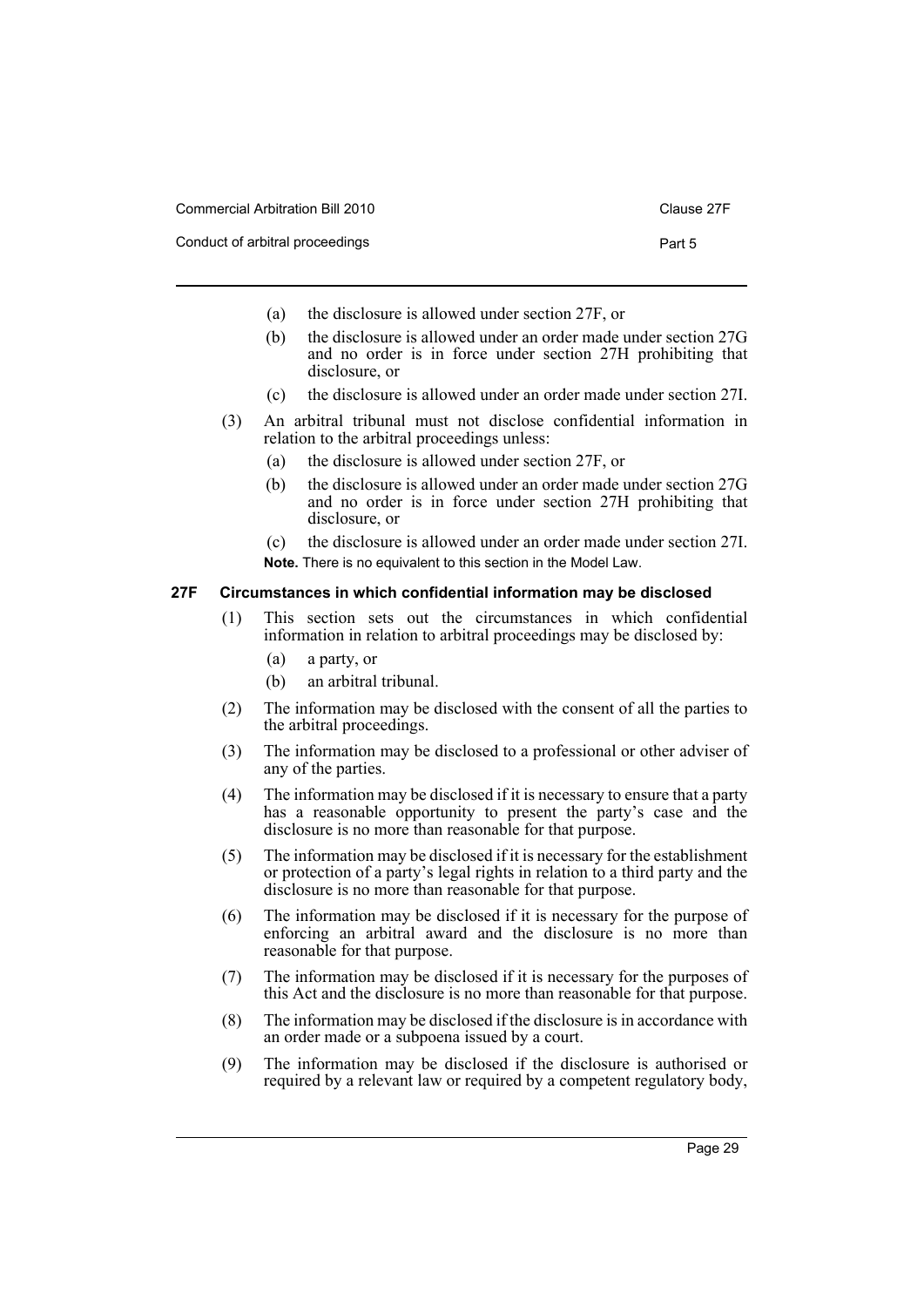### Clause 27G Commercial Arbitration Bill 2010

Part 5 Conduct of arbitral proceedings

and the person making the disclosure gives written details of the disclosure (including an explanation of the reasons for the disclosure) to:

- (a) if the person is a party—the other parties and the arbitral tribunal, and
- (b) if the arbitral tribunal is making the disclosure—all the parties.

# (10) In this section:

*relevant law* means:

- (a) a law of this State (other than this Act), and
- (b) a law of the Commonwealth, and
- (c) a law of another State or Territory.

**Note.** There is no equivalent to this section in the Model Law.

### <span id="page-33-0"></span>**27G Arbitral tribunal may allow disclosure of confidential information in certain circumstances**

- (1) An arbitral tribunal may make an order allowing a party to arbitral proceedings to disclose confidential information in relation to the proceedings in circumstances other than those mentioned in section 27F.
- (2) An order under subsection (1) may only be made at the request of one of the parties and after giving each of the parties the opportunity to be heard.

**Note.** There is no equivalent to this section in the Model Law.

#### <span id="page-33-1"></span>**27H The Court may prohibit disclosure of confidential information in certain circumstances**

- (1) The Court may make an order prohibiting a party from disclosing confidential information in relation to the arbitral proceedings if the Court is satisfied, in the circumstances of the particular case, that:
	- (a) the public interest in preserving the confidentiality of arbitral proceedings is not outweighed by other considerations that render it desirable in the public interest for the confidential information to be disclosed, and
	- (b) the disclosure is more than is reasonable for that purpose.
- (2) An order under subsection (1) may only be made on the application of a party to the arbitral proceedings and after giving each of the parties to the arbitral proceedings the opportunity to be heard.
- (3) A party may only apply for an order under subsection (1) if the arbitral tribunal has made an order under section 27G (1) allowing disclosure of the information.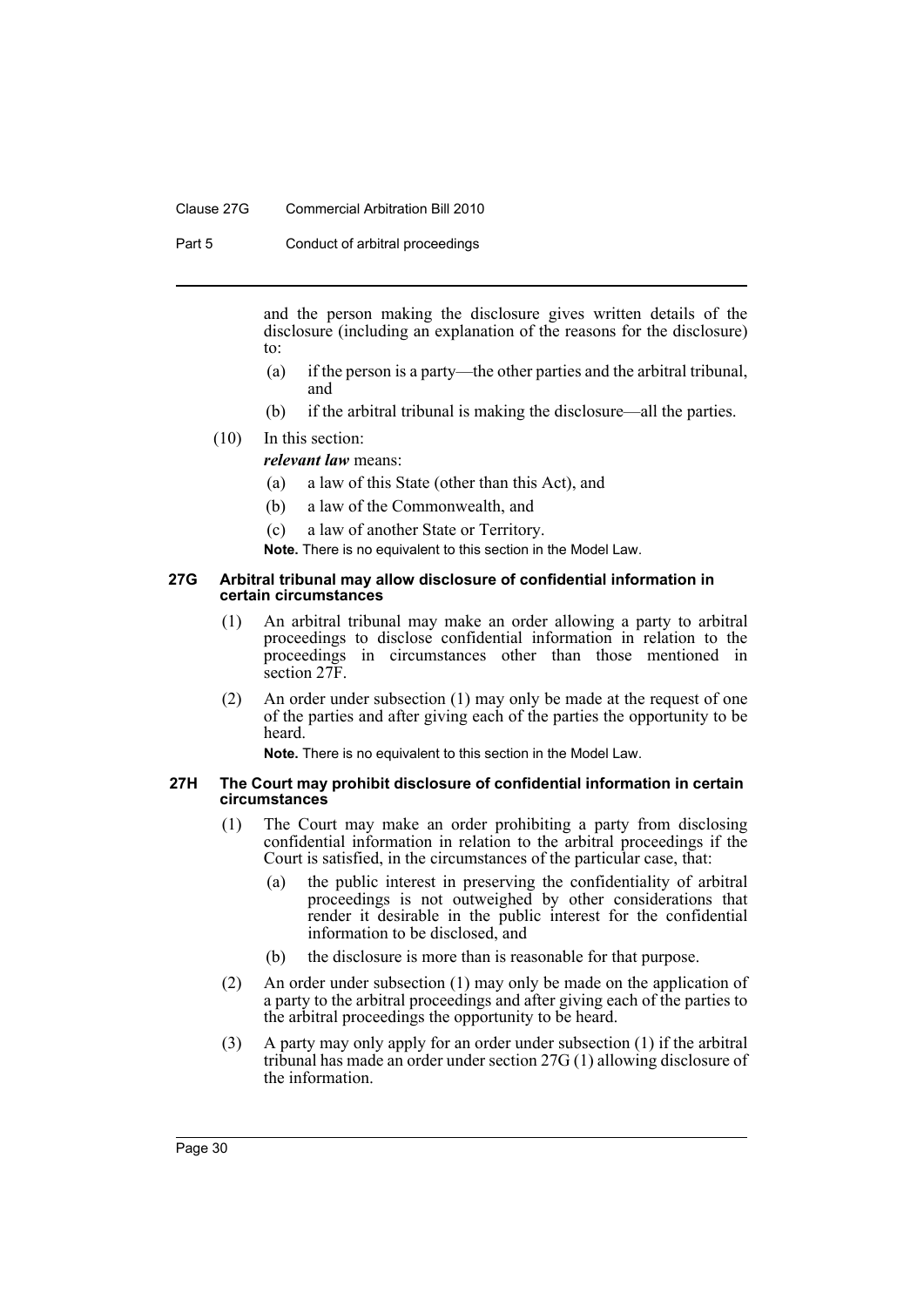| Commercial Arbitration Bill 2010 | Clause 271 |
|----------------------------------|------------|
| Conduct of arbitral proceedings  | Part 5     |

- (4) The Court may order that the confidential information not be disclosed pending the outcome of the application under subsection (2).
- (5) An order of the Court under this section that is made within the limits of the authority of the Court is final.

**Note.** There is no equivalent to this section in the Model Law.

### <span id="page-34-0"></span>**27I The Court may allow disclosure of confidential information in certain circumstances**

- (1) The Court may make an order allowing a party to disclose confidential information in relation to the arbitral proceedings in circumstances other than those mentioned in section 27F if the Court is satisfied, in the circumstances of the particular case, that:
	- (a) the public interest in preserving the confidentiality of arbitral proceedings is outweighed by other considerations that render it desirable in the public interest for the confidential information to be disclosed, and
	- (b) the disclosure is no more than is reasonable for that purpose.
- (2) An order under subsection (1) may only be made on the application of a person who is or was a party to the arbitral proceedings and after giving each person who is or was a party to the arbitral proceedings the opportunity to be heard.
- (3) A party to arbitral proceedings may only apply for an order under subsection (1) if:
	- (a) the mandate of the arbitral tribunal has been terminated under section 32, or
	- (b) a request by the party to the arbitral tribunal to make an order under section 27G has been refused.
- (4) An order of the Court under this section that is made within the limits of the authority of the Court is final.

**Note.** There is no equivalent to this section in the Model Law.

# <span id="page-34-1"></span>**27J Determination of preliminary point of law by the Court**

- (1) Unless otherwise agreed by the parties, on an application to the Court made by any of the parties to an arbitration agreement the Court has jurisdiction to determine any question of law arising in the course of the arbitration.
- (2) An application under this section may be made by a party only with the consent of:
	- (a) an arbitrator who has entered on the reference, or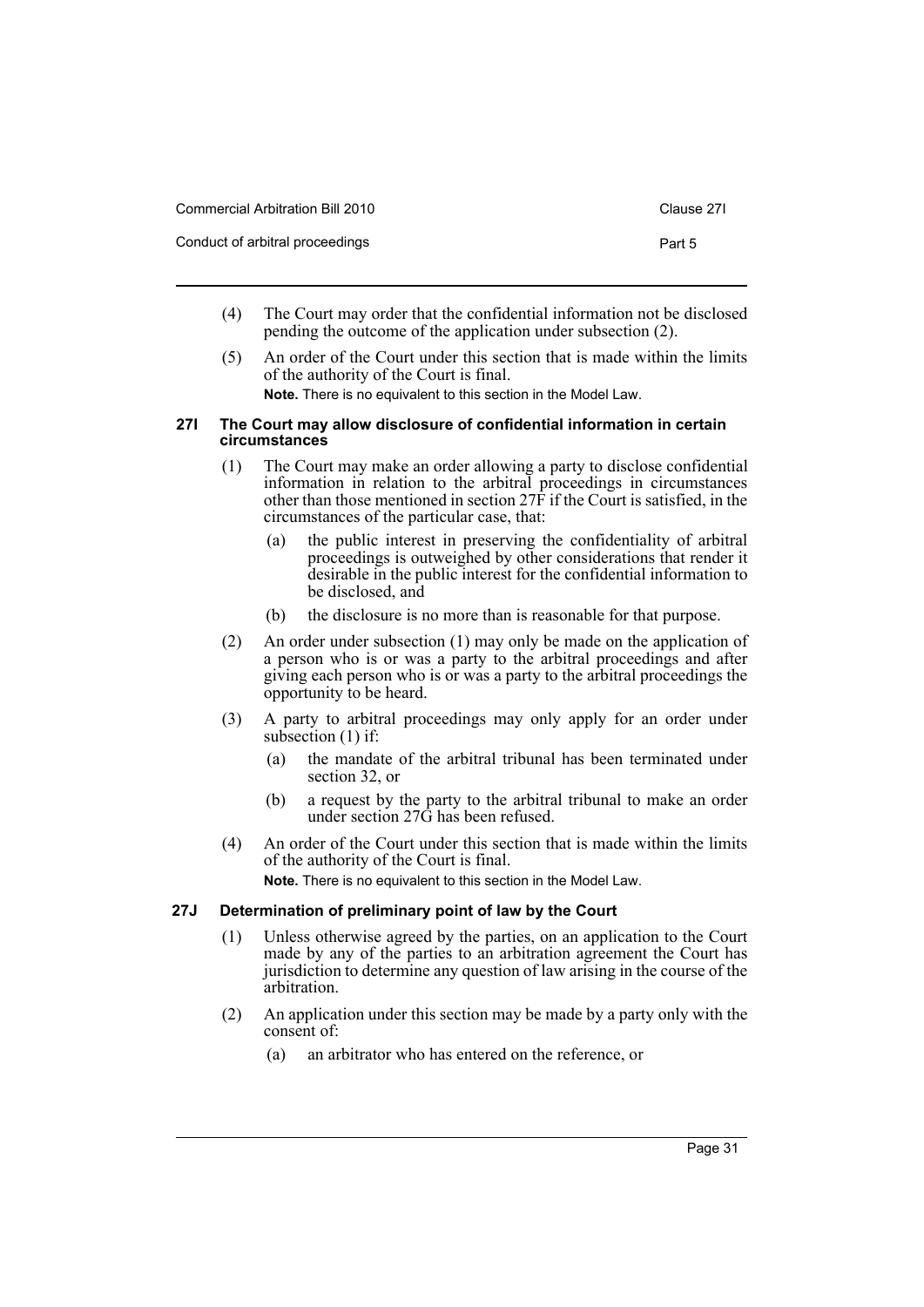# Clause 27J Commercial Arbitration Bill 2010

Part 5 Conduct of arbitral proceedings

(b) all the other parties,

and with the leave of the Court. **Note.** There is no equivalent to this section in the Model Law.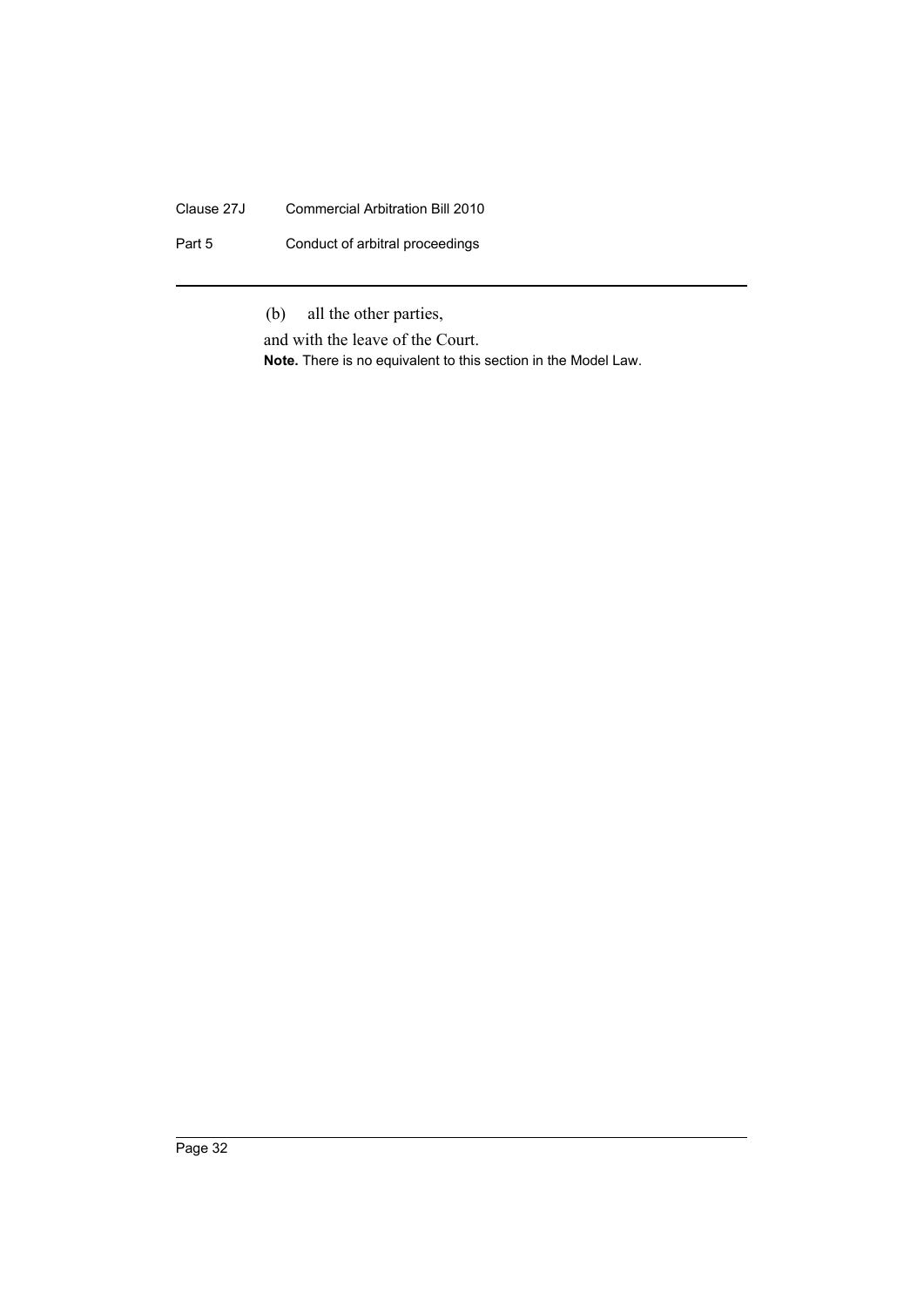Commercial Arbitration Bill 2010 Commercial Arbitration Bill 2010

Making of award and termination of proceedings example and the Part 6

# <span id="page-36-0"></span>**Part 6 Making of award and termination of proceedings**

### <span id="page-36-1"></span>**28 Rules applicable to substance of dispute** (cf Model Law Art 28)

- (1) The arbitral tribunal must decide the dispute in accordance with such rules of law as are chosen by the parties as applicable to the substance of the dispute.
- (2) Any designation of the law or legal system of a given State or Territory must be construed, unless otherwise expressed, as directly referring to the substantive law of that State or Territory and not to its conflict of laws rules.
- (3) Failing any designation by the parties, the arbitral tribunal must apply the law determined by the conflict of laws rules which it considers applicable.
- (4) The arbitral tribunal must decide the dispute, if the parties so agree, in accordance with such other considerations as are agreed to by the parties.
- (5) In all cases, the arbitral tribunal must decide in accordance with the terms of the contract and must take into account the usages of the trade applicable to the transaction. **Note.** This section (other than subsection (4)) is substantially the same as Art 28 of the Model Law.

# <span id="page-36-2"></span>**29 Decision-making by panel of arbitrators** (cf Model Law Art 29)

- (1) In arbitral proceedings with more than one arbitrator, any decision of the arbitral tribunal must be made, unless otherwise agreed by the parties, by a majority of all its members.
- (2) However, questions of procedure may be decided by a presiding arbitrator, if so authorised by the parties or all members of the arbitral tribunal.

# <span id="page-36-3"></span>**30 Settlement** (cf Model Law Art 30)

- (1) If, during arbitral proceedings, the parties settle the dispute, the arbitral tribunal must terminate the proceedings and, if requested by the parties and not objected to by the arbitral tribunal, record the settlement in the form of an arbitral award on agreed terms.
- (2) An award on agreed terms is to be made in accordance with section 31 and must state that it is an award.
- (3) Such an award has the same status and effect as any other award on the merits of the case.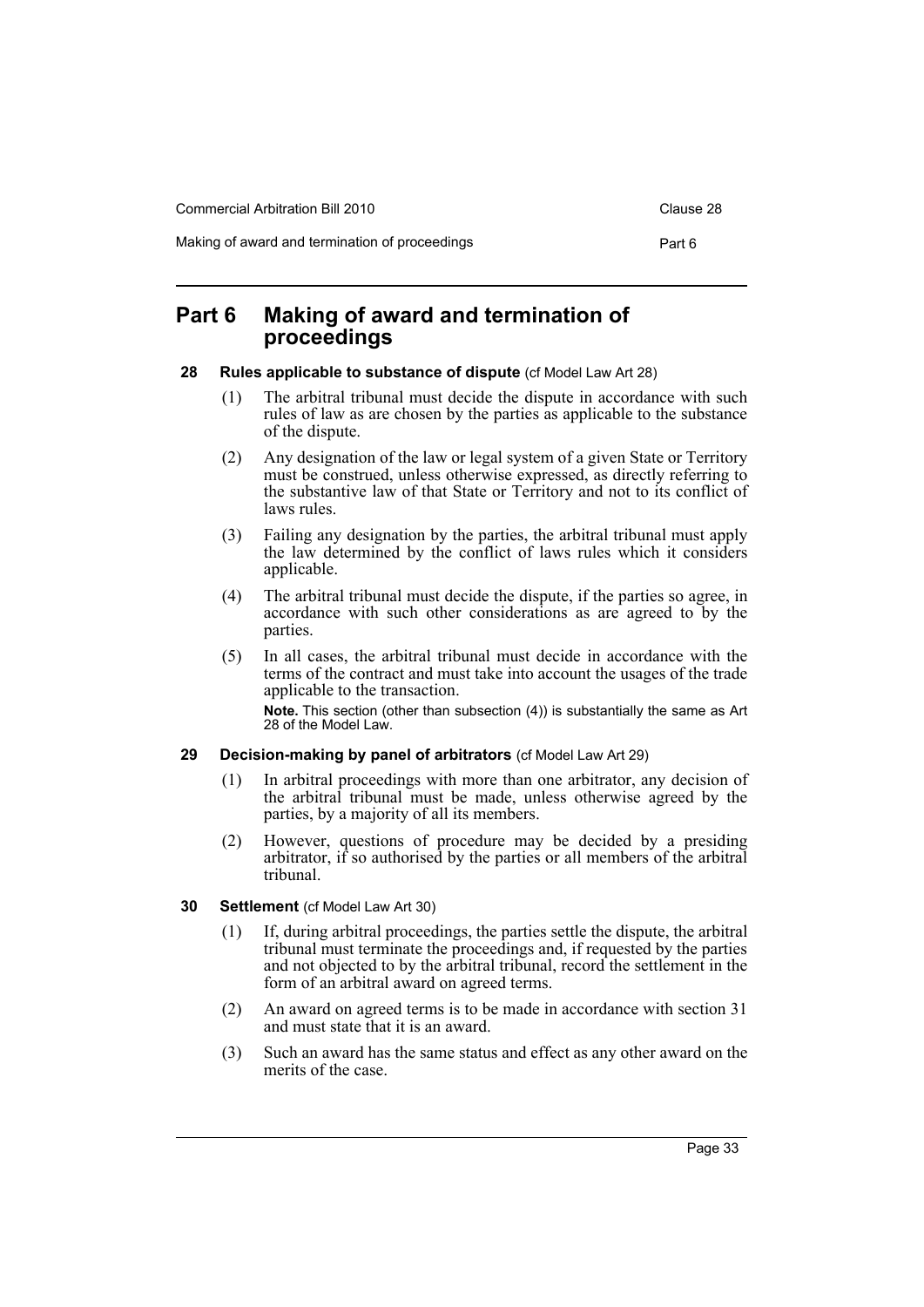#### Clause 31 Commercial Arbitration Bill 2010

### <span id="page-37-0"></span>**31 Form and contents of award** (cf Model Law Art 31)

- (1) The award must be made in writing and must be signed by the arbitrator or arbitrators.
- (2) In arbitral proceedings with more than one arbitrator, the signatures of the majority of all members of the arbitral tribunal suffices, provided that the reason for any omitted signature is stated.
- (3) The award must state the reasons upon which it is based, unless the parties have agreed that no reasons are to be given or the award is an award on agreed terms under section 30.
- (4) The award must state its date and the place of arbitration as determined in accordance with section 20.
- (5) The award is taken to have been made at the place stated in the award in accordance with subsection (4).
- (6) After the award is made, a copy signed by the arbitrators in accordance with subsection (1) must be delivered to each party.

# <span id="page-37-1"></span>**32 Termination of proceedings** (cf Model Law Art 32)

- (1) The arbitral proceedings are terminated by the final award or by an order of the arbitral tribunal in accordance with subsection (2).
- (2) The arbitral tribunal is to issue an order for the termination of the arbitral proceedings when:
	- (a) the claimant withdraws his or her claim, unless the respondent objects and the arbitral tribunal recognises a legitimate interest on the respondent's part in obtaining a final settlement of the dispute, or
	- (b) the parties agree on the termination of the proceedings, or
	- (c) the arbitral tribunal finds that the continuation of the proceedings has for any other reason become unnecessary or impossible, or
	- (d) the arbitral tribunal makes an award under section 25 (2) (a) dismissing the claim.
- (3) The mandate of the arbitral tribunal terminates with the termination of the arbitral proceedings, subject to sections 33 and 34 (4).

### <span id="page-37-2"></span>**33 Correction and interpretation of award; additional award** (cf Model Law Art 33)

- (1) Within 30 days of receipt of the award, unless another period of time has been agreed on by the parties:
	- (a) a party, with notice to the other party, may request the arbitral tribunal to correct in the award any errors in computation, any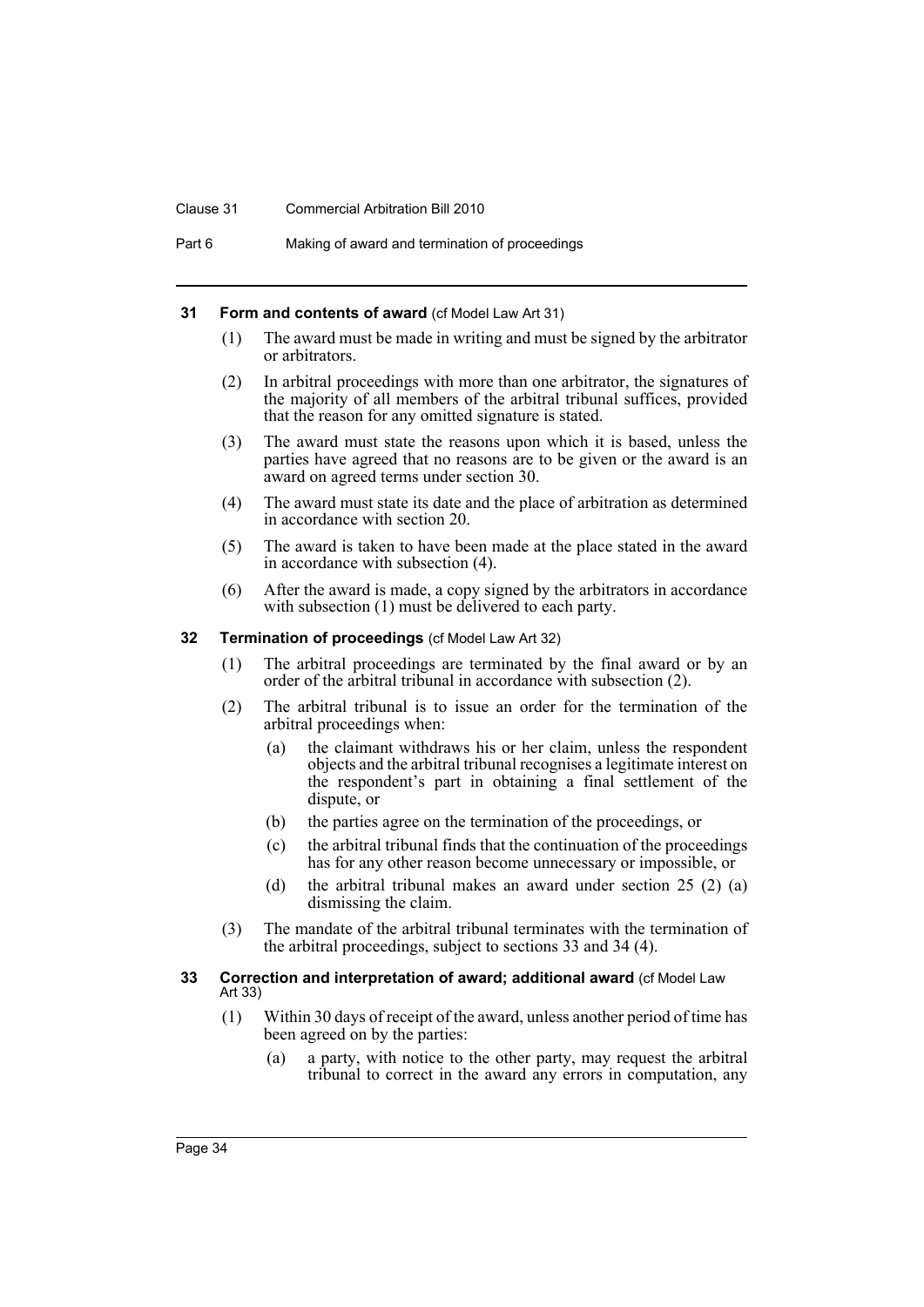Commercial Arbitration Bill 2010 Clause 33A

clerical or typographical errors or any errors of similar nature, and

- (b) if so agreed by the parties, a party, with notice to the other party, may request the arbitral tribunal to give an interpretation of a specific point or part of the award.
- (2) If the arbitral tribunal considers a request under subsection (1) to be justified, it must make the correction or give the interpretation within 30 days of receipt of the request.
- (3) The interpretation forms part of the award.
- (4) The arbitral tribunal may correct any error of the type referred to in subsection (1) (a) on its own initiative within 30 days of the date of the award.
- (5) Unless otherwise agreed by the parties, a party, with notice to the other party, may request, within 30 days of receipt of the award, the arbitral tribunal to make an additional award as to claims presented in the arbitral proceedings but omitted from the award.
- (6) If the arbitral tribunal considers the request to be justified, it must make the additional award within 60 days.
- (7) The arbitral tribunal may extend, if necessary, the period of time within which it may make a correction, interpretation or an additional award under subsection (2) or (5).
- (8) Section 31 applies to a correction or interpretation of the award or to an additional award.

### <span id="page-38-0"></span>**33A Specific performance**

Unless otherwise agreed by the parties, the arbitrator has the power to make an award ordering specific performance of any contract if the Court would have power to order specific performance of that contract. **Note.** There is no equivalent to this section in the Model Law.

# <span id="page-38-1"></span>**33B Costs**

- (1) Unless otherwise agreed by the parties, the costs of an arbitration (including the fees and expenses of the arbitrator or arbitrators) are to be in the discretion of the arbitral tribunal.
- (2) Unless otherwise agreed by the parties, the arbitral tribunal may direct that the costs of an arbitration, or of any part of the arbitral proceedings, are to be limited to a specified amount.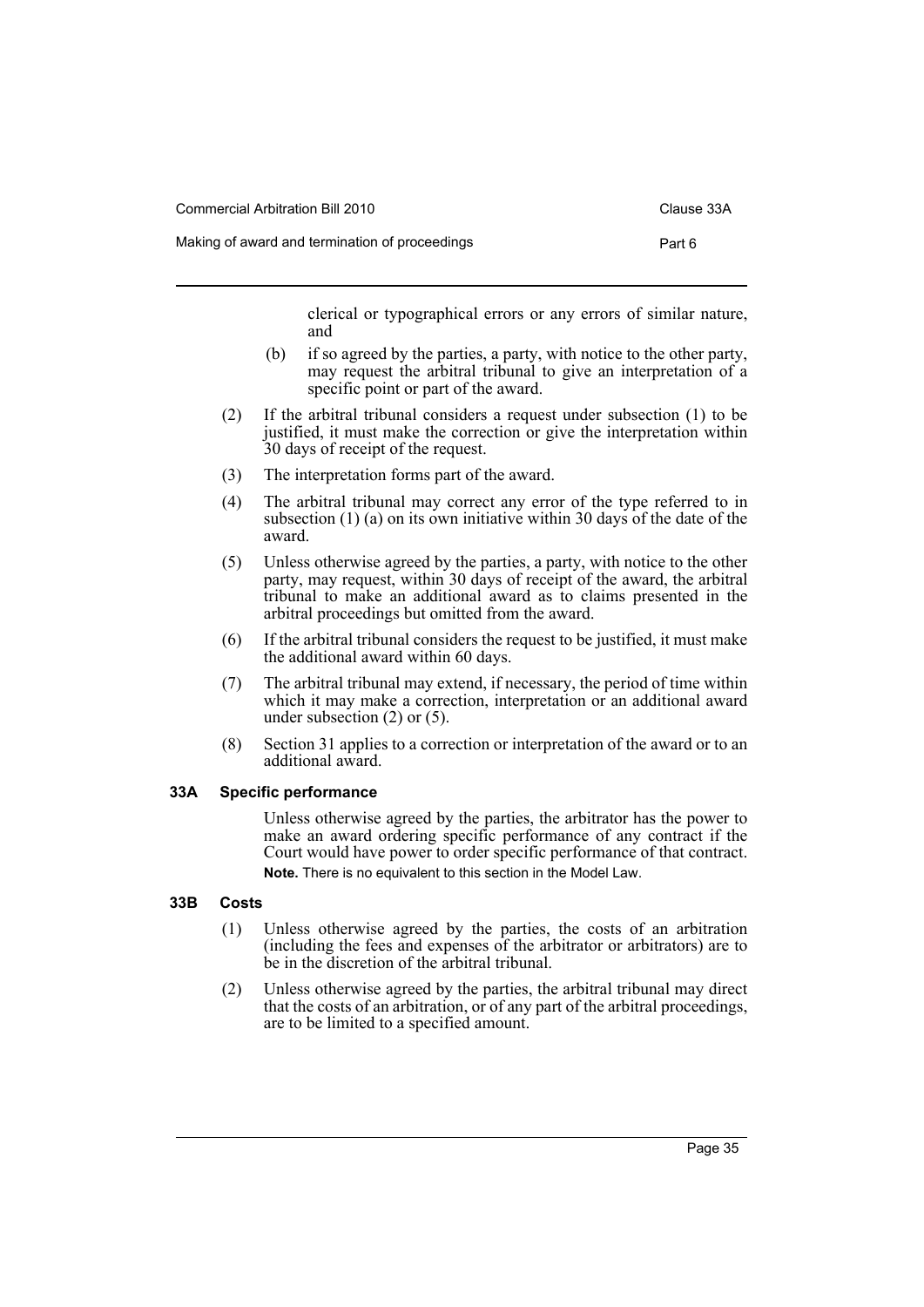#### Clause 33C Commercial Arbitration Bill 2010

Part 6 Making of award and termination of proceedings

- (3) A direction under subsection (2) may be varied at any stage, but this must be done sufficiently in advance of the incurring of costs to which it relates, or the taking of any steps in the proceedings which may be affected by it, for the limit to be taken into account.
- (4) The arbitral tribunal may, in making an award:
	- (a) direct to whom, by whom, and in what manner, the whole or any part of the costs that it awards are to be paid, and
	- (b) tax or settle the amount of costs to be paid or any part of those costs, and
	- (c) award costs to be taxed or settled as between party and party or as between legal practitioner and client.
- (5) Any costs of an arbitration (other than the fees or expenses of an arbitrator) that are directed to be paid by an award are, to the extent that they have not been taxed or settled by the arbitral tribunal, to be assessed in the Court having jurisdiction under section 34 to hear applications setting aside the award.
- (6) If no provision is made by an award with respect to the costs of the arbitration, a party may, within 14 days after receiving the award, apply to the arbitral tribunal for directions as to the payment of those costs.
- (7) The arbitral tribunal must, after hearing any party who wishes to be heard, amend the award by adding to it such directions as the arbitral tribunal thinks proper with respect to the payment of the costs of the arbitration.

**Note.** There is no equivalent to this section in the Model Law.

# <span id="page-39-0"></span>**33C Application of Legal Profession Act 2004**

For the purposes of section 33B (5), Division 11 of Part 3.2 of the *Legal Profession Act 2004* applies with any necessary modifications. **Note.** There is no equivalent to this section in the Model Law.

#### <span id="page-39-1"></span>**33D Costs of abortive arbitration**

- (1) Unless otherwise agreed in writing by the parties, if an arbitration is commenced but for any reason fails, the Court may, on the application of a party or the arbitral tribunal made within 6 months after the failure of the arbitration, make such orders in relation to the costs of the arbitration as it thinks just.
- (2) For the purposes of this section, an arbitration is taken to have failed if:
	- (a) a final award is not made by the arbitral tribunal before the arbitration terminates, or
	- (b) an award made is wholly set aside by the Court.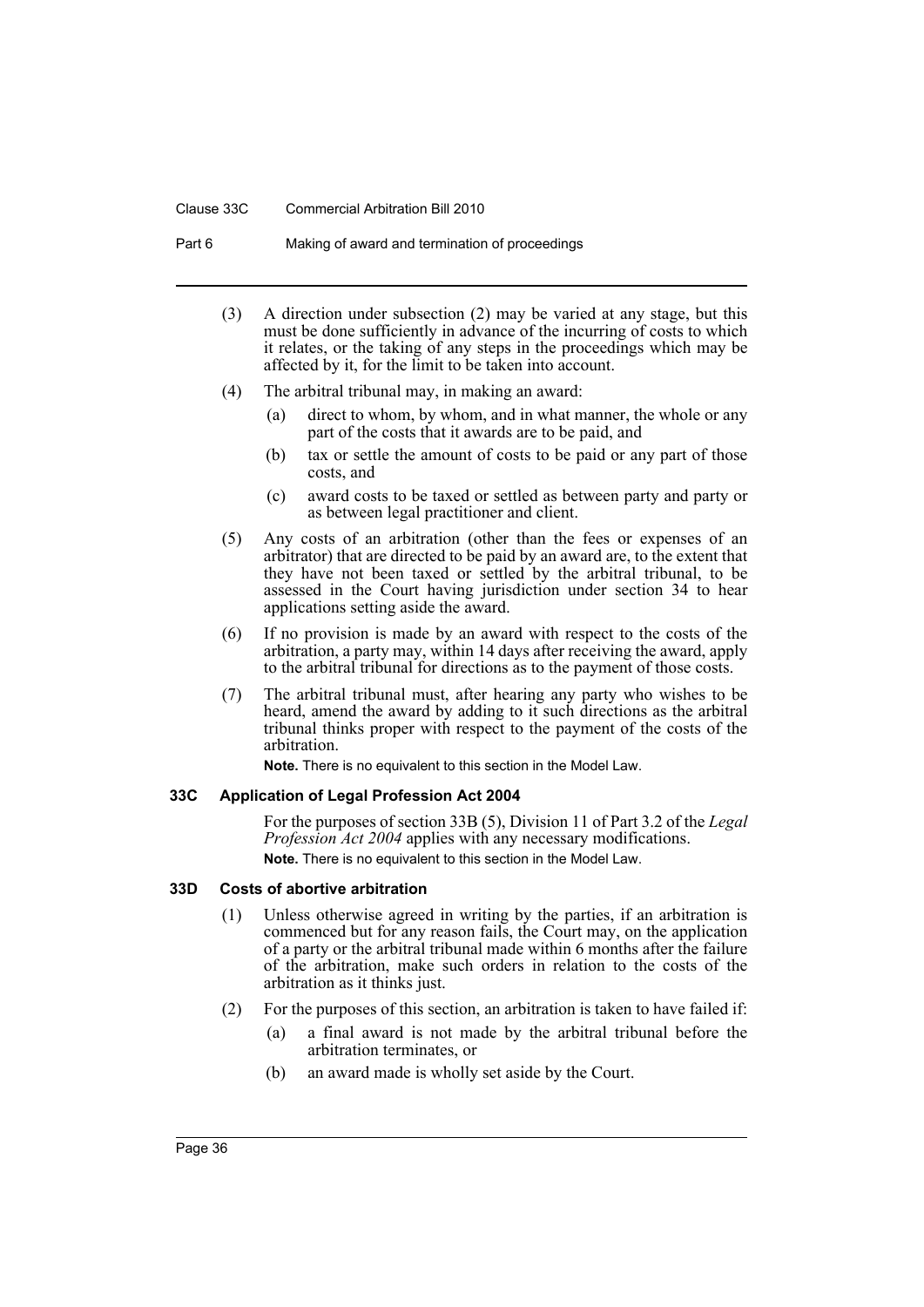| Commercial Arbitration Bill 2010               | Clause 33E |
|------------------------------------------------|------------|
| Making of award and termination of proceedings | Part 6     |

(3) If the failed arbitration is a related proceedings (within the meaning of section 27C), the Court may stay proceedings on the application under subsection (1) pending the determination of the other arbitration proceedings to which the failed arbitration is related. **Note.** There is no equivalent to this section in the Model Law.

### <span id="page-40-0"></span>**33E Interest up to making of award**

- (1) Unless otherwise agreed by the parties, where an arbitral tribunal makes an award for the payment of money (whether on a claim for a liquidated or an unliquidated amount), the arbitral tribunal may include in the sum for which the award is made interest, at such reasonable rate as the arbitral tribunal determines:
	- (a) on the whole or any part of the money, and
	- (b) for the whole or any part of the period between the date on which the cause of action arose and the date on which the award is made.
- (2) Subsection (1) does not:
	- (a) authorise the awarding of interest on interest awarded under this section, or
	- (b) apply in relation to any amount on which interest is payable as of right whether because of an agreement or otherwise, or
	- (c) affect the damages recoverable for the dishonour of a bill of exchange.

**Note.** There is no equivalent to this section in the Model Law.

# <span id="page-40-1"></span>**33F Interest on debt under award**

- (1) This section applies if:
	- (a) an arbitral tribunal makes an award for the payment of an amount of money, and
	- (b) under the award, the amount is to be paid by a particular day (the *due date*),

unless otherwise agreed by the parties.

- (2) The arbitral tribunal may direct that interest, including compound interest, is payable if the amount is not paid on or before the due date.
- (3) The arbitral tribunal may set a reasonable rate of interest.
- (4) The interest is payable:
	- (a) from the day immediately following the due date, and
	- (b) on so much of the money as remains unpaid.
- (5) The direction is taken to form part of the award. **Note.** There is no equivalent to this section in the Model Law.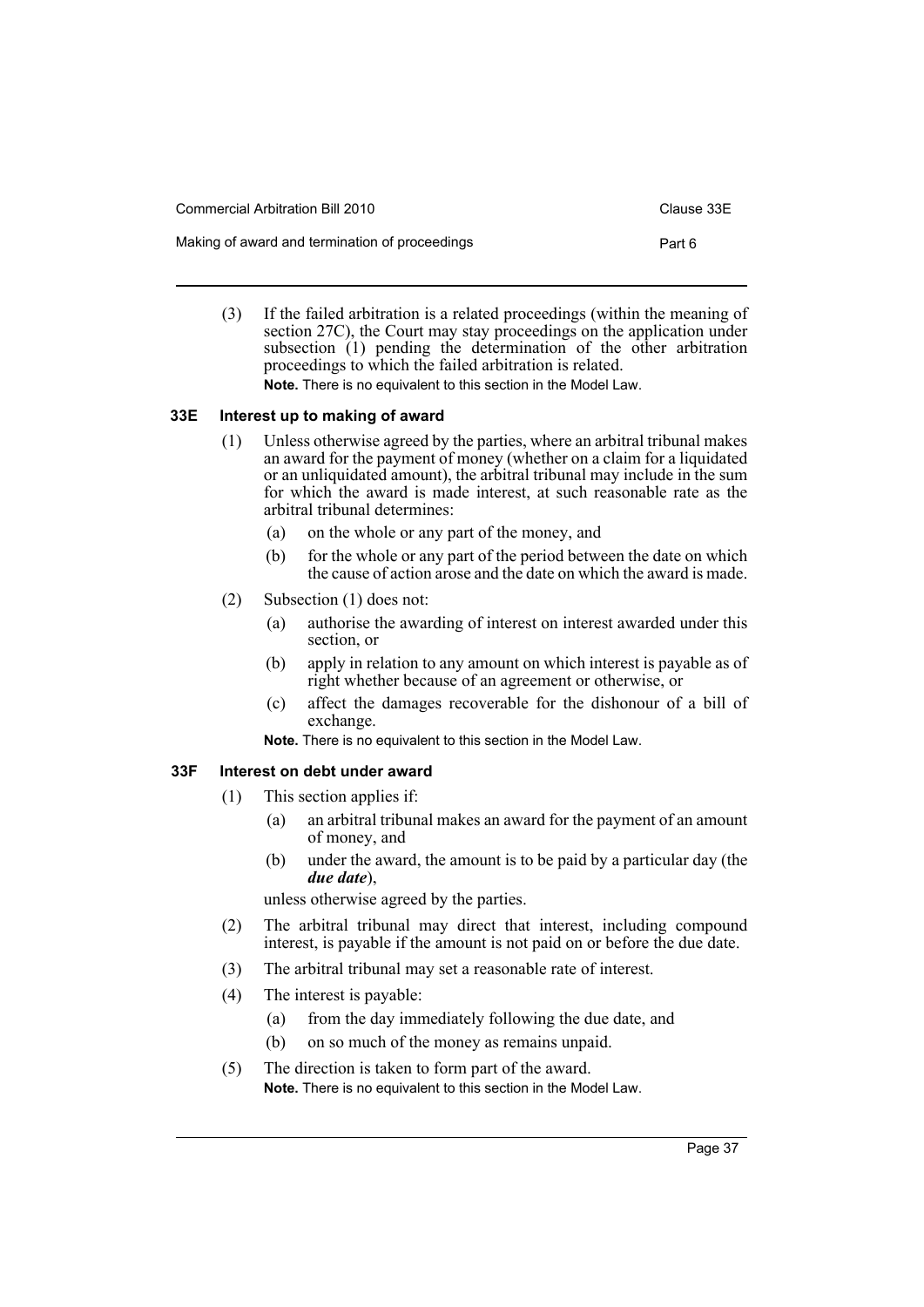### Clause 34 Commercial Arbitration Bill 2010

Part 7 Recourse against award

# <span id="page-41-0"></span>**Part 7 Recourse against award**

#### <span id="page-41-1"></span>**34 Application for setting aside as exclusive recourse against arbitral award** (cf Model Law Art 34)

(1) Recourse to the Court against an arbitral award may be made only by an application for setting aside in accordance with subsections (2) and (3) or by an appeal under section 34A.

**Note.** The Model Law does not provide for appeals as under section 34A.

- (2) An arbitral award may be set aside by the Court only if:
	- (a) the party making the application furnishes proof that:
		- (i) a party to the arbitration agreement referred to in section 7 was under some incapacity, or the arbitration agreement is not valid under the law to which the parties have subjected it or, failing any indication in it, under the law of this State, or
		- (ii) the party making the application was not given proper notice of the appointment of an arbitral tribunal or of the arbitral proceedings or was otherwise unable to present the party's case, or
		- (iii) the award deals with a dispute not contemplated by or not falling within the terms of the submission to arbitration, or contains decisions on matters beyond the scope of the submission to arbitration, provided that, if the decisions on matters submitted to arbitration can be separated from those not so submitted, only that part of the award which contains decisions on matters not submitted to arbitration may be set aside, or
		- (iv) the composition of the arbitral tribunal or the arbitral procedure was not in accordance with the agreement of the parties, unless such agreement was in conflict with a provision of this Act from which the parties cannot derogate, or, failing such agreement, was not in accordance with this Act, or
	- (b) the Court finds that:
		- (i) the subject-matter of the dispute is not capable of settlement by arbitration under the law of this State, or
		- (ii) the award is in conflict with the public policy of this State.
- (3) An application for setting aside may not be made after 3 months have elapsed from the date on which the party making that application had received the award or, if a request had been made under section 33, from the date on which that request had been disposed of by the arbitral tribunal.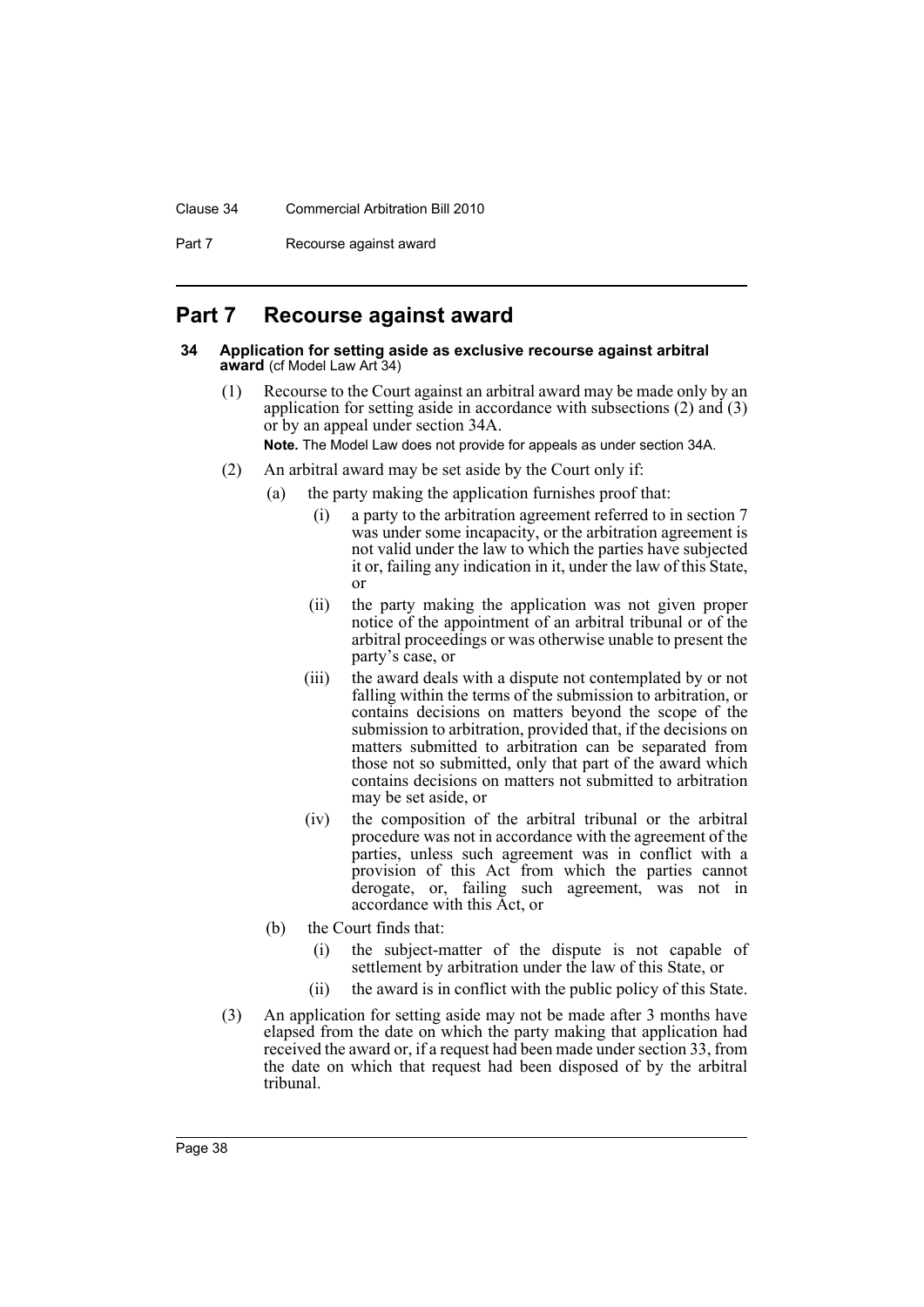Commercial Arbitration Bill 2010 Clause 34A

Recourse against award **Part 7 Part 7** 

(4) The Court, when asked to set aside an award, may, where appropriate and so requested by a party, suspend the setting aside of proceedings for a period of time determined by it in order to give the arbitral tribunal an opportunity to resume the arbitral proceedings or to take such other action as in the arbitral tribunal's opinion will eliminate the grounds for setting aside.

### <span id="page-42-0"></span>**34A Appeals against awards**

- (1) An appeal lies to the Court on a question of law arising out of an award if:
	- (a) the parties agree, before the end of the appeal period referred to in subsection (6), that an appeal may be made under this section, and
	- (b) the Court grants leave.
- (2) An appeal under this section may be brought by any of the parties to an arbitration agreement.
- (3) The Court must not grant leave unless it is satisfied:
	- (a) that the determination of the question will substantially affect the rights of one or more of the parties, and
	- (b) that the question is one which the arbitral tribunal was asked to determine, and
	- (c) that, on the basis of the findings of fact in the award:
		- (i) the decision of the tribunal on the question is obviously wrong, or
		- (ii) the question is one of general public importance and the decision of the tribunal is at least open to serious doubt, and
	- (d) that, despite the agreement of the parties to resolve the matter by arbitration, it is just and proper in all the circumstances for the Court to determine the question.
- (4) An application for leave to appeal must identify the question of law to be determined and state the grounds on which it is alleged that leave to appeal should be granted.
- (5) The Court is to determine an application for leave to appeal without a hearing unless it appears to the Court that a hearing is required.
- (6) An appeal may not be made under this section after 3 months have elapsed from the date on which the party making the appeal received the award or, if a request had been made under section 33, from the date on which that request had been disposed of by the arbitral tribunal (in this section referred to as the *appeal period*).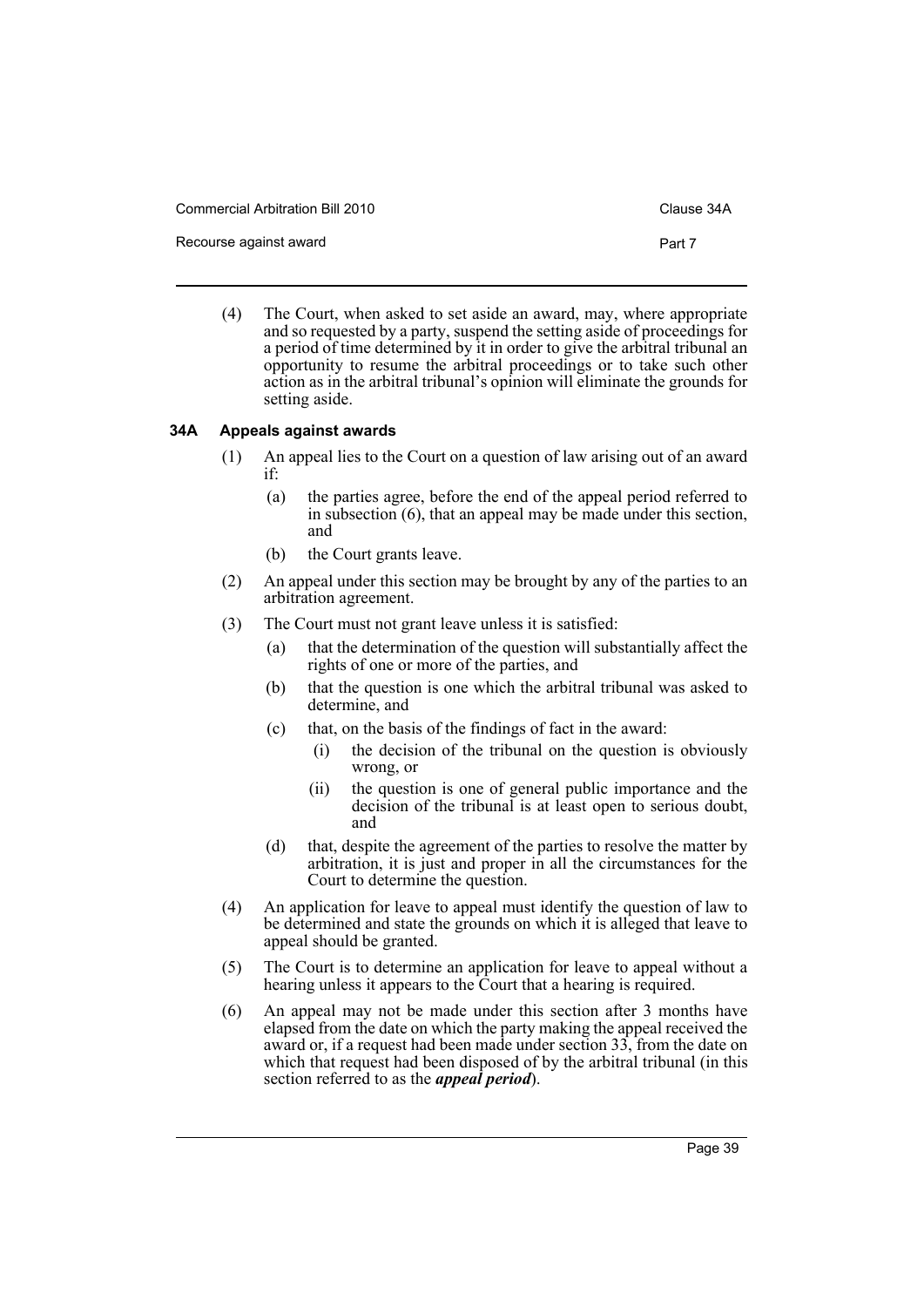### Clause 34A Commercial Arbitration Bill 2010

Part 7 Recourse against award

- (7) On the determination of an appeal under this section the Court may by order:
	- (a) confirm the award, or
	- (b) vary the award, or
	- (c) remit the award, together with the Court's opinion on the question of law which was the subject of the appeal, to the arbitrator for reconsideration or, where a new arbitrator has been appointed, to that arbitrator for consideration, or
	- (d) set aside the award in whole or in part.
- (8) The Court must not exercise its power to set aside an award, in whole or in part, unless it is satisfied that it would be inappropriate to remit the matters in question to the arbitral tribunal for reconsideration.
- (9) Where the award is remitted under subsection  $(7)$  (c) the arbitrator must, unless the order otherwise directs, make the award within 3 months after the date of the order.
- (10) The Court may make any leave which it grants under subsection  $(3)(c)$ subject to the applicant complying with any conditions it considers appropriate.
- (11) Where the award of an arbitrator is varied on an appeal under this section, the award as varied has effect (except for the purposes of this section) as if it were the award of the arbitrator. **Note.** There is no equivalent to this section in the Model Law.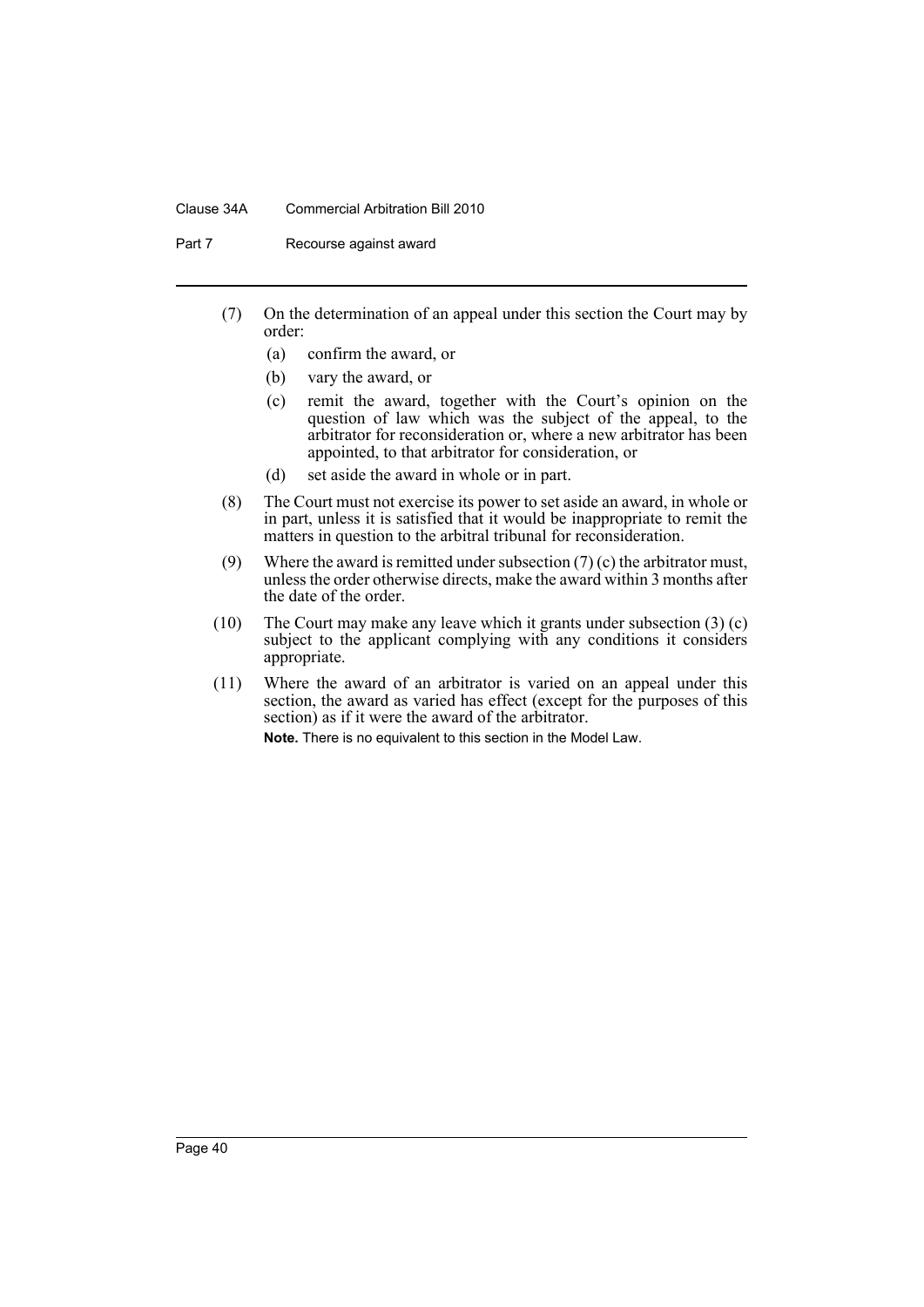# <span id="page-44-0"></span>**Part 8 Recognition and enforcement of awards**

### <span id="page-44-1"></span>**35 Recognition and enforcement** (cf Model Law Art 35)

- (1) An arbitral award, irrespective of the State or Territory in which it was made, is to be recognised in this State as binding and, on application in writing to the Court, is to be enforced subject to the provisions of this section and section 36.
- (2) The party relying on an award or applying for its enforcement must supply the original award or a copy of the original award.
- (3) If the award is not made in English, the Court may request the party to supply a translation of it into English.

**Note.** So much of Art 35 (2) of the Model Law as provides for the translation of an award that is not in the official language of the enforcing State has been modified.

### <span id="page-44-2"></span>**36 Grounds for refusing recognition or enforcement** (cf Model Law Art 36)

- (1) Recognition or enforcement of an arbitral award, irrespective of the State or Territory in which it was made, may be refused only:
	- (a) at the request of the party against whom it is invoked, if that party furnishes to the Court proof that:
		- (i) a party to the arbitration agreement was under some incapacity, or the arbitration agreement is not valid under the law to which the parties have subjected it or, failing any indication in it, under the law of the State or Territory where the award was made, or
		- (ii) the party against whom the award is invoked was not given proper notice of the appointment of an arbitrator or of the arbitral proceedings or was otherwise unable to present the party's case, or
		- (iii) the award deals with a dispute not contemplated by or not falling within the terms of the submission to arbitration, or it contains decisions on matters beyond the scope of the submission to arbitration, provided that, if the decisions on matters submitted to arbitration can be separated from those not so submitted, that part of the award which contains decisions on matters submitted to arbitration may be recognised and enforced, or
		- (iv) the composition of the arbitral tribunal or the arbitral procedure was not in accordance with the agreement of the parties or, failing such agreement, was not in accordance with the law of the State or Territory where the arbitration took place, or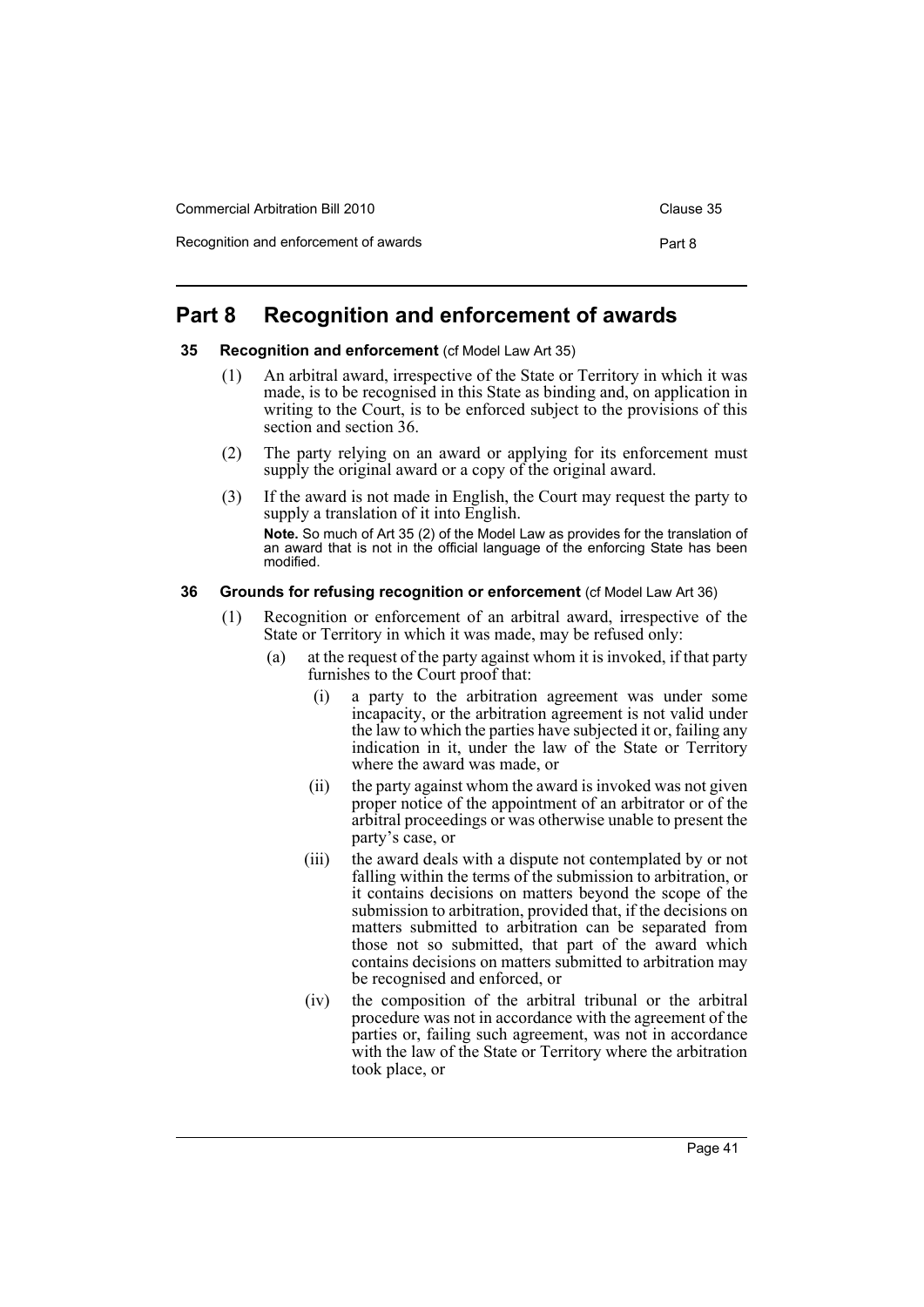#### Clause 36 Commercial Arbitration Bill 2010

Part 8 Recognition and enforcement of awards

- (v) the award has not yet become binding on the parties or has been set aside or suspended by a court of the State or Territory in which, or under the law of which, that award was made, or
- (b) if the Court finds that:
	- (i) the subject-matter of the dispute is not capable of settlement by arbitration under the law of this State, or
	- (ii) the recognition or enforcement of the award would be contrary to the public policy of this State.
- (2) If an application for setting aside or suspension of an award has been made to a court referred to in subsection  $(1)$  (a) (v), the Court may, if it considers it proper, adjourn its decision and may also, on the application of the party claiming recognition or enforcement of the award, order the party to provide appropriate security.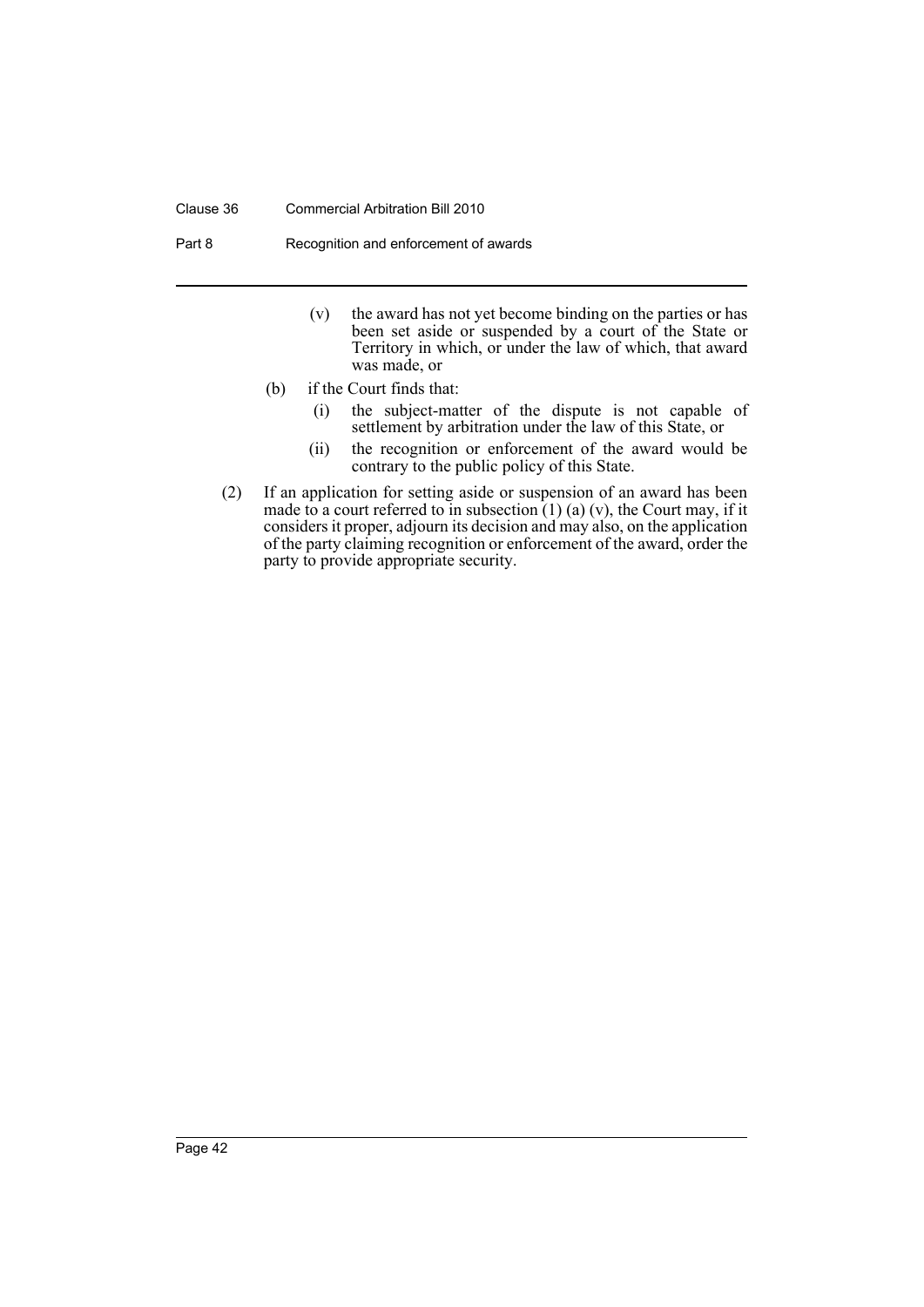Commercial Arbitration Bill 2010 Commercial Arbitration Bill 2010

Miscellaneous **Part 9** 

# <span id="page-46-0"></span>**Part 9 Miscellaneous**

# <span id="page-46-1"></span>**37 Death of party**

- (1) Unless otherwise agreed by the parties, if a party to an arbitration agreement dies the agreement is not discharged (either as respects the deceased or any other party) and the authority of an arbitral tribunal is not revoked by the death but that agreement is enforceable by or against the personal representative of the deceased.
- (2) Nothing in subsection (1) affects the operation of any enactment or rule of law by virtue of which a right of action is extinguished by the death of a person.

**Note.** There is no equivalent to this section in the Model Law.

### <span id="page-46-2"></span>**38 Interpleader**

Where relief by way of interpleader is granted in any court and it appears to that court that the claims in question are matters to which an arbitration agreement (to which the claimants are parties) applies, the Court must, unless it is satisfied that there is sufficient reason why the matters should not be referred to arbitration in accordance with the agreement, make an order directing the issue between the claimants to be determined in accordance with the agreement.

**Note.** There is no equivalent to this section in the Model Law.

# <span id="page-46-3"></span>**39 Immunity**

- (1) An arbitrator is not liable for anything done or omitted to be done in good faith in his or her capacity as arbitrator.
- (2) An entity that appoints, or fails to appoint, a person as arbitrator is not liable in relation to the appointment, failure or refusal if done in good faith.
- (3) In this section, a reference to an *arbitrator* includes an arbitrator acting as a mediator, conciliator or other non-arbitral intermediary under section 27D.

**Note.** There is no equivalent to this section in the Model Law.

### <span id="page-46-4"></span>**40 Act to bind Crown**

This Act binds the Crown in right of New South Wales and, in so far as the legislative power of the Parliament of New South Wales permits, the Crown in all its other capacities.

**Note.** There is no equivalent to this section in the Model Law.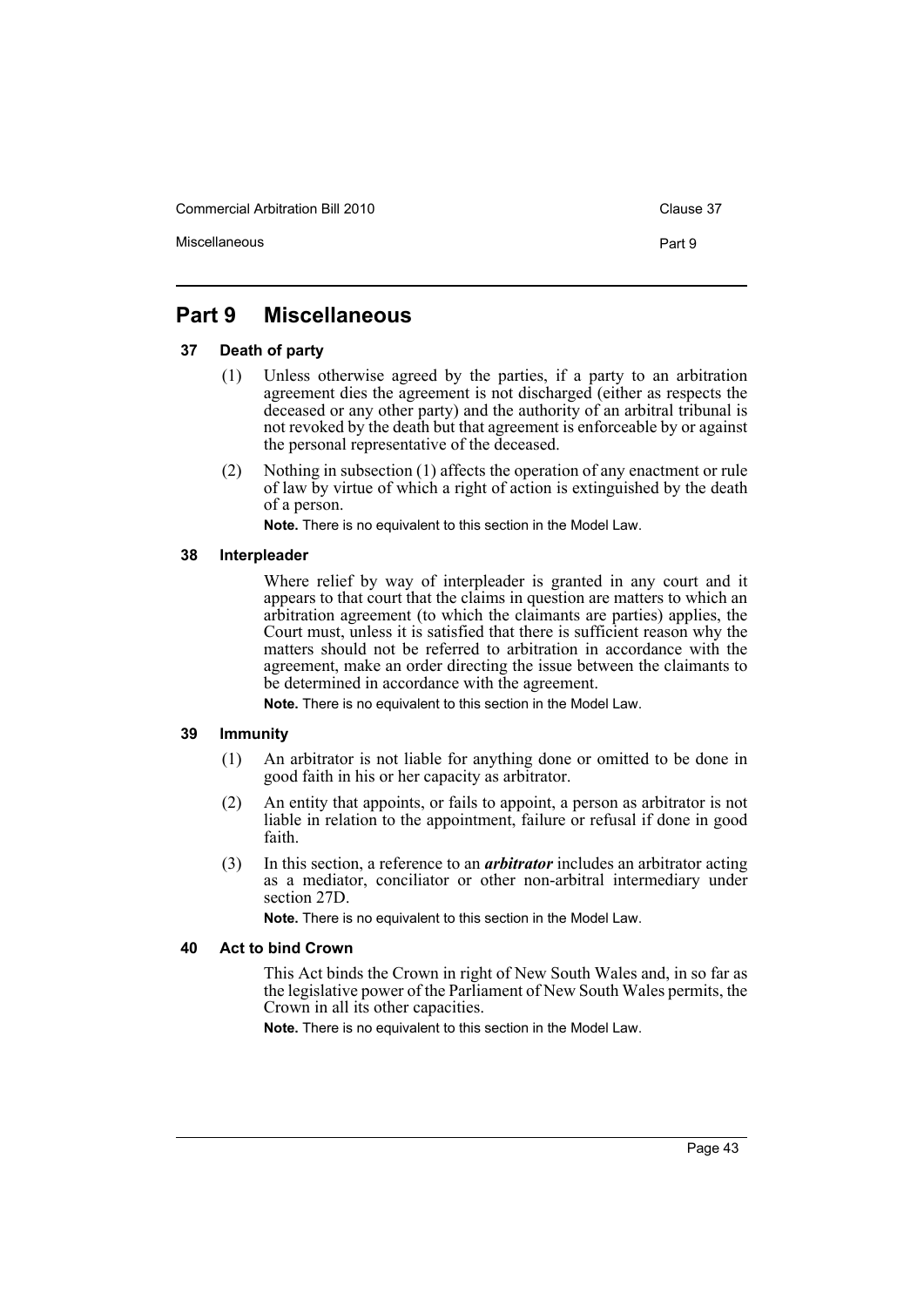### Clause 41 Commercial Arbitration Bill 2010

Part 9 Miscellaneous

### <span id="page-47-0"></span>**41 Court rules**

- (1) Rules of court may be made for carrying the purposes of this Act into effect and, in particular, for or with respect to the following:
	- (a) applications to a court under this Act and the costs of such applications,
	- (b) the payment or bringing of money into and out of a court in satisfaction of claims to which arbitration agreements apply and the investment of that money,
	- (c) the examination of witnesses before a court or before any other person and the issue of commissions or requests for the examination of witnesses outside New South Wales, for the purposes of an arbitration,
	- (d) offers of compromise in relation to claims to which arbitration agreements apply,
	- (e) any other matter or thing for or with respect to which rules are by this Act authorised or required to be made by a court.
- (2) Subsection (1) does not limit the rule-making powers conferred on a court by any other Act.

**Note.** There is no equivalent to this section in the Model Law.

### <span id="page-47-1"></span>**42 Repeal**

The *Commercial Arbitration Act 1984* is repealed. **Note.** There is no equivalent to this section in the Model Law.

#### <span id="page-47-2"></span>**43 Regulations**

The Governor may make regulations, not inconsistent with this Act, for or with respect to any matter that by this Act is required or permitted to be prescribed or that is necessary or convenient to be prescribed for carrying out or giving effect to this Act.

**Note.** There is no equivalent to this section in the Model Law.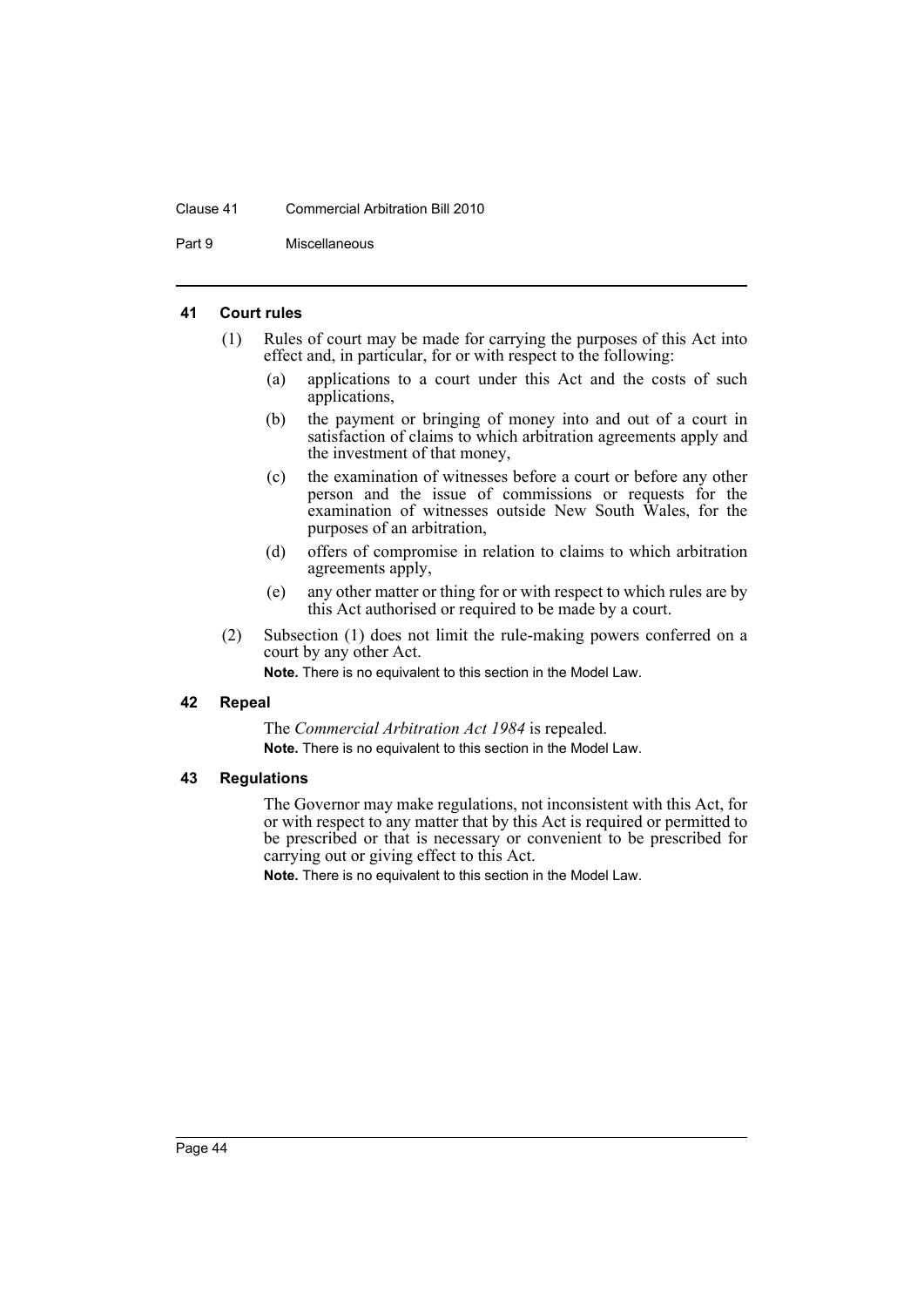Savings, transitional and other provisions Schedule 1 and the state of the Schedule 1

# <span id="page-48-0"></span>**Schedule 1 Savings, transitional and other provisions**

### **1 Regulations**

- (1) The regulations may contain provisions of a savings or transitional nature consequent on the enactment of the following Acts: this Act
- (2) Any such provision may, if the regulations so provide, take effect from the date of assent to the Act concerned or a later date.
- (3) To the extent to which any such provision takes effect from a date that is earlier than the date of its publication on the NSW legislation website, the provision does not operate so as:
	- (a) to affect, in a manner prejudicial to any person (other than the State or an authority of the State), the rights of that person existing before the date of its publication, or
	- (b) to impose liabilities on any person (other than the State or an authority of the State) in respect of anything done or omitted to be done before the date of its publication.

# **2 Savings and transitional provisions**

- (1) Subject to subclause (2):
	- (a) this Act applies to an arbitration agreement (whether made before or after the commencement of this Act) and to an arbitration under such an agreement, and
	- (b) a reference in an arbitration agreement to the *Commercial Arbitration Act 1984*, or a provision of that Act, is to be construed as a reference to this Act or to the corresponding provision (if any) of this Act.
- (2) If an arbitration was commenced before the commencement of this Act, the law governing the arbitration and the arbitration agreement is to be that which would have been applicable if this Act had not been enacted.
- (3) For the purposes of this clause, an arbitration is taken to have been commenced if:
	- (a) a dispute to which the relevant arbitration agreement applies has arisen, and
	- (b) the arbitral tribunal has been properly constituted.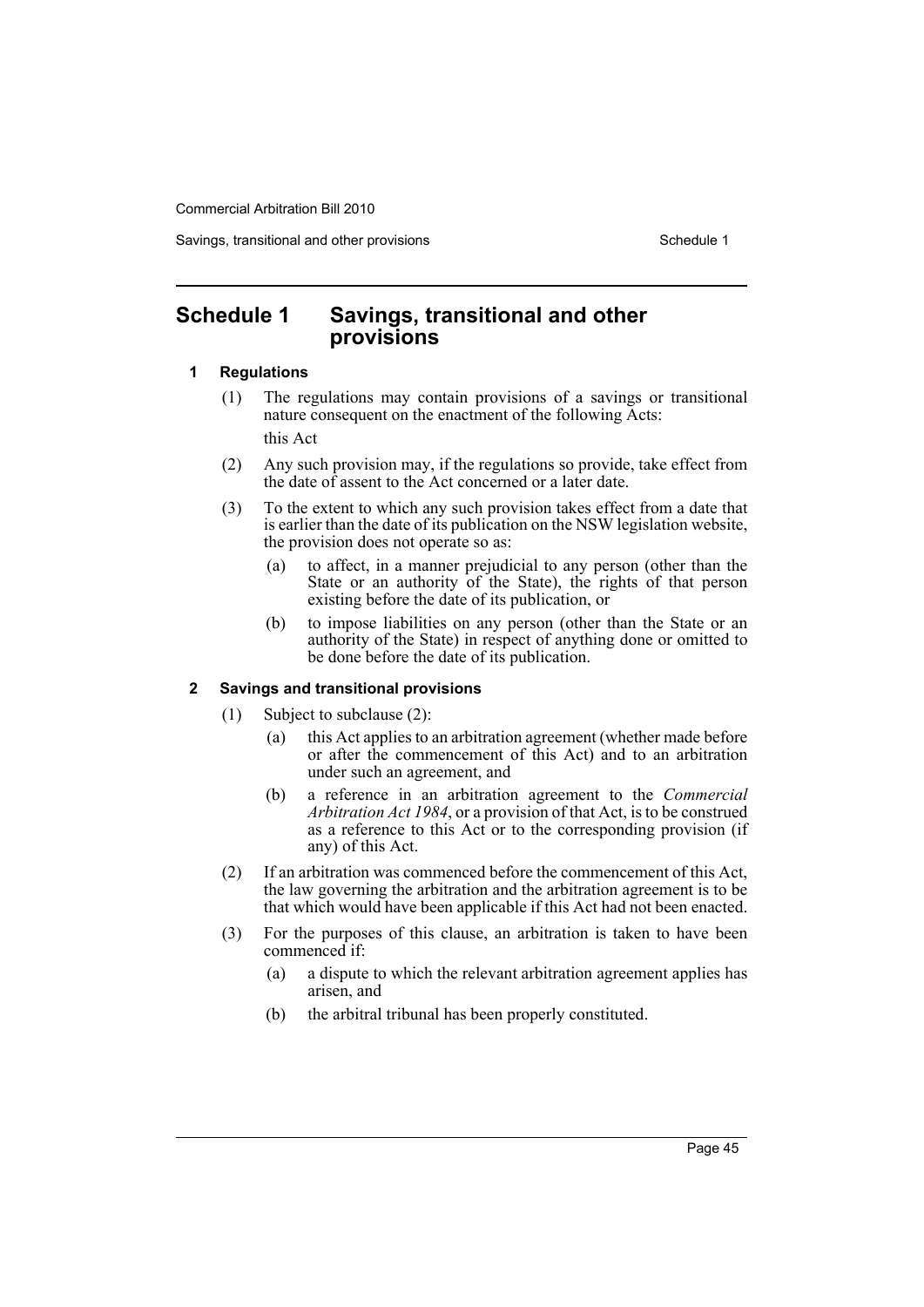# <span id="page-49-0"></span>**Schedule 2 Amendment of Acts and regulations**

# **2.1 Aboriginal Land Rights Act 1983 No 42**

### **[1] Section 240 Application of Commercial Arbitration Act 2010**

Omit "*Commercial Arbitration Act 1984*" wherever occurring in section 240 and in the note to the section. Insert instead "*Commercial Arbitration Act 2010*".

### **[2] Section 240, note**

Insert "unless set aside under that Act" after "final".

### **[3] Section 240, note**

Omit "the Supreme Court". Insert instead "a court".

# **2.2 Aboriginal Land Rights Regulation 2002**

# **[1] Clause 100 Application of Commercial Arbitration Act 2010 to arbitrations under the Act**

Omit "*Commercial Arbitration Act 1984*" from clause 100 (1). Insert instead "*Commercial Arbitration Act 2010*".

# **[2] Clause 100 (2)**

Omit "section 6 of the *Commercial Arbitration Act 1984*". Insert instead "section 10 of the *Commercial Arbitration Act 2010*".

# **[3] Clause 100 (3)**

Omit the subclause. Insert instead:

(3) A provision of the *Commercial Arbitration Act 2010* does not apply to the extent to which it provides for the appointment of more than one arbitrator or of an umpire or enables arbitration to be undertaken by an umpire.

# **2.3 Agricultural Tenancies Act 1990 No 64**

# **[1] Section 26K Application of Commercial Arbitration Act 2010**

Omit "*Commercial Arbitration Act 1984*" from section 26K (1). Insert instead "*Commercial Arbitration Act 2010*".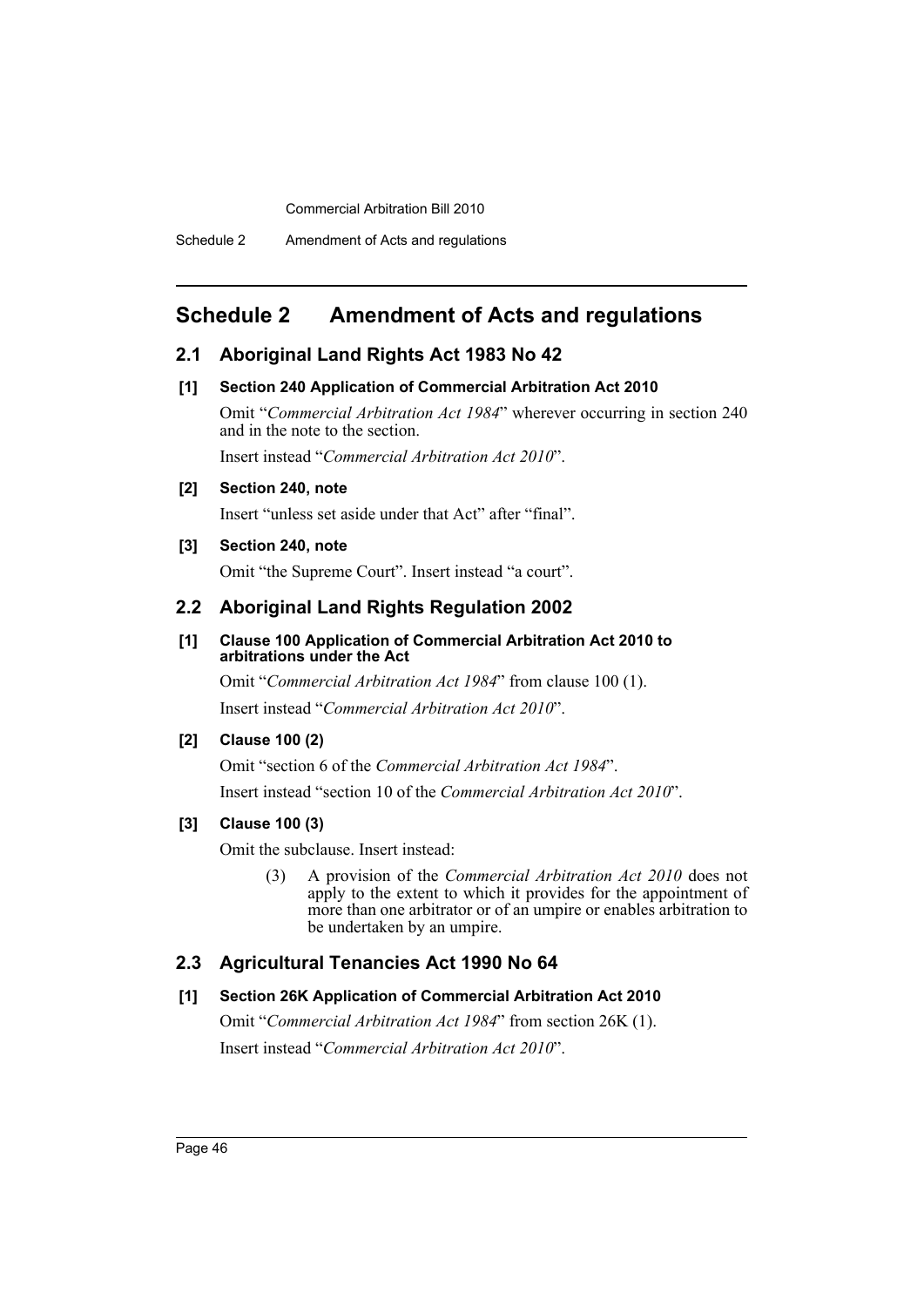Amendment of Acts and regulations Schedule 2 and the Schedule 2 schedule 2 and 5 schedule 2

### **[2] Section 26K (2) and (3)**

Omit section 26K (2)–(4). Insert instead:

- (2) The following provisions of the *Commercial Arbitration Act 2010* do not apply to an arbitration under this Act:
	- (a) Part 3,
	- (b) sections 17I and 36.
- (3) The following provisions of the *Commercial Arbitration Act 2010* apply to an arbitration under this Act, with the modifications set out below:
	- (a) section 17H (Recognition and enforcement), as if a reference in that section to the Court were a reference to a registrar of the Local Court,
	- (b) section 17J (Court-ordered interim measures), as if a reference in that section to the Court were a reference to a registrar of the Local Court,
	- (c) section 27A (Parties may obtain subpoenas), as if a reference in that section to the Court were a reference to a registrar of the Local Court,
	- (d) section 27B (Refusal or failure to attend before arbitral tribunal or to produce document), as if a reference in that section to the Court were a reference to a registrar of the Local Court,
	- (e) section 27H (The Court may prohibit disclosure of confidential information in certain circumstances), as if a reference in that section to the Court were a reference to a registrar of the Local Court,
	- (f) section 35 (Recognition and enforcement), as if a reference in that section to the Court were a reference to a court of competent jurisdiction.

### **[3] Section 26K, note**

Insert "unless set aside under that Act" after "final".

### **[4] Section 26K, note**

Omit "the Supreme Court". Insert instead "a court".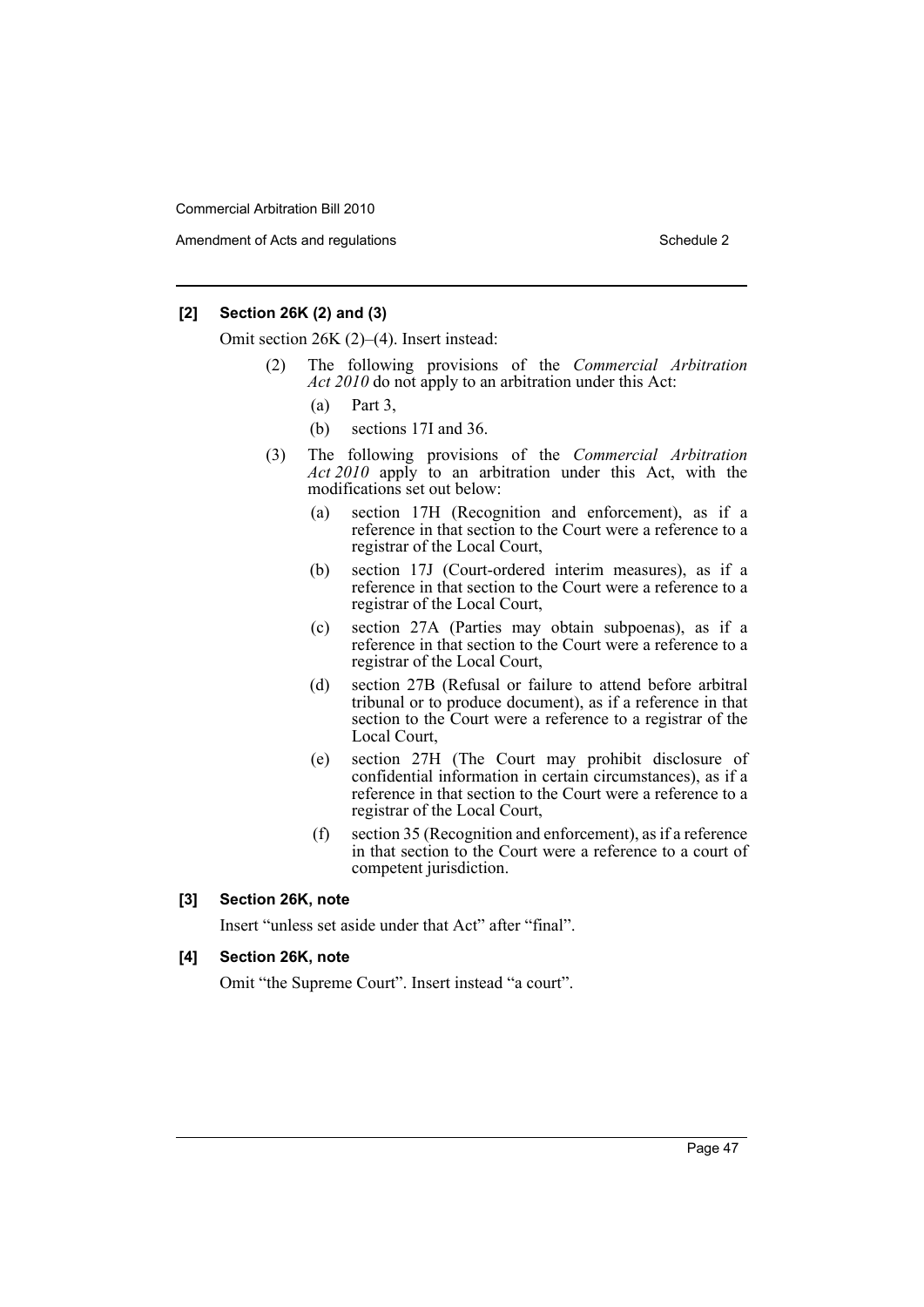Schedule 2 Amendment of Acts and regulations

# **2.4 Agricultural Tenancies Regulation 2006**

# **[1] Clause 7**

Omit the clause. Insert instead:

### **7 Application of Commercial Arbitration Act 2010**

Section 33B (4) (b) of the *Commercial Arbitration Act 2010* does not apply to or in respect of an arbitration under the Act.

# **2.5 Anglican Church of Australia Constitution Act 1961 No 16**

### **Section 9 Powers of tribunal under chapter 9 of Constitution**

Omit "*Commercial Arbitration Act 1984*". Insert instead "*Commercial Arbitration Act 2010*".

# **2.6 Coal Industry Act 2001 No 107**

### **Section 42 Arbitration of dispute concerning appointment and termination of appointment of members of Brigade**

Omit "*Commercial Arbitration Act 1984*" from section 42 (1). Insert instead "*Commercial Arbitration Act 2010*".

# **2.7 Conveyancing Act 1919 No 6**

# **[1] Sections 84 and 84A**

Omit "*Commercial Arbitration Act 1984*" wherever occurring in the provisos to sections  $84(1)(a)$  and  $84A(a)$ . Insert instead "*Commercial Arbitration Act 2010*".

# **[2] Schedule 4 Short forms of covenants in mortgages and leases**

Omit "*Commercial Arbitration Act 1984*" from item 2 in column 2 of Part 2. Insert instead "*Commercial Arbitration Act 2010*".

# **2.8 Electricity Supply (General) Regulation 2001**

# **Clause 98 Arbitration**

Omit "*Commercial Arbitration Act 1984*" from clause 98 (9). Insert instead "*Commercial Arbitration Act 2010*".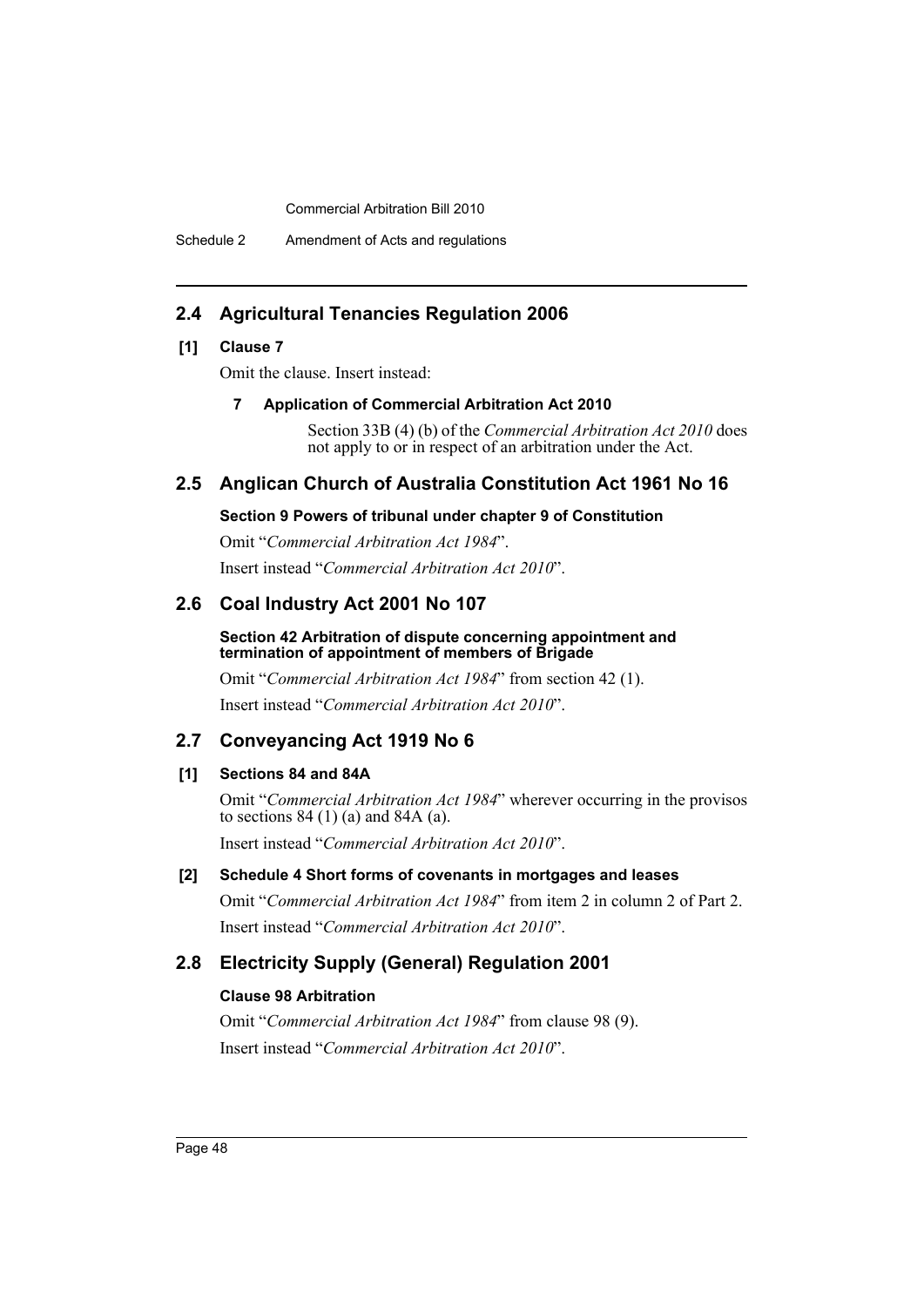Amendment of Acts and regulations Schedule 2 and the Schedule 2 schedule 2 and 5 schedule 2

# **2.9 Independent Pricing and Regulatory Tribunal Act 1992 No 39**

### **[1] Section 24A Arbitration of access disputes**

Omit "*Commercial Arbitration Act 1984*" from section 24A (2). Insert instead "*Commercial Arbitration Act 2010*".

### **[2] Section 31 Disputes regarding application of determination of methodology**

Omit "*Commercial Arbitration Act 1984*" from section 31 (6). Insert instead "*Commercial Arbitration Act 2010*".

# **2.10 Independent Pricing and Regulatory Tribunal Regulation 2007**

# **[1] Clause 4 Object of Regulation**

Omit "*Commercial Arbitration Act 1984*". Insert instead "*Commercial Arbitration Act 2010*".

# **[2] Clause 5 Legal representation**

Omit "section 20 (1) of the *Commercial Arbitration Act 1984*" from clause 5 (3).

Insert instead "section 24A of the *Commercial Arbitration Act 2010*".

### **[3] Clause 7 Costs of arbitration**

Omit "section 34 (1) and (2) of the *Commercial Arbitration Act 1984*, and without limiting the fees and expenses of the arbitrator or umpire as referred to in section 34".

Insert instead "section 33B of the *Commercial Arbitration Act 2010*, and without limiting the fees or expenses of the arbitrator or arbitrators".

# **[4] Clause 7**

Omit "or umpire" where secondly occurring. Insert instead "or arbitrators".

# **[5] Clause 7 (a)**

Omit "umpire". Insert instead "arbitrators".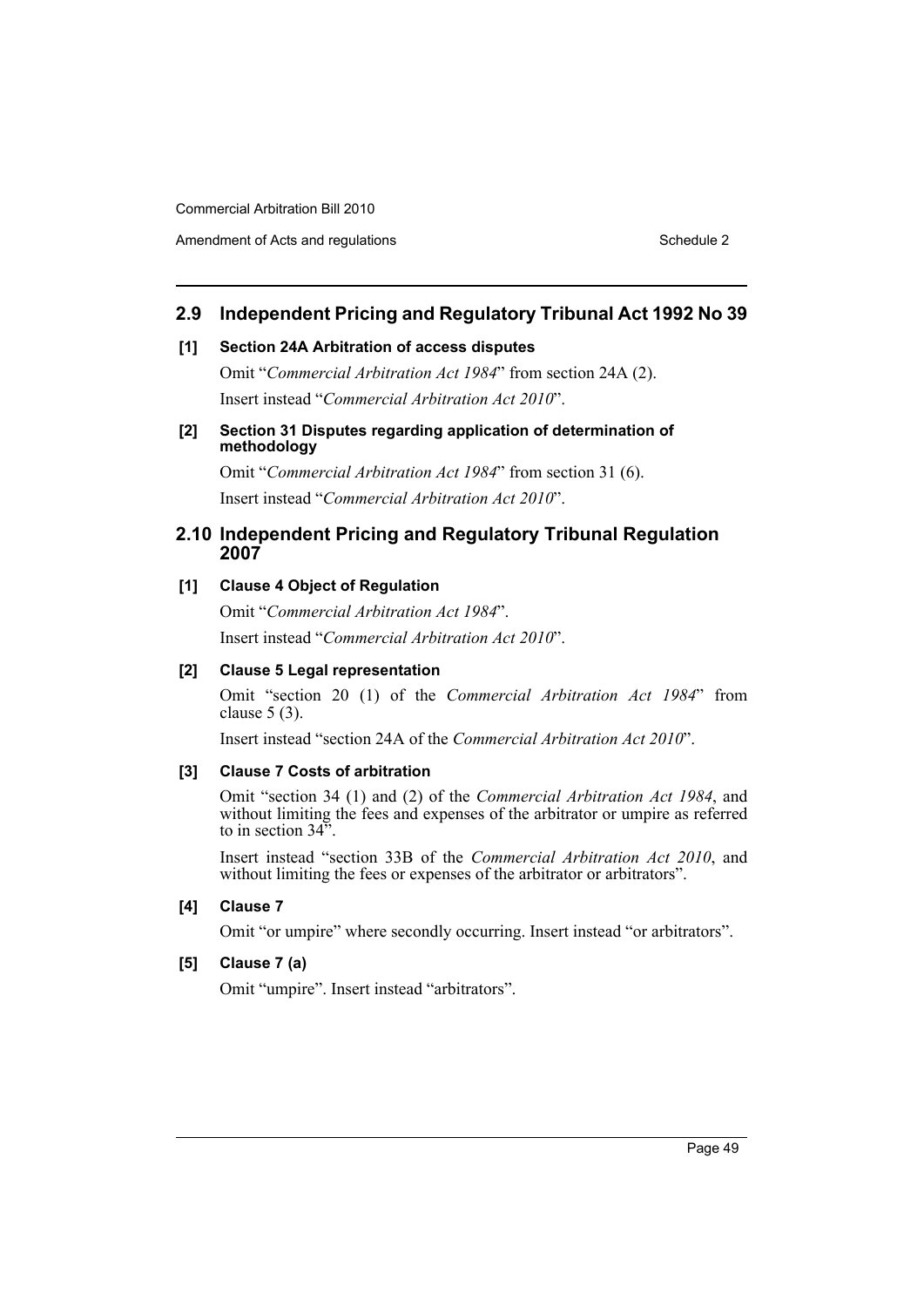Schedule 2 Amendment of Acts and regulations

# **2.11 Local Government Act 1993 No 30**

### **Section 730 Compensation**

Omit "*Commercial Arbitration Act 1984*" from section 730 (1). Insert instead "*Commercial Arbitration Act 2010*".

# **2.12 Luna Park Site Act 1990 No 59**

### **[1] Section 16 Fees and expenses of the arbitrator**

Omit "*Commercial Arbitration Act 1984* by the arbitrator". Insert instead "*Commercial Arbitration Act 2010* by the arbitral tribunal".

### **[2] Section 17**

Omit the section. Insert instead:

### **17 Application of the Commercial Arbitration Act 2010**

- (1) Except as provided by this Act or the regulations, the *Commercial Arbitration Act 2010* applies to and in respect of any arbitration under this Act as if the lessee and the Minister were parties to an arbitration agreement.
- (2) Part 3 (except section 15) of the *Commercial Arbitration Act 2010* and sections 27C and 33A of that Act do not apply to or in respect of any arbitration under this Act.

# **2.13 Motor Accidents Compensation Act 1999 No 41**

### **Section 27 Rejection of premiums by Authority**

Omit "*Commercial Arbitration Act 1984*" from section 27 (6) (a). Insert instead "*Commercial Arbitration Act 2010*".

# **2.14 Passenger Transport Regulation 2007**

### **Clause 218 Interpretation**

Omit the definition of *Arbitration Act* from clause 218 (1). Insert instead:

*Arbitration Act* means the *Commercial Arbitration Act 1984,* as in force immediately before its repeal by the *Commercial Arbitration Act 2010*.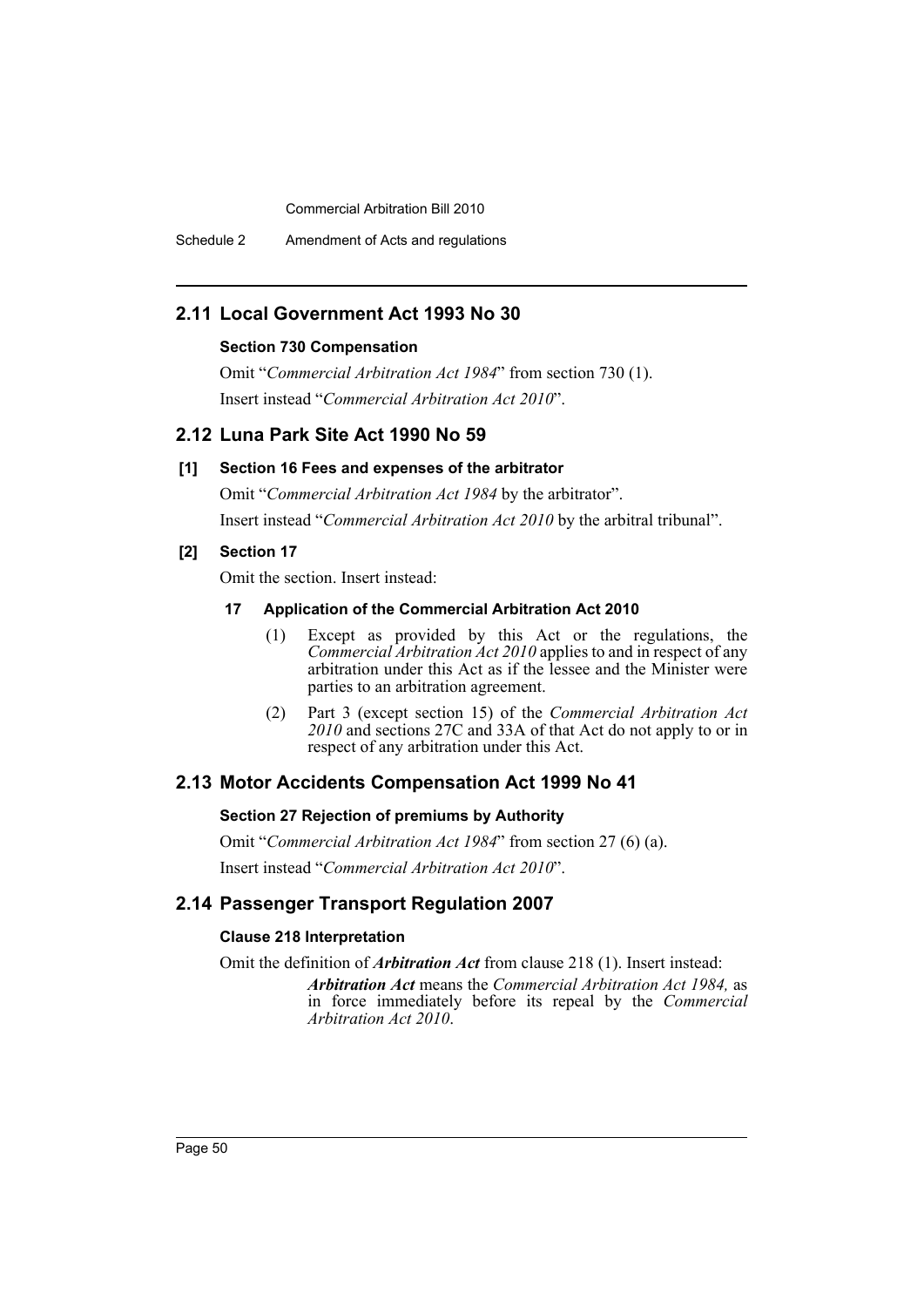Amendment of Acts and regulations Schedule 2 and the Schedule 2 schedule 2 and 5 schedule 2

# **2.15 Poultry Meat Industry Regulation 2008**

# **Clause 12 Committee's functions with respect to dispute resolution**

Omit "*Commercial Arbitration Act 1984*" from the definition of *arbitration* in clause 12 (5).

Insert instead "*Commercial Arbitration Act 2010*".

# **2.16 Roads Act 1993 No 33**

# **Section 226 Claims for compensation**

Omit "*Commercial Arbitration Act 1984*" from section 226 (2). Insert instead "*Commercial Arbitration Act 2010*".

# **2.17 Strata Schemes (Leasehold Development) Act 1986 No 219**

# **Sections 37 and 80**

Omit "*Commercial Arbitration Act 1984*" wherever occurring from section 37 (3) (a) and section 80 (14) (a). Insert instead "*Commercial Arbitration Act 2010*".

# **2.18 Supreme Court Act 1970 No 52**

### **Section 101 Appeal in proceedings before the Court**

Omit "*Commercial Arbitration Act 1984*" from section 101 (2) (i). Insert instead "*Commercial Arbitration Act 2010*".

# **2.19 Transport Administration Act 1988 No 109**

### **Schedule 6A Powers relating to rail infrastructure facilities and land**

Omit "*Commercial Arbitration Act 1984*" from clause 12 (2). Insert instead "*Commercial Arbitration Act 2010*".

# **2.20 Water Industry Competition (Access to Infrastructure Services) Regulation 2007**

### **Clause 11 Application of regulations under the IPART Act**

Omit "*Commercial Arbitration Act 1984*". Insert instead "*Commercial Arbitration Act 2010*".